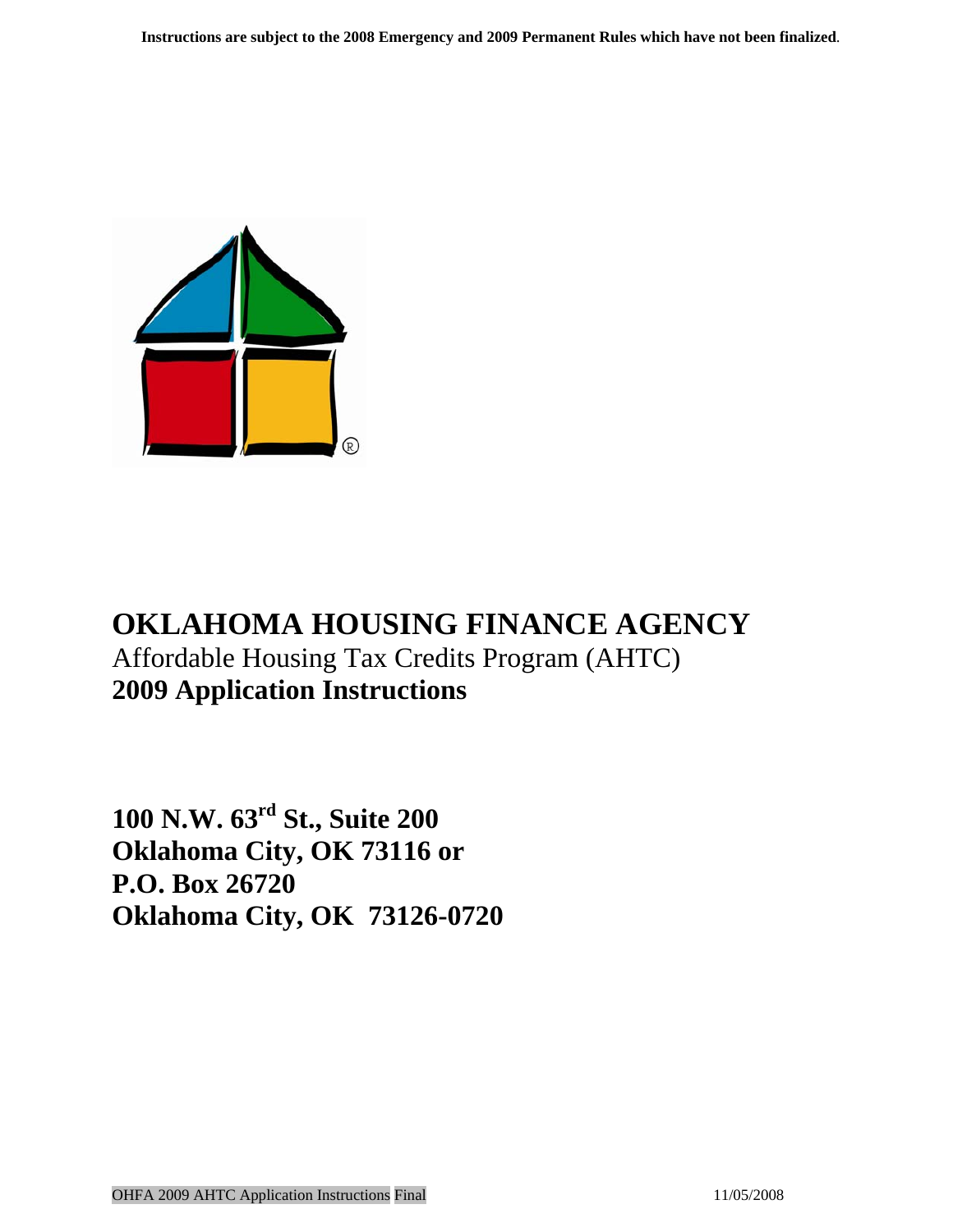#### **Table of Contents**

| 1.  |     |
|-----|-----|
| 2.  |     |
| 3.  |     |
| 4.  |     |
| 5.  |     |
| 6.  |     |
| 7.  |     |
| 8.  |     |
| 9.  |     |
| 10. |     |
| 11. | .27 |
|     |     |
| 1.  |     |
| 2.  |     |
| 3.  |     |
| 4.  |     |
| 5.  |     |
| 6.  |     |
| 7.  |     |
|     |     |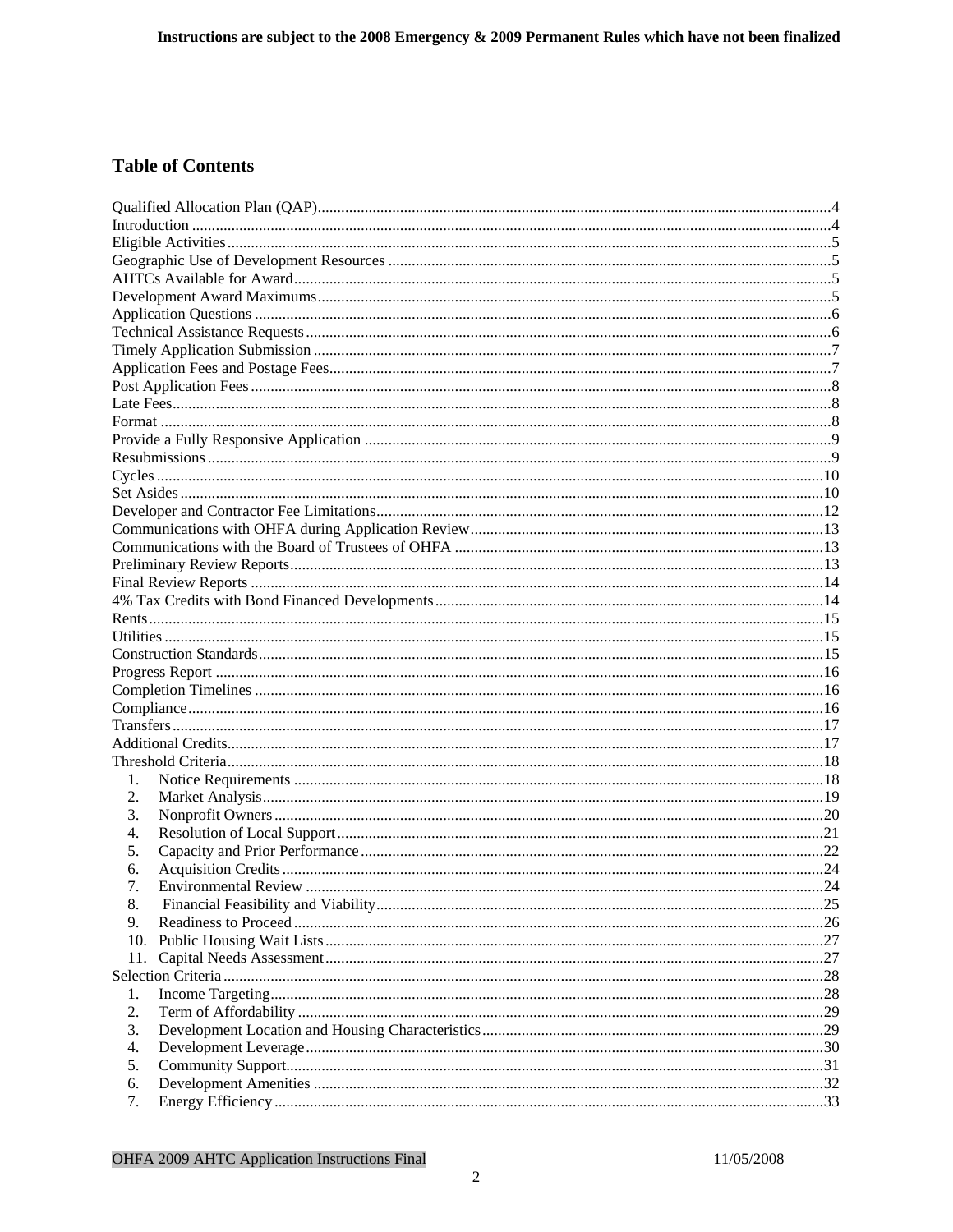| 8.  |  |
|-----|--|
| 9.  |  |
| 10. |  |
| 11. |  |
|     |  |
|     |  |
|     |  |
|     |  |
|     |  |
|     |  |
|     |  |
|     |  |
|     |  |
|     |  |
|     |  |
|     |  |
|     |  |
|     |  |
|     |  |
|     |  |
|     |  |
|     |  |
|     |  |
|     |  |
|     |  |
|     |  |
|     |  |
|     |  |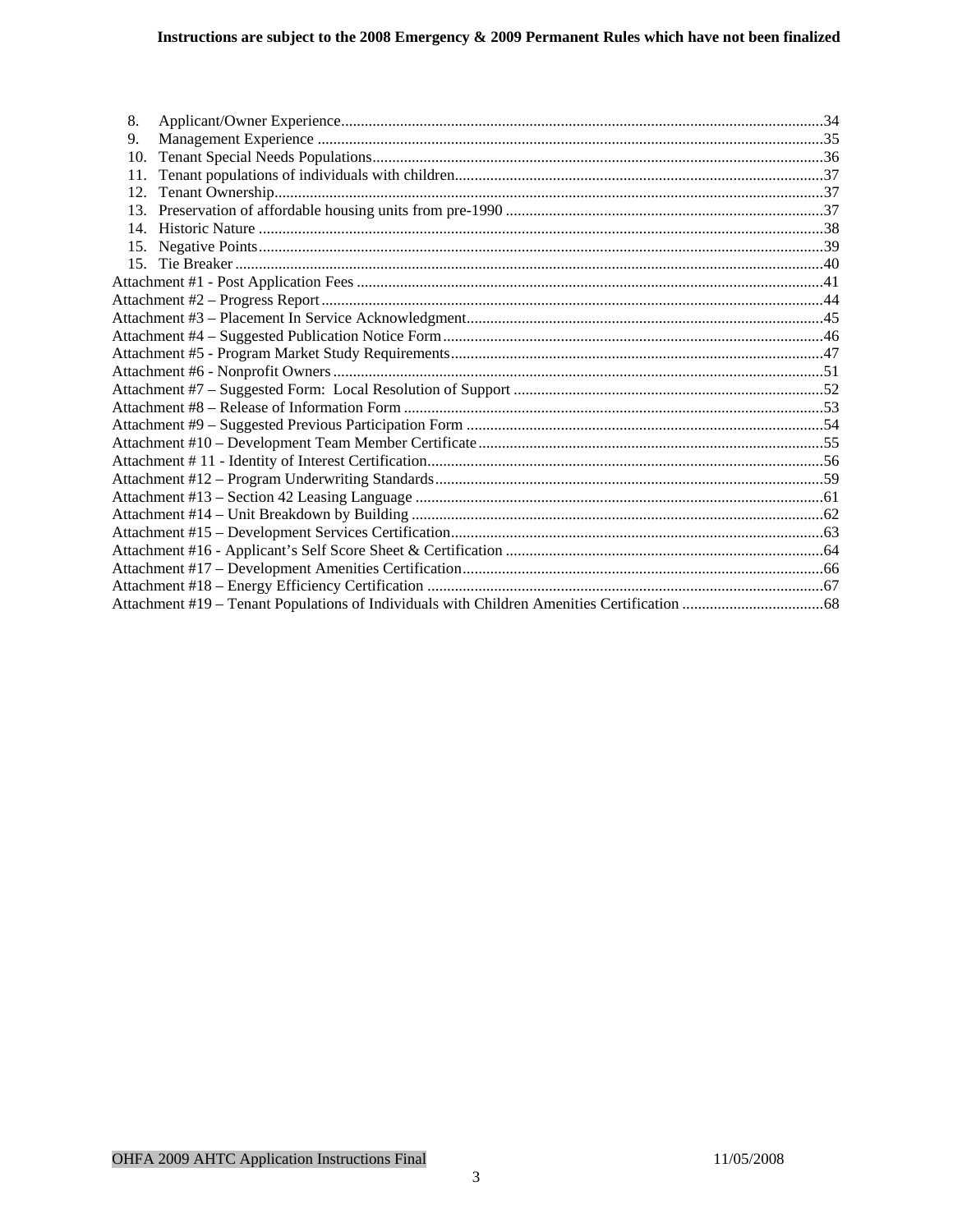## **AHTC Application Instructions**

## <span id="page-3-0"></span>**Qualified Allocation Plan (QAP)**

Oklahoma Housing Finance Agency (OHFA)'s QAP consists of the Application Instructions, Application Form, and Title 330, Chapter 36 Affordable Housing Tax Credit (AHTC) Program Rules. In any instance where there is a conflict between the Rules and the Instructions and/or the Application Form, the Rules shall control. In any instance where there is a conflict between Oklahoma's QAP and Section 42 of the IRS Code, the IRS Code shall control. However, in some areas OHFA has chosen to be more restrictive than the Code. All parts of the QAP can be accessed on OHFA's website, [www.ohfa.org](http://www.ohfa.org/).

It is the responsibility of the applicant to confirm with OHFA the application instructions and forms are the current ones in use. The instructions, forms and the information contained herein are effective January 1, 2009.

These instructions are subject to the 2008 Emergency and 2009 Permanent Rules. (Though every attempt has been made to present the correct Rules, the only official copy of the Oklahoma Rules can be obtained from the Department of Libraries.)

A copy of Section 42 IRS Code can be found at [www.irs.gov.](http://www.irs.gov/)

### **Introduction**

The purpose of Oklahoma's AHTC Program is to use federal tax credits available under Section 42 of the Internal Revenue Code of 1986, as amended (the Code), to the maximum extent possible each year as a tool for the creation and maintenance of rental housing units for low and very low-income households in the state of Oklahoma in such a way as to further these goals:

- Make such units affordable to households having the lowest incomes and for the longest time period
- Assist in the provision of financially viable, market appropriate housing in areas of greatest need in the State
- Assist in the provision of quality housing at a reasonable cost to meet a variety of needs, including family, elderly and special needs population
- Provide opportunities to a variety of qualified sponsors, both for-profit and nonprofit, for a variety of housing development sizes
- Allocate only the amount of credit necessary for financial feasibility of a development and its viability as a qualified low-income housing development throughout the affordability period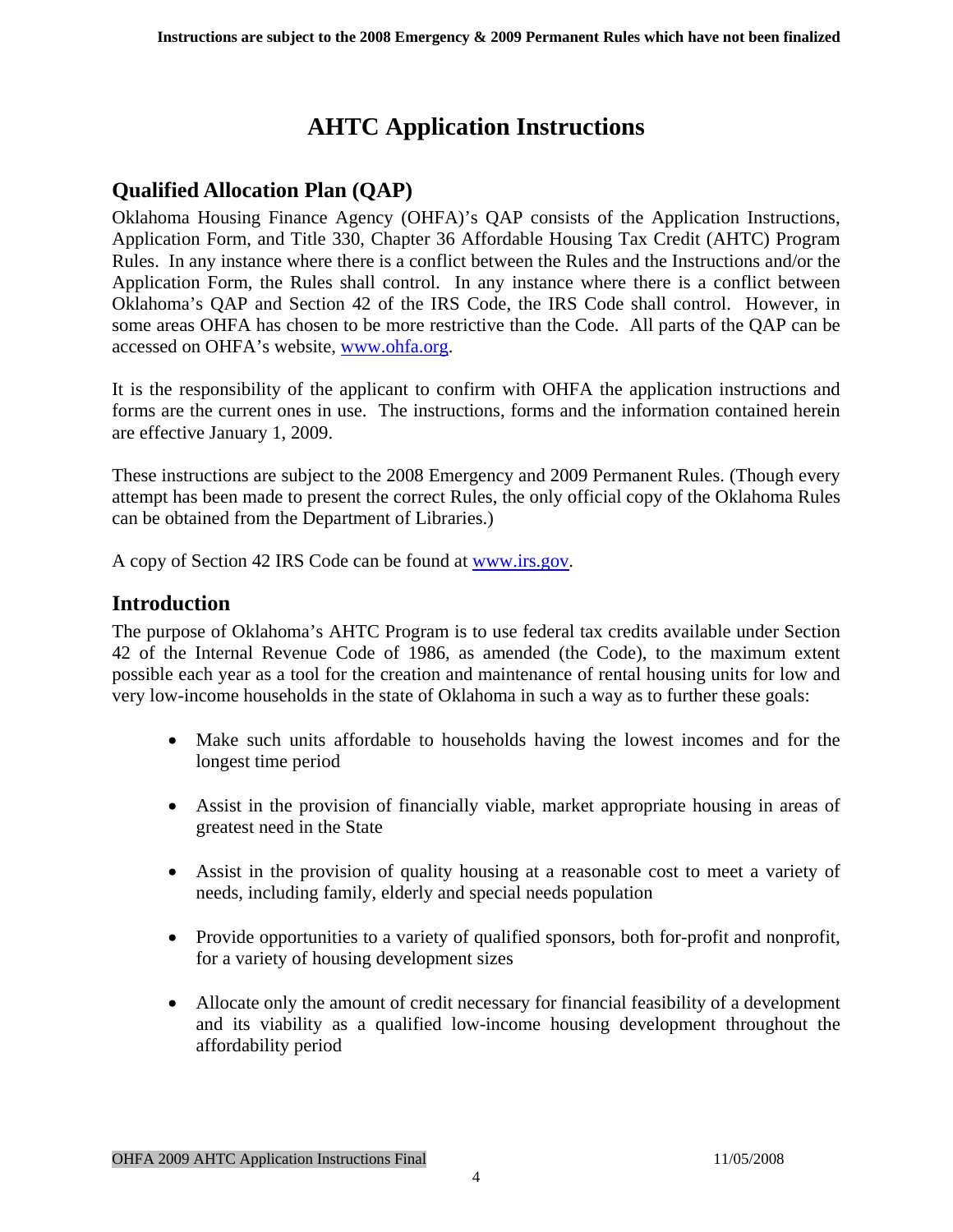- <span id="page-4-0"></span>• Allocate tax credits to rental housing developments which provide the greatest overall public benefits
- Allocate tax credits to as many quality rental housing developments as possible, considering cost, size, location, and income mix of proposals

### **Eligible Activities**

- 1. Acquisition
- 2. Substantial Rehabilitation
- 3. Acquisition/Substantial Rehabilitation
- 4. Acquisition/Substantial Rehabilitation/New Construction
- 5. New Construction

## **Geographic Use of Development Resources**

AHTCs may be used statewide.

### **AHTCs Available for Award**

The 2009 total AHTC Program allocation is not known at this time. It will be \$2.30 x State population. The AHTC Program allocation for 2008 was \$7,234,632 based on the Oklahoma population.

## **Development Award Maximums**

\$550,000 per development. This amount is also the maximum award for those developments that **do not** request the 130% boost.

\$600,000 per development. This is also the maximum award possible for those developments requesting the 130% boost, either for QCT/DDA, or general adjustment. Projects receiving bond financing are not eligible for the 130% boost.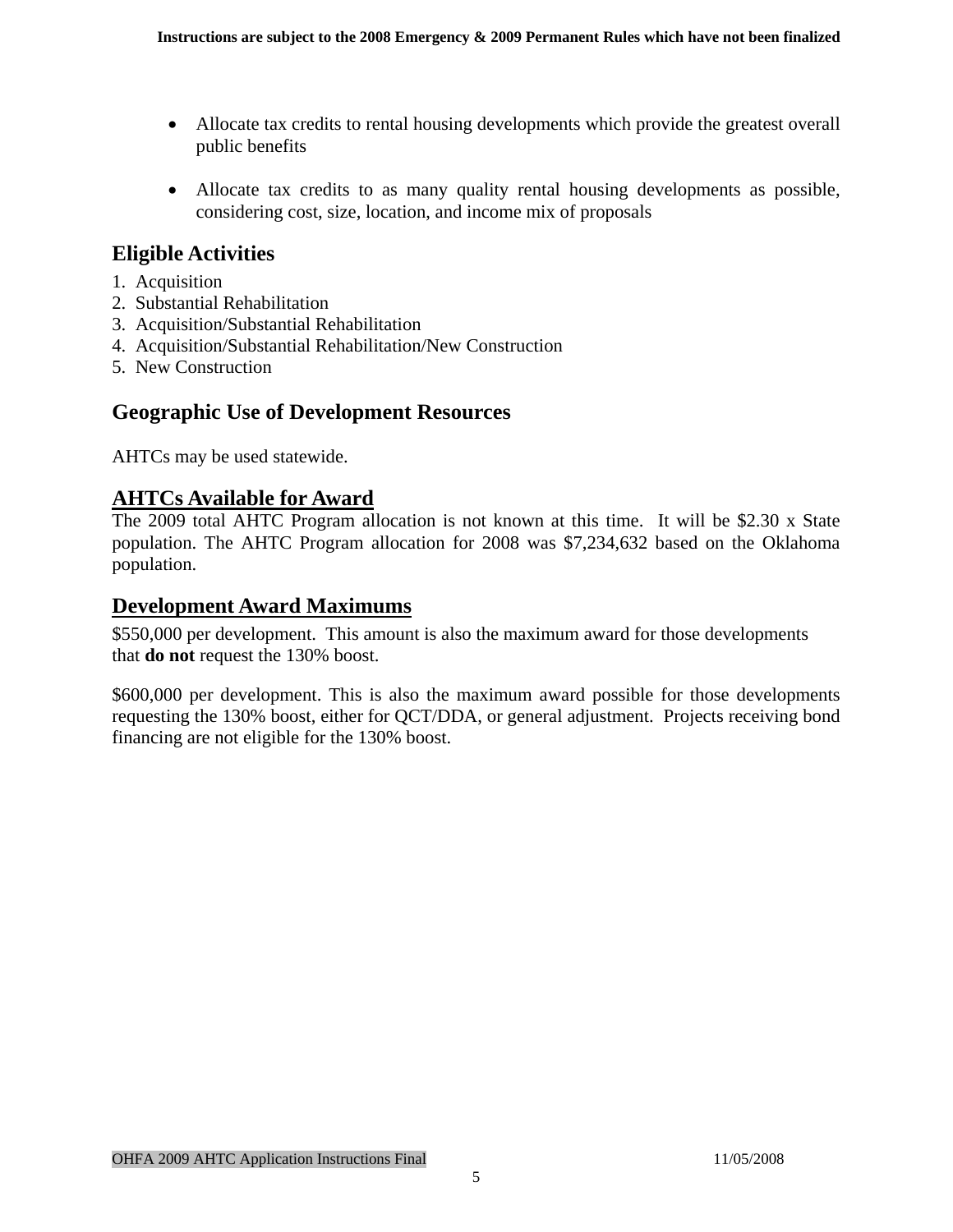## <span id="page-5-0"></span>**Application Questions**

Questions regarding any information contained in this application package may be directed in writing to: Oklahoma Housing Finance Agency Housing Development Team

 P.O. Box 26720 Oklahoma City, Oklahoma 73126-0720

All OHFA/Housing Development Team (HDT) Staff can be accessed by email or phone. The individual fax number for each Staff member is 405.419.9 last three digits (extension number).

| john.marshall@ohfa.org                                                                                      | <b>HDT</b> Leader                                                                                           | 405.419.8263                                 |
|-------------------------------------------------------------------------------------------------------------|-------------------------------------------------------------------------------------------------------------|----------------------------------------------|
| darrell.beavers@ohfa.org                                                                                    | <b>HDT</b> Manager                                                                                          | 405.419.8261                                 |
| darcy.green@ohfa.org                                                                                        | <b>HDT</b> Program Supervisor                                                                               | 405.419.8145                                 |
| jody.jenkins@ohfa.org                                                                                       | <b>HDT</b> Secretary                                                                                        | 405.419.8133                                 |
| bruce.brantley@ohfa.org                                                                                     | <b>Housing Financial Analyst</b>                                                                            | 405.419.8280                                 |
| danette.carr@ohfa.org                                                                                       | <b>Housing Financial Analyst</b>                                                                            | 405.419.8136                                 |
| brandi.muse@ohfa.org                                                                                        | <b>Housing Financial Analyst</b>                                                                            | 405.419.8201                                 |
| corey.farmer@ohfa.org                                                                                       | <b>Housing Financial Analyst</b>                                                                            | 405.419.8135                                 |
| gerda.elpedes@ohfa.org                                                                                      | <b>Housing Financial Analyst</b>                                                                            | 405.419.8269                                 |
| pamela.miller@ohfa.org                                                                                      | <b>Housing Financial Analyst</b>                                                                            | 405.419.8134                                 |
| <b>Program Compliance:</b><br>emmit.grayson@ohfa.org<br>sandra.mcgougan@ohfa.org<br>gary.kessinger@ohfa.org | <b>AHTC Compliance Specialist</b><br><b>AHTC Compliance Specialist</b><br><b>AHTC Compliance Specialist</b> | 405.419.8272<br>405.419.8271<br>405.419.8120 |

## **Technical Assistance Requests**

Applicants are expected to have a clear understanding of IRC Section 42, OHFA Rules and Application Instructions that govern the AHTC, and must demonstrate their capacity to operate the Program with all applicable requirements.

Staff is available to provide technical assistance regarding a variety of housing and community development issues as they relate to individual development applications.

Technical assistance is most productive and efficient when Staff is made aware of the areas of individual needs and interests. Interested parties seeking technical assistance regarding affordable housing development are encouraged to make formal, written requests citing the specific topics of interest. This allows Staff to perform appropriate research and prepare copied materials applicable to the meeting. Upon receipt of requests for technical assistance, Staff will contact the interested parties to establish a mutually agreeable date and time for a meeting that will include all relevant parties to the application(s).

#### **Drop-in technical assistance requests are strongly discouraged.**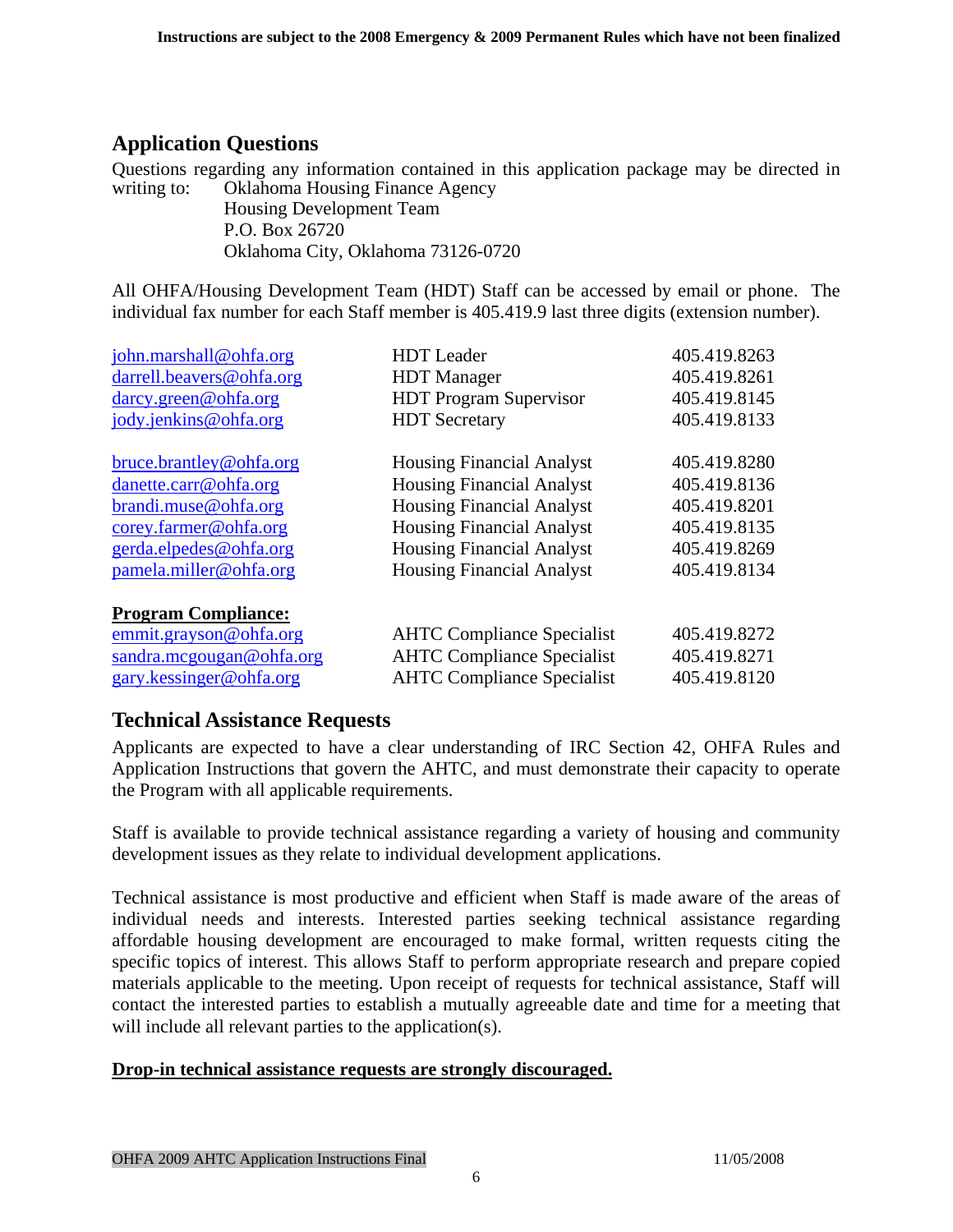## <span id="page-6-0"></span>**Timely Application Submission**

**NOTICE!!!** All applications for Cycle One must be submitted no later than 4:30 p.m. on **Monday, January 12, 2009.** All applications for Cycle Two must be submitted no later than 4:30 p.m. on **Thursday, July 2, 2009.**

**LATE APPLICATIONS** - No applications will be accepted after **4:30 p.m**. of the due date. Late applications will be returned.

**All information to be considered with an application must be received by the deadline.**  Applications that are submitted by electronic means (email or fax) will not be accepted.

| Applications can be mailed to the following address: |     |                                             |  |
|------------------------------------------------------|-----|---------------------------------------------|--|
| OKLAHOMA HOUSING FINANCE AGENCY                      |     |                                             |  |
| <b>Housing Development Team</b>                      |     |                                             |  |
| P. O. Box 26720                                      | OR. | 100 N.W. $63^{\text{rd}}$ Street, Suite 200 |  |
| Oklahoma City, OK 73126-0720                         |     | Oklahoma City, OK 73116                     |  |

Hand delivered applications **must be** submitted to Jody Jenkins, a HDT Housing Financial Analyst, the HDT Program Supervisor or the HDT Manager. Deliverers should ensure their applications are date-stamped and obtain a receipt. Applications must be delivered to the following address:

OKLAHOMA HOUSING FINANCE AGENCY 100 NW 63rd Street, Suite 200 Oklahoma City, OK 73116

It is the responsibility of the applicant to verify timely receipt of the Application by designated staff.

**A HOME or Oklahoma Housing Trust Fund (HTF) application submitted in conjunction with a Tax Credit application must be submitted before or at the same time as the Tax Credit application**. The applicant is encouraged to secure funding from these sources before submission of the Tax Credit application, or be confident in the success of the application submitted at the same time. An application that is involved in a Tax Credit application will not be given a chance to submit a new application after the Tax Credit deadline. This includes any application submitted in response to Failed Threshold items, insufficient points, deficiencies or questions.

Applicant is encouraged to submit a Plan B of financing, in case the applications for these sources are not successful. The Plan B must be submitted with the original application.

## **Application Fees and Postage Fees**

• \$350.00 for single or contiguous sites 1 to 4 unit developments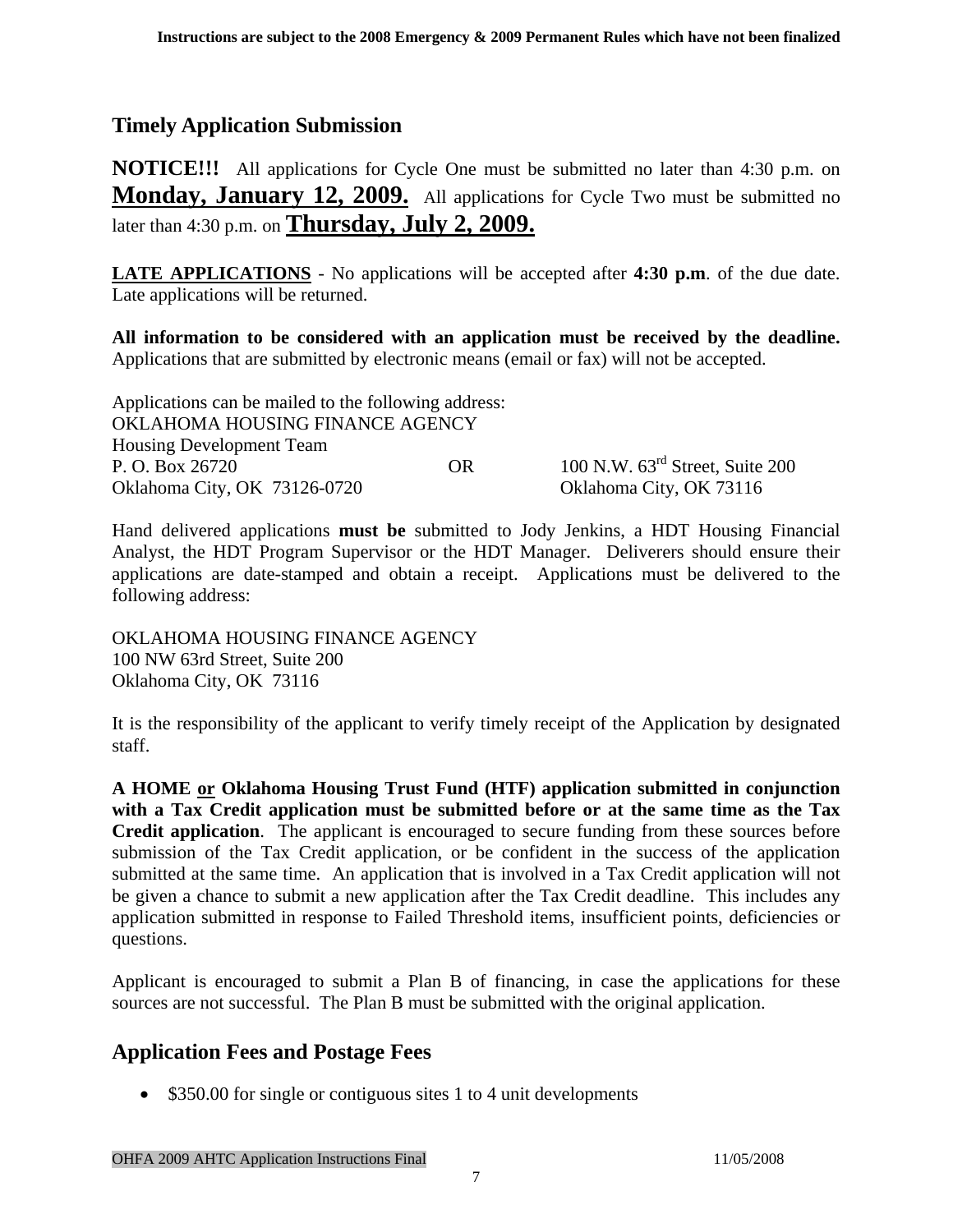- <span id="page-7-0"></span>• \$700.00 for single or contiguous sites 5 to 50 unit developments
- \$1,400.00 for single or contiguous sites 51 to 100 unit developments
- \$2,800.00 for single or contiguous sites developments of over 100 units
- \$350.00 for scattered sites, per site, up to a maximum of \$2,800.00

#### **\$350.00 for all nonprofit sponsored developments regardless of size or proximity. If a nonprofit is applying, but not claiming the set-aside, the reduced fee shall still apply.**

The costs to notify elected officials by certified mail of applications filed and to send Preliminary Reports by Fed Ex to Applicants shall be reimbursed to OHFA at the time of Application. The fees will be \$25.00 for each of the mail outs. A total of \$50.00 is due at application for postage, in addition to the Application fees delineated above. The application and postage fees must be included in the budget.

Application and postage fees are due upon submission of the application. If payment is returned for insufficient funds, it will be deemed non-payment and the amount to defray bank costs will be due. Failure to submit the total amount due may cause the application not to be considered for funding.

### **Post Application Fees**

**The AHTC Program utilizes a series of post application fees including but not limited to: amendments, reservations, allocations, regulatory agreement filings, and compliance monitoring. These fees are fully delineated in Attachment #1.** 

## **Late Fees**

For 2009, late fees will be assessed upon progress reports, carryover allocations, and final allocation. Fees will accumulate per calendar day. **See Attachment #1.**

## **Format**

Applications must be:

- ♦ Typed
- $\leftrightarrow$  On  $8\frac{1}{2}$  x 11 paper
- ♦ All sections are to be tabbed according to the Application Requirements/Format and Evaluation and Rating Criteria Review as outlined in the Document & Tab Requirements Format list in the Application Form.
- ♦ All pages are to be numbered sequentially within each tab. Handwritten numbering is acceptable.
- ♦ Do not modify application attachment forms that are marked as "DO NOT MODIFY THIS FORM".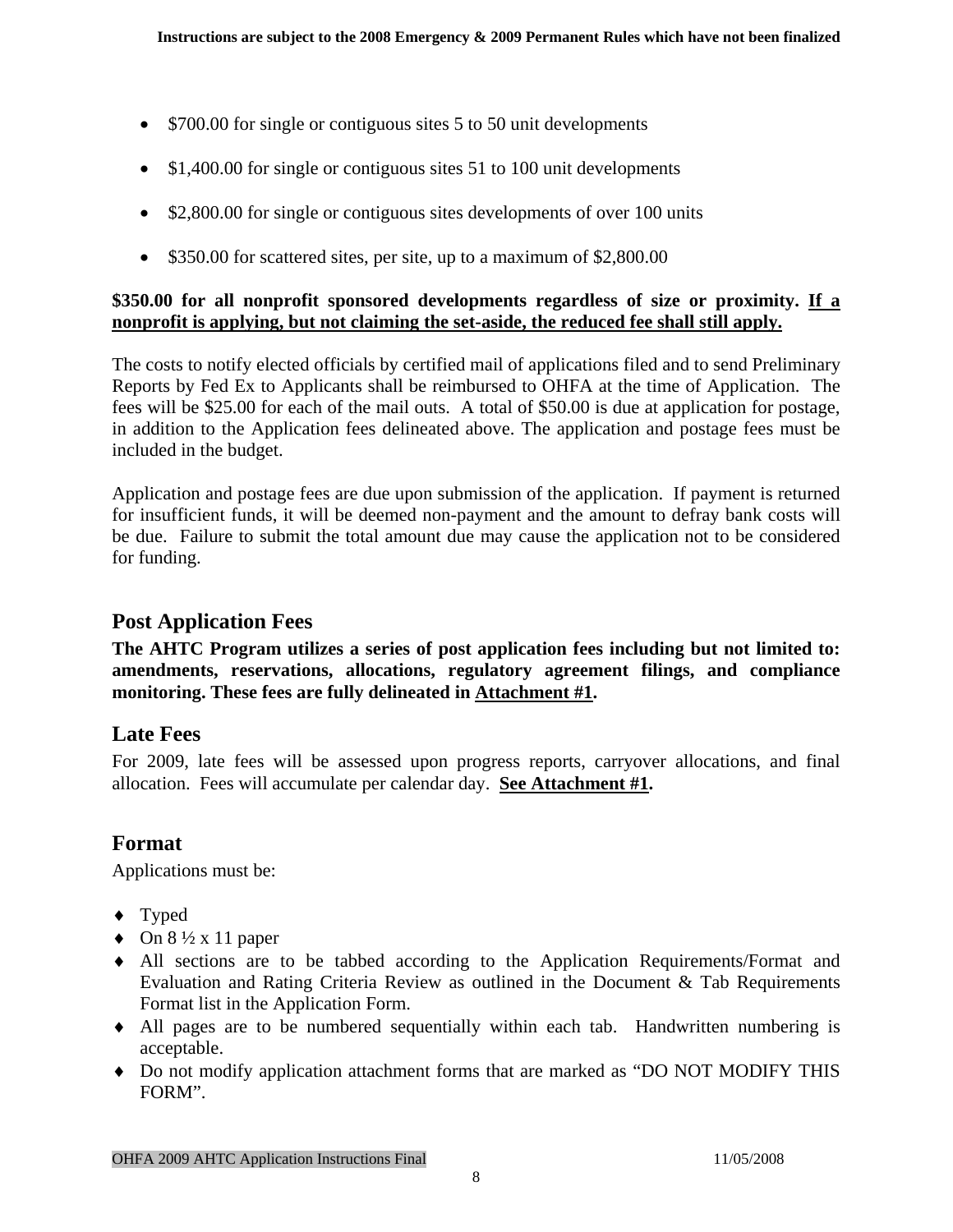<span id="page-8-0"></span>**Applicants for AHTCs are only required to submit one (1) original application**.

**Use of large, three ring loose-leaf binders are required.** 

#### **All information to be considered with an application must be received by the deadline.**

## **Provide a Fully Responsive Application**

It is the responsibility of the applicant to provide a full and complete application that contains sufficient information and documentation relevant to all Threshold and Selection Criteria to allow HDT Staff to make a factual determination as to whether, on its face:

- An application satisfies each of the applicable Threshold Criteria.
- A development is qualified to be evaluated under a given set-aside.
- There is sufficient information with which to conduct a review, assessment, and evaluation for Selection Criteria.

No blanks should be on the Application Form. If the information does not apply to you or your application, then type N/A.

**Failure to provide a complete and fully responsive application may result in denial of the application for funding.** 

**Prior to submission, applicant should verify that numbers as identified in the Application Form agree with the supporting documentation located in the individual Tabs.** 

## **Resubmissions**

If an applicant is resubmitting an application for an award of tax credits for the same development as an application that was denied funding in the immediately preceding tax credit funding cycle, the applicant will not be required to submit an entirely new application. Only the following items are required for resubmissions:

- New Written and Publication Notices
- New Application Affidavit
- New Processed Attachment #8's
- The required documentation for any threshold or evaluation criteria that caused the prior application to be denied for funding, or that was an area of concern to OHFA in the prior application
- All documents must still meet all requirements. For example, the market study, Phase I and Resolution of Support cannot be older than one year.
- Any information that has changed from the prior application, including application pages from Tab 1.
- This information must be provided in the same numbered tab order as the original application.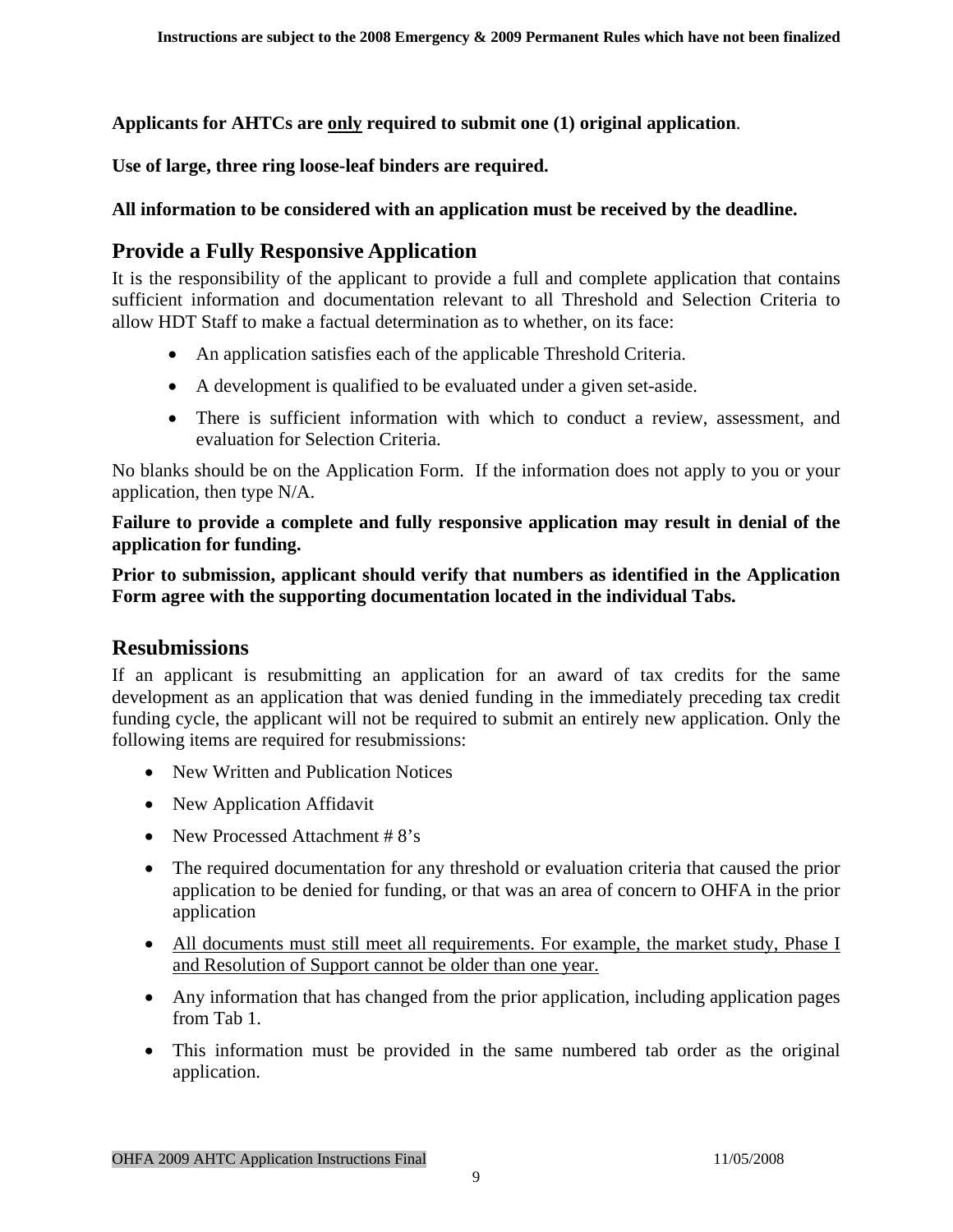## <span id="page-9-0"></span>**Cycles**

The AHTC Program operates using two cycles of funding competition. Applicants compete under funding set-asides based on development attributes. Awards of credits are made using a system of Threshold Criteria determining factors and Selection Criteria points.

Cycle One applications are due **Monday, January 12, 2009** for consideration at the May Board meeting.

Cycle Two applications are due **Thursday, July 2, 2009** for consideration at the November Board meeting.

Awards of credits:

| Cycle One $= 50\%$ of annual state credit ceiling plus:             |  |  |
|---------------------------------------------------------------------|--|--|
| prior year unused AHTC; plus                                        |  |  |
| <b>AHTCs returned from allocations made in previous years; plus</b> |  |  |
| <b>AHTCs received from National Pool</b>                            |  |  |
| Cycle Two $= 50\%$ of annual state credit ceiling plus:             |  |  |
| any unallocated Credits remaining from Cycle One                    |  |  |

#### **The OHFA Board of Trustees may adjust at their discretion.**

### **Set Asides**

The set aside percentages and categories for each Cycle are as follows:

| Nonprofit                       | 20%  |
|---------------------------------|------|
| Rural Development (USDA/RD) 515 | 10%  |
| <b>Other Rural</b>              | 15%  |
| Elderly                         | 15%  |
| General Pool                    | 30%  |
| Discretionary                   | 10%  |
| Total allocation percentages    | 100% |

Applications will be considered in the following order for the set-aside categories selected by the applicant and for which the development qualifies:

| 1 <sup>st</sup>         | Nonprofit                    |
|-------------------------|------------------------------|
| $2^{nd}$                | <b>Rural Development 515</b> |
| $2^{rd}$                | <b>Other Rural</b>           |
| $\varDelta^{\text{th}}$ | Elderly                      |
| $5$ <sup>th</sup>       | <b>General Pool</b>          |

Developments shall only be considered in set-asides in which they qualify and request. These procedures shall be applied each Cycle.

AHTC set asides shall be applied as follows: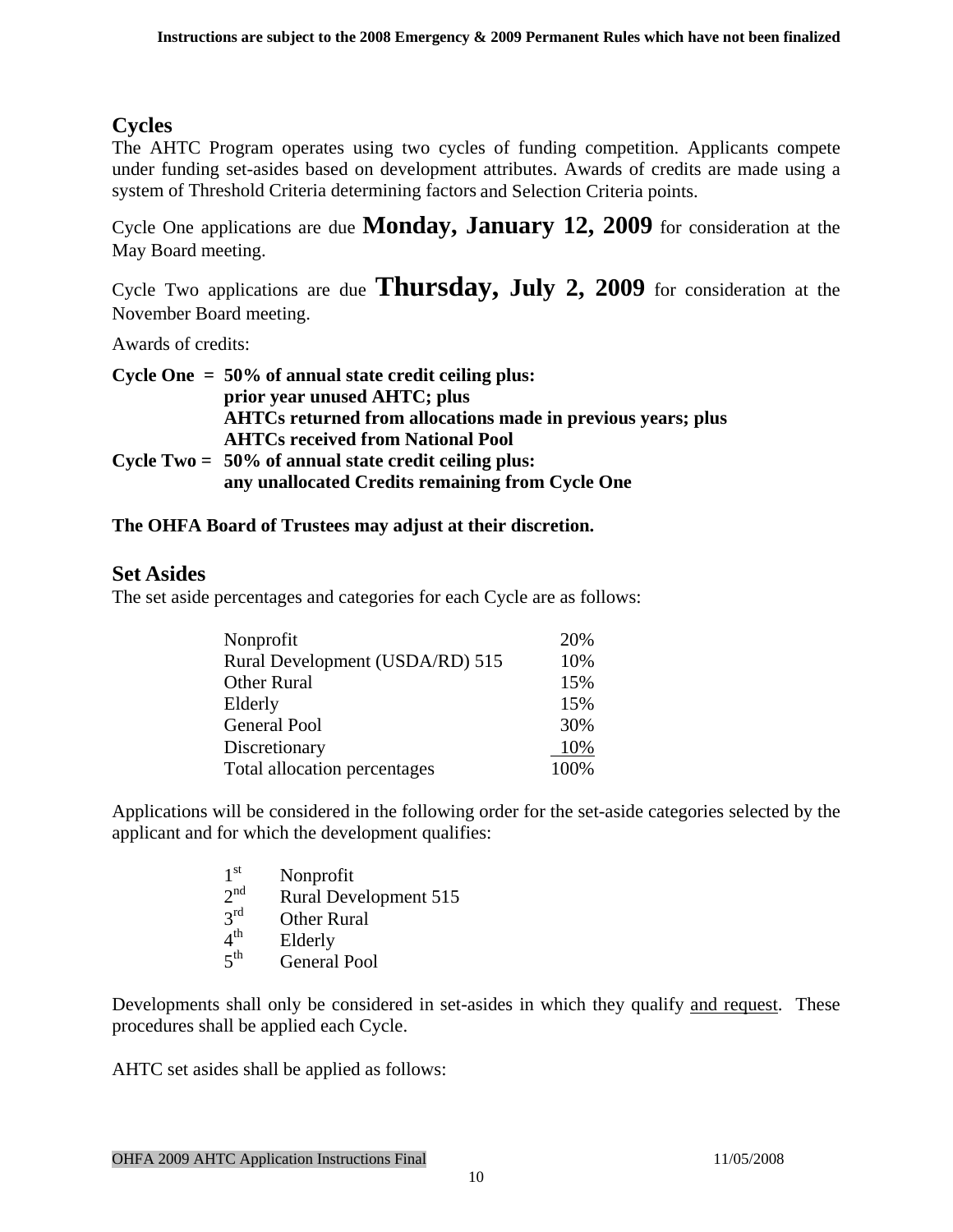- All applicants in each set-aside category will be considered based on total score by ranking applicants from highest to lowest score until the total amount of the AHTCs within each set-aside category have been reserved.
- Applicants not funded in their first qualified and requested set-aside will be considered in their next qualified and requested set-aside category.
- In the event the AHTC balance in any set-aside category is equal to at least 75% or more of the total credits requested by the next highest ranked applicant, credits will be drawn from the Discretionary Set-aside to fully fund the application.
- In the event the AHTC balance in any set-aside category is less than 75% of the total credits requested by the next highest ranked applicant, the funds will remain in the setaside until all applicants in the set–aside have been awarded or all applicants have been moved to their next qualified and requested set-asides.
- Applicants receiving RD 515 funding only with 24 units or less will have priority over larger developments. After funding the priority applicants all remaining applicant will be considered in rank score order.
- In the event there is a balance remaining in any set-aside category the balance will be transferred to the Discretionary Set-aside category, except Rural Development 515. Any amount remaining in the Rural Development 515 set-aside category after funding the applications in that category, shall be moved to the Other Rural set-aside
- AHTCs used from the Discretionary Set-aside category will be applied to the set-aside categories in the following order: Nonprofit, Rural Development 515, Other Rural, Elderly, and then the Discretionary Set-aside balance transferred to the General Pool.
- Once AHTCs for each set-aside category have been reserved, remaining qualified applicants will be moved to the General Pool Set-aside category, rank ordered by score from highest to lowest irrespective of any set-aside elections. AHTCs will be reserved in descending order by score.
- AHTCs in the General Pool will be reserved until such time as the amount of AHTCs remaining is less than the next qualified applicant. The next qualified applicant will have the option to accept the remaining AHTCs, if the applicant can demonstrate that the development is financially feasible with the balance of AHTCs. If an applicant is not willing to accept or is unable to show financial feasibility with the balance of AHTCs, then the remaining balance of AHTCs shall be offered to the next qualified applicant in rank order. This procedure shall be followed until all AHTCs have been reserved. In the event no applicant is willing or can demonstrate financial feasibility to accept the remaining AHTCs the balance will carry forward to the next AHTC cycle.
- Total AHTCs reserved for the year shall not exceed the maximum ninety percent (90%) allocation limitation to those entities other than nonprofits as required by the Code.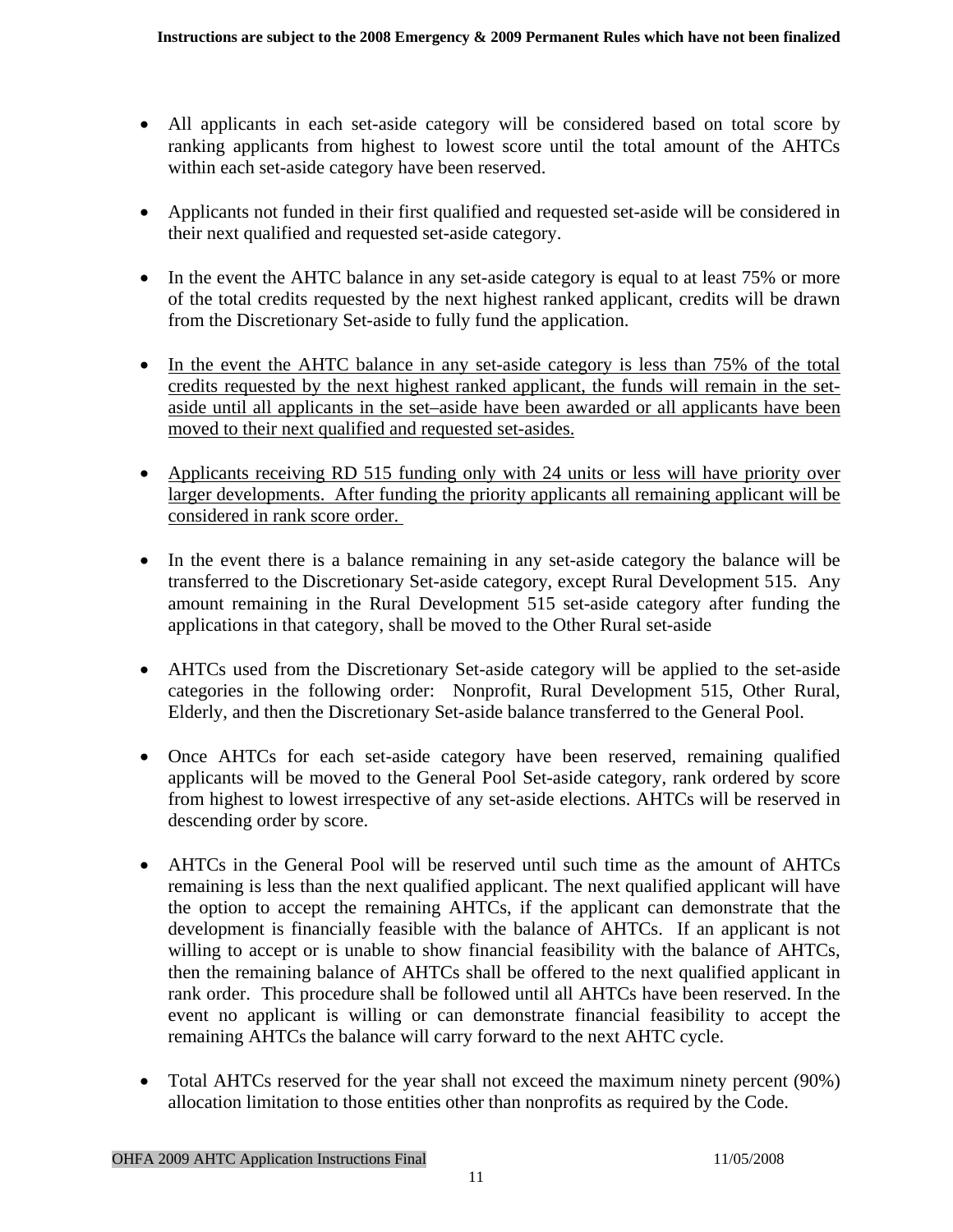#### <span id="page-11-0"></span>**Developer and Contractor Fee Limitations OHFA Rules 330:36-4-2.2 These are the maximum amount fees allowed for costs and eligible basis. Round down to avoid overages.**

A large development is more than sixty (60) units.

**Developer Fees The** amount of Developer Fees shall be limited to:

**A. Small Developments.** Developer Fees may not exceed eighteen percent (18%) of the Eligible Basis (before any boost) of the qualified low-income building(s), excluding the Developer Fees.

**B. Large Developments.** Developer Fees may not exceed fifteen percent (15%) of the Eligible Basis (before any boost) of the qualified low-income building(s), excluding the Developer Fees.

**For Acquisition and Rehabilitation, the developer fee must be prorated between the acquisition and the rehabilitation based upon the percentage of eligible basis represented by each.** 

**Contractor Fees The** amount of Contractor Fees shall be limited to:

**A. Small Developments.** Contractor fees may not exceed sixteen percent (16%) of the hard construction costs. Contractor fees are further limited as follows:

- (i) General Requirements shall not exceed six percent (6%) of the hard construction costs.
- (ii) General Overhead shall not exceed two percent (2%) of the hard construction costs.
- (iii) Builders Profit shall not exceed eight percent (8%) of the hard construction costs.

**B. Large Developments.** Contractor fees may not exceed fourteen percent (14%) of the hard construction costs. Contractor fees are further limited as follows:

- (i) General Requirements shall not exceed six percent (6%) of the hard construction costs.
- (ii) General Overhead shall not exceed two percent (2%) of the hard construction Costs.
- (iii) Builders Profit shall not exceed six percent (6%) of the hard construction costs.

330:36-1-4 - Hard Construction Costs means the following types of activities, but not limited to, earthwork, site work, on-site utilities, roads and walks, concretes, masonry, metals, carpentry (rough and finish), moisture protection, doors/windows/glass, insulation, roofing, sheet metal, drywall, tile work, acoustical, flooring, electrical, plumbing, elevators, blinds and shades, appliances, lawns and planting, fence, cabinets, carpets, heat & ventilation. A reasonable construction contingency can also be included.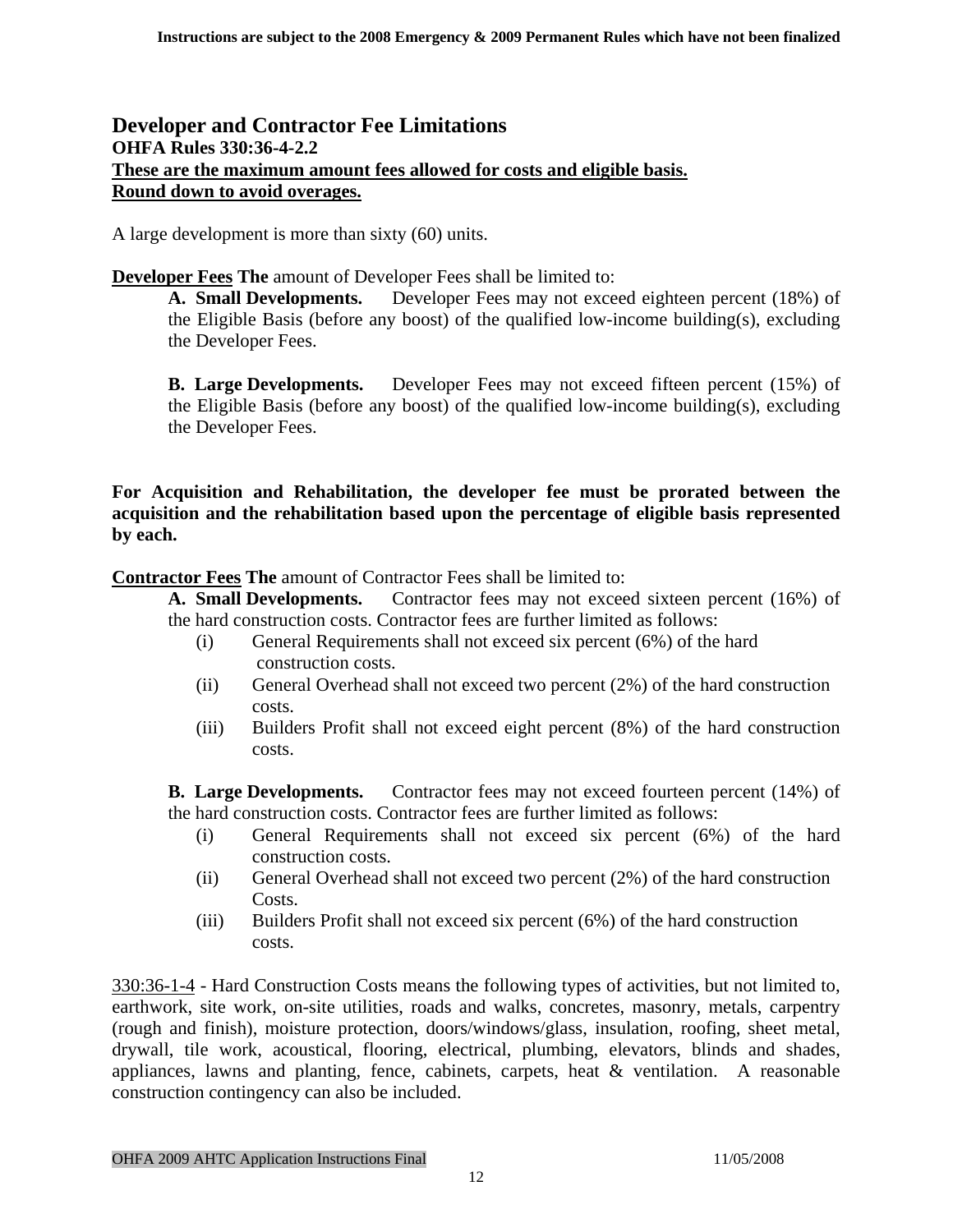## <span id="page-12-0"></span>**Communications with OHFA during Application Review**

Following submission of an Application, neither the Applicant nor any representative or affiliate of the Applicant shall contact any OHFA employee, concerning the Application or any other Applications filed in the same cycle. OHFA reserves the right to contact the contact person(s) identified by the Applicant for the purpose of clarifying any matter.

Submission of an application does not guarantee a full and complete review of all threshold factors and/or evaluation criteria. If OHFA receives a large number of applications for a cycle, such that a complete review of all applications is not reasonably possible, OHFA may refuse to review any applications for that cycle that clearly fail to meet one of the threshold criteria, or that clearly cannot achieve a sufficient score to be considered for funding. Applicants will be notified in writing of OHFA's decision not to review their application. No refund of the application fee will be due to the applicant based upon the lack of a full and complete review of the application.

Preliminary Review Report. Following the release of the preliminary Review Report, the Applicant may submit questions or request clarification concerning the preliminary Review Report. All such questions or inquiries must be in writing, addressed to the Staff member designated in the cover letter accompanying the preliminary Review Report. OHFA suggests email questions are sent to at least two Staff members. These questions may be submitted electronically. OHFA reserves the right to grant or deny requests for meetings with the Staff of OHFA at any time during the Application process. Any and all requests must be in writing.

Failure to comply may result in termination of the review process and denial of the Application.

## **Communications with the Board of Trustees of OHFA**

Neither an Applicant nor members of the public shall communicate, directly or indirectly, with the Board of Trustees regarding an Application under consideration by OHFA (except upon notice and opportunity for all parties to participate.) Applicants and others who wish to communicate with the Board of Trustees must follow the specific steps as set forth in 330:36-2- 13.1.

## **Preliminary Review Reports**

Upon completion of review of all applications, HDT Staff will forward the preliminary Review Report to the contact person identified by the Applicant in the Application. Staff will mail the Review Report by certified mail with return receipt requested or other form of traceable delivery system to provide proof of transmission and receipt.

The Applicant must provide any information requested in the preliminary Review Report or other clarifying information by the deadline given in the cover letter accompanying the preliminary Review Report. Neither the Staff nor the Trustees will be required to consider a late response to the preliminary Review Report.

In the event the Applicant disputes any matter contained in the preliminary Review Report, including without limitation any finding, determination, recommendation or scoring, the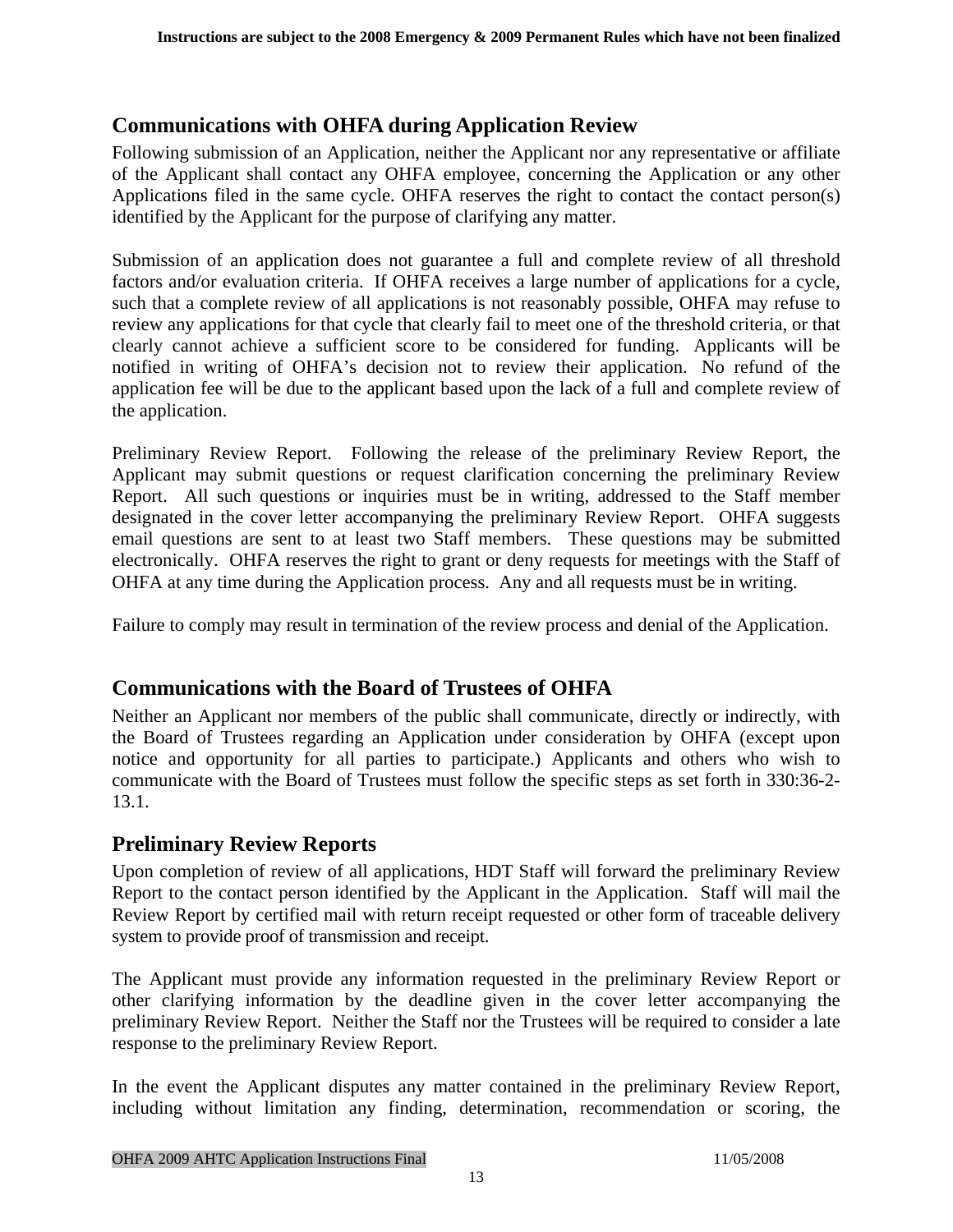<span id="page-13-0"></span>Applicant's response to the Review Report must identify with specificity the disputed matter, finding, determination, recommendation, scoring, etc, and the Applicant's reason for disputing same, including any evidence which controverts the Preliminary Review Report. Any applicable statutes, rules, regulations or ordinances should be cited. Documentary evidence should be attached.

Failure to respond or dispute a finding or determination in the preliminary Review Report shall be deemed the acceptance of the finding or determination by the Applicant.

**The Applicant's response to the preliminary Review Report must be in writing. Electronically transmitted responses, including fax and e-mail transmissions, are not permitted and will not be reviewed. Applicants are encouraged to use certified mail, Federal Express or another carrier providing proof of timely delivery to OHFA.** 

#### **Final Review Reports**

The HDT Staff will consider the Applicant's response to the preliminary Review Report prior to issuing the final Review Report. The Applicant will be informed of Staff's recommendations prior to the meeting of the Trustees where the Application is being considered. Staff will mail a copy of the final Review Report and Staff's recommendations by certified mail with return receipt requested or other form of traceable delivery system to provide proof of transmission and receipt.

In the event the Applicant disputes any matter contained in the final Review Report, Applicants must file ten (10) copies of any response(s) to the final Review Report or other information they wish the Trustees to consider not less than forty-eight (48) hours prior to the commencement of the meeting when the Application will be considered.

Failure to respond to Staff's final Review Report in a timely manner may result in the adoption of the final Review Report by the Trustees, including Staff's recommendations and exclusion of any additional documentation proffered by the Applicant for consideration of the Application by the Trustees.

**Any response to the final Review Report must be in writing with ten (10) copies. Electronically transmitted responses, including fax and e-mail transmissions, are not permitted and will not be accepted or considered by the Staff or the Trustees.** 

## **4% Tax Credits with Bond Financed Developments**

Taxable or tax-exempt bond developments financed at least fifty percent (50%) with the proceeds of tax-exempt bonds subject to the private activity bond volume cap are required to comply with all the requirements of the QAP, including the Rules and Application, with the exception of the competitive selection process.

Terms of the bond financing must be submitted at time of application for tax credits and evidence of the bond financing must be submitted at least ten (10) business days before the board meeting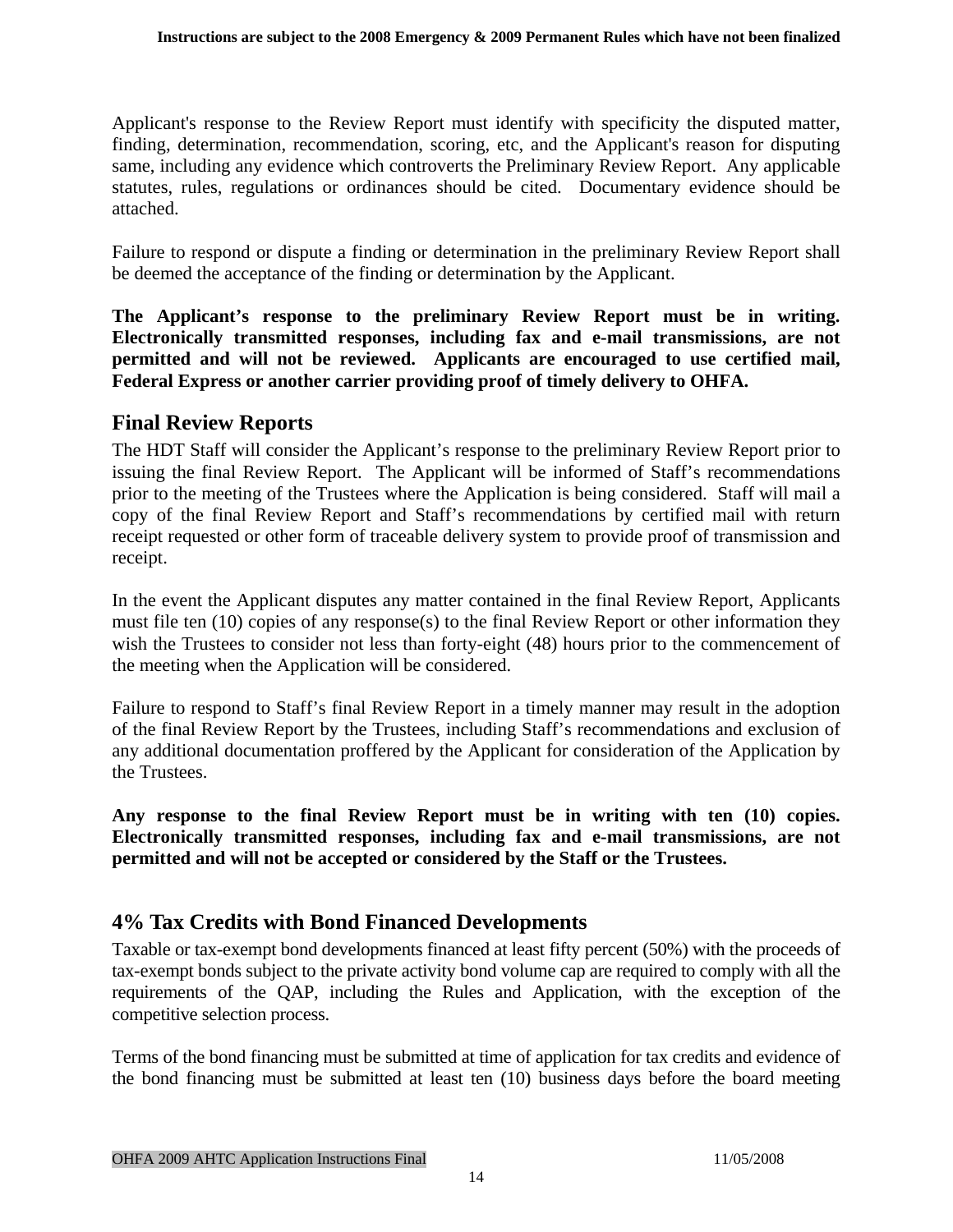<span id="page-14-0"></span>wherein the four percent (4%) tax Credits are to be awarded. Failure to comply with this requirement may result in no tax Credits being allocated.

Code requirements for bond financed developments must be met in addition to the AHTC requirements, i.e., rental units, rents, student exemptions, transfers on site, occupancy changes, verification of assets.

#### **Bond Financed Development Application Deadlines:**

| <b>January 12, 2009</b> | for consideration at May 2009 Board meeting   |
|-------------------------|-----------------------------------------------|
| <b>March 10, 2009</b>   | for consideration at July 2009 Board meeting  |
| May 13, 2009            | for consideration at Sept. 2009 Board meeting |
| September 7, 2009       | for consideration at Nov. 2009 Board meeting  |

#### **Rents**

AHTC Developments often take advantage of multiple types of funding. Applicants should be advised that the maximum rents permitted will be based upon the most restrictive rent limits of the respective programs, **regardless of the amount of the Gross Rent Floor established by the AHTC Program.** If the property is receiving project based rental assistance support from HUD or RD, or other source the applicant must provide the appropriate agency approved rents and the number of units and bedroom size receiving assistance. The applicant must use the appropriate agency approved rents. Source documentation must be included in the application.

#### **Utilities**

Utility allowances are to be calculated by the Applicant. The utility allowance used must be appropriate for the type of unit. These allowances may be derived from only one of following allowances: a local service provider, a local public housing authority or OHFA's utility charts. They can be found on the OHFA website, [www.ohfa.org,](http://www.ohfa.org/) as Appendix B to the AHTC Compliance Manual. Source Documentation of the utility allowance as well as the calculation must be included in the application. If the property is receiving project based rental assistance support from HUD, RD, or other source the applicant must use the appropriate agency approved allowance. For changes in allowances after the placed in service date, please contact compliance staff.

#### **Construction Standards**

AHTC-assisted units, regardless of the amount of tax credit equity invested per unit must at a minimum, meet current national and local construction code(s).

**NOTE:** While not construction codes, the Fair Housing Act, and Section 504 of the Rehabilitation Act of 1973, require specific design characteristics relating to handicapped accessibility.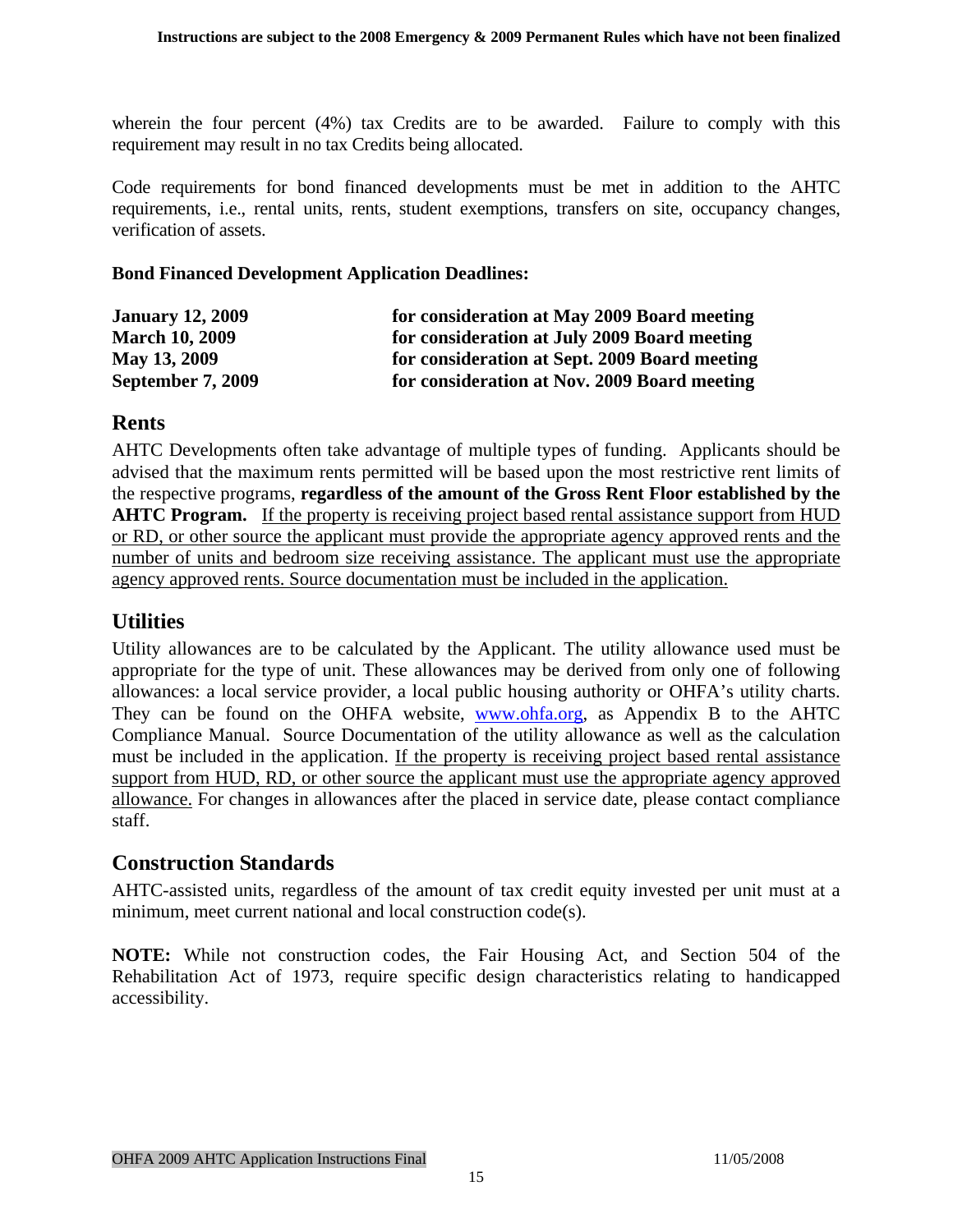## <span id="page-15-0"></span>**Progress Report**

Construction, not including site prep work, **must** begin within **nine months** of the last calendar day of the month of the AHTC credit reservation. HDT Staff may visit site to ensure construction commencement.

Progress Reports **must** be filed each calendar quarter following approval of a reservation of Credits until the Form 8609 is issued for a building. The form to be used for Progress Reports can be found as **Attachment #2**. Progress Report Deadlines are as follows:

- January 10
- April 10
- $\bullet$  July 10
- October 10

Applicants will be notified of any other deadlines in a timely manner. Compliance Reports may overlap with the Progress Reports. **Late reports, including compliance reports, will generate negative points and late fees.** Failure to follow any of these provisions may result in a return of Credits as well as affect consideration for future applications.

## **Completion Timelines**

**Within thirty (30) calendar days after the Certificate of Occupancy is issued for a building in the development**, the Owner must notify OHFA by completing and submitting the Placed in Service Acknowledgment located as **Attachment #3**. A copy of the Certificate of Occupancy for each building must accompany this Attachment. For substantial rehabilitation developments, the architect's verification of substantial completion for each building must accompany this Attachment if there is no Certificate of Occupancy.

## **Compliance**

Any questions regarding compliance issues should be directed to the HDT Tax Credit Compliance Staff. The current OHFA AHTC Compliance Manual is also available on our website at [www.ohfa.org.](http://www.ohfa.org/)

An AHTC Compliance Manual shall be provided to each owner upon request at a cost sufficient to defray the cost of production.

**It is the responsibility of the owner/applicant to inform property managers of all details promised in the Application. This especially applies to Selection Criteria that received points. A detailed list given to the management company is recommended. All Selection Criteria awarded points are included in the Regulatory Agreement.** 

Two years within the last building in the development being Placed In Service, HDT Compliance Staff shall conduct the necessary file and unit inspections. This inspection process shall be repeated at a minimum once every three years.

#### **Fees are delineated in Attachment #1.**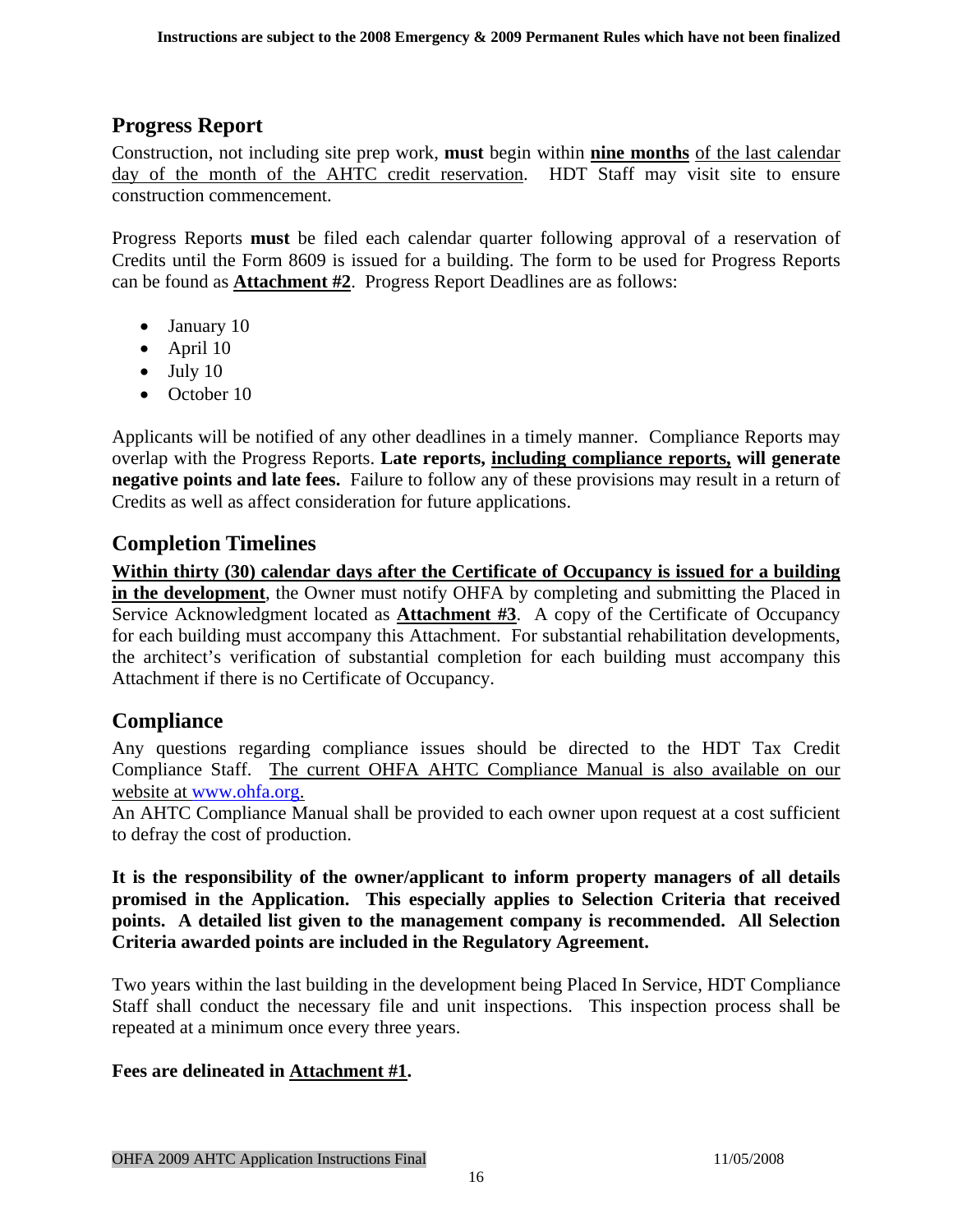## <span id="page-16-0"></span>**Transfers**

It is the responsibility of the owner/applicant to notify OHFA no less than sixty (60) days prior to any ownership, general partner or management transfers after the tax credit allocation has been awarded. For management transfers, contact one of the AHTC Compliance Specialists for the checklist of documents required. For ownership, general partner(s) or any interest in the ownership entity, contact one of the HFAs for the checklist of required documents and fees. OHFA approval is required before a transfer can occur.

Failure to submit the required documents and fees to OHFA within 60 days of the date of the transfer may result in any current applications to be disqualified from further consideration.

## **Additional Credits**

Additional Credit Application, criteria and deadline for application will be established at a later time.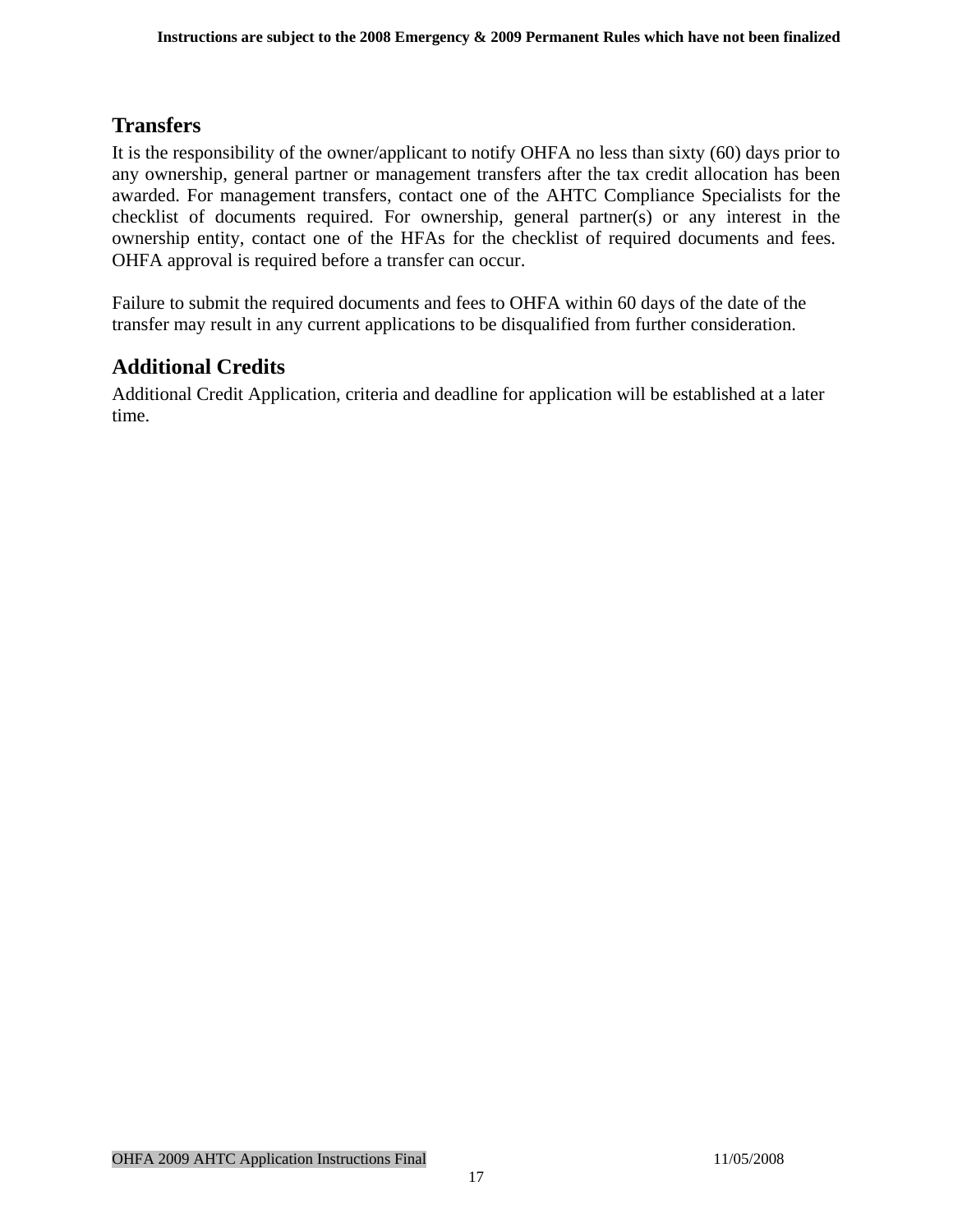## <span id="page-17-0"></span>**Threshold Criteria**

**Applications must meet all Threshold Criteria listed below. Failure to meet all applicable threshold requirements in the initial submission of an application may result in the application being rejected without further review.** 

## **1. Notice Requirements**

Notice Requirements apply to all applicants. **All Notice Requirements must be satisfied not less than thirty (30) and no more than ninety (90) calendar days prior to submission of the application. Each application cycle requires notice. This includes resubmissions**. The notice shall express the intent to submit an application for tax credits to OHFA. If the application is considered at a different Board meeting than in the notice, this notification requirement is considered to be met.

#### *Written Notice:*

Applicants must notify, in writing and by **certified mail**, the Chief Executive Officer of the local Governing Body, Chairman of the appropriate county commissioners, and state legislators within whose district the development is located at the time of application. This written notice serves to provide a reasonable opportunity to comment on the application. (Notice should be addressed to the official in office on the date the notices are mailed.) Applicants must provide a map with their written notice that clearly shows the location of development.

#### *Additional Written Notice Requirements for Developments not within an Incorporated City/Town:*

If the site for the development is not within the specific corporate limits of a town or city, but is within two miles of an incorporated town(s) or city (ies) limits, the Applicant must provide the same notice to each such town(s) and city (ies) as if the site was located within the corporate limits of each such town(s) and city (ies). (Notice should be addressed to the official in office on the date the notices are mailed.)

#### *Publication Notice:*

All Applicants must provide notice of intent to file an application published in a newspaper of general circulation in the area wherein the development will be located. The purpose of this notice is to inform the general public in the primary market area of the proposed development.

The suggested format for published notices is **Attachment #4**.

At a minimum, published notices must contain the following information:

- (a) The name of the Applicant;
- (b) The name of the proposed development;
- (c) Whether the development will be new construction, acquisition and substantial rehabilitation and/or substantial rehabilitation;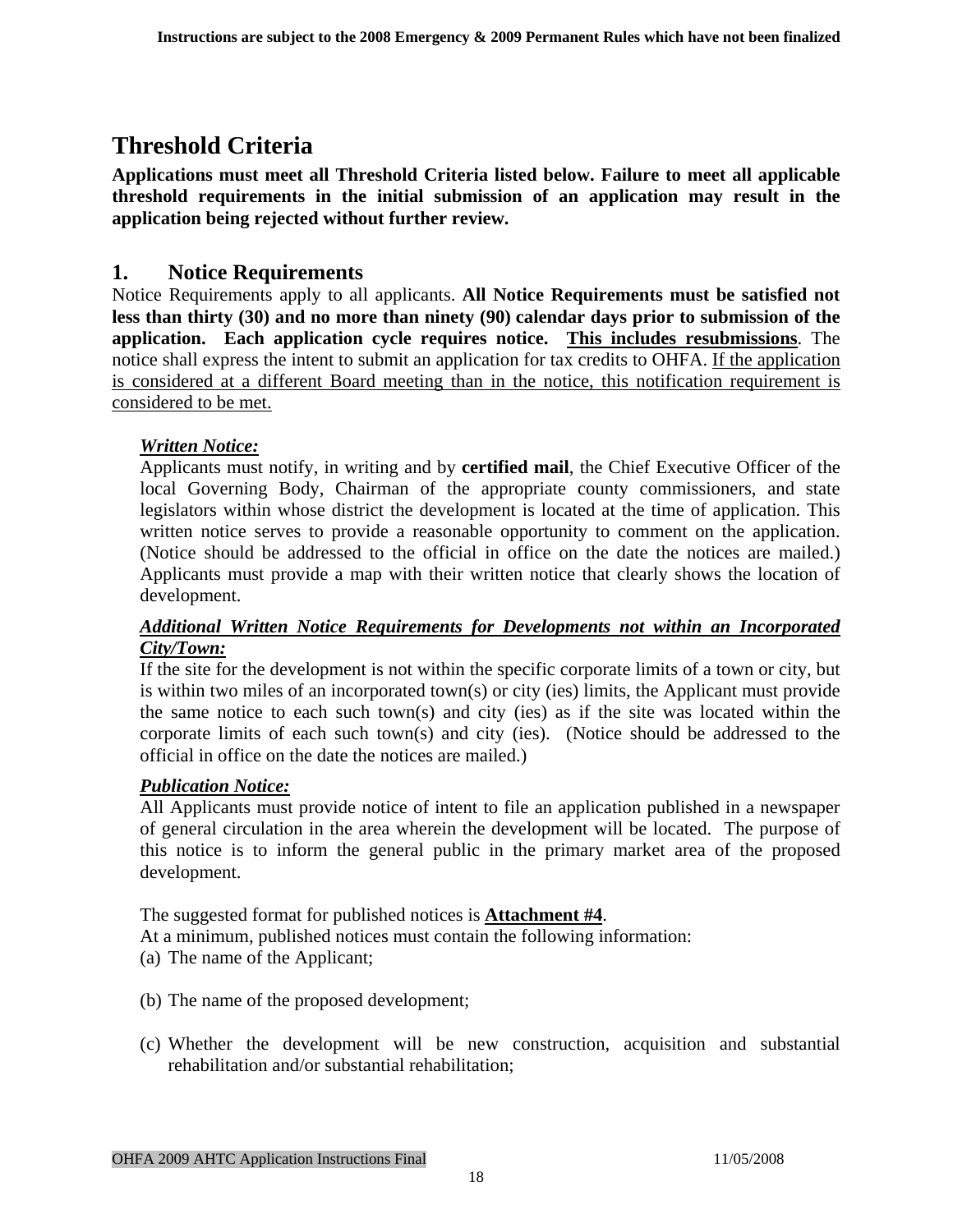- <span id="page-18-0"></span>(d) Maximum number of units proposed, the type of development, and percentage of income restricted units, and whether the development will be for families, the elderly, or persons with special needs;
- (e) The applicant must provide the location of the project; 1) a physical address if available. If no physical address is available, 2) the applicant must provide a description of the location that clearly identifies where it is located in relation to the nearest street/road intersection. If neither a physical address nor a viable description of the location in reference to a street/road intersection is available, 3) the applicant must provide a full, complete and exact legal description for the property.
- (f) The month the applicant reasonably expects the application to be considered by the OHFA Trustees for an award of TCA [January applications – May Board meeting, June applications – November Board meeting];
- (g) The names, business addresses and telephone numbers of the Applicant or the Applicant's designated contact person in regard to the proposed development;
- (h) The name, business address and telephone number of the contact person at OHFA [Darrell K. Beavers, Housing Development Team Manager, OHFA, P.O. Box 26720, Oklahoma City, OK 73126-0720, (405) 419-8261, [darrell.beavers@ohfa.org\]](mailto:darrell.beavers@ohfa.org) to whom inquiries about the hearing on the application and the proposed development should be directed.

*Documentation Requirement for Written Notice:* Applicant must provide originals of the PS Form 3800, Certified Mail Receipt (the white slip), the proof of mailing and PS Form 3811 (the green card), proof of receipt of all certified mailings, a copy of the written notice and map. Receipts should be legible.

*Documentation Requirement for Published Notice:* Applicant must provide the original [or copy if an original is not available] of any published notices along with a notarized Publication Affidavit.

## **2. Market Analysis**

All applicants must submit a third party, independent housing market analysis. Market analyses must clearly demonstrate and document the status of the market demand for the type and number of housing units proposed to be developed. All market analyses must contain specific minimum levels of information. OHFA's market study summary must be included in the beginning of the market study.

The minimum content requirements for market analyses are delineated in **Attachment #5**.

All existing and/or under construction Tax Credit properties in the pma must be taken into consideration.

Market analyses must be prepared no more than twelve (12) months prior to the date the application is filed with OHFA. Updates are not accepted.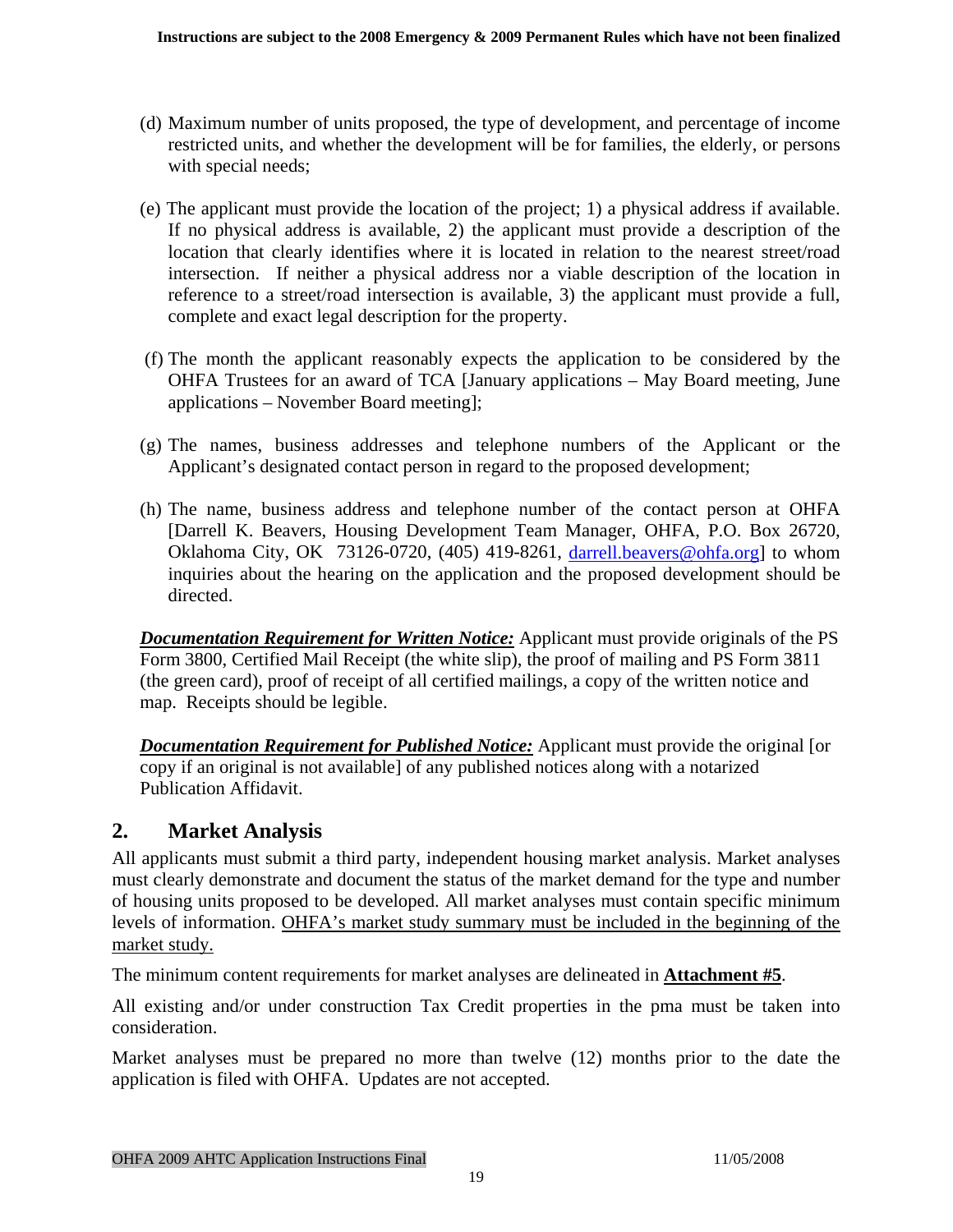<span id="page-19-0"></span>*Documentation Requirements:* Third party independent market analysis performed by a State certified general appraiser (may have a temporary license) **or** by an experienced market analyst with supporting documentation of qualifications and analyses completed in the past.

### **3. Nonprofit Owners**

Applicants proposing developments under the Nonprofit set-aside of the AHTC Program must meet the definition of a nonprofit owner and/or nonprofit ownership participant as defined in Section 42(h)(5)(C) of the Tax Code and the AHTC Chapter 36 Rules at 330:36-1-4. Affiliated for profit entities will be reviewed for compliance with Code Section 42(h) (5) (B) (C). Profit motivated Applicants are prohibited from forming nonprofit affiliates or engaging non-housing related nonprofits solely for the purpose of qualifying for the Nonprofit set-aside.

#### *Documentation Requirement for the Nonprofits:*

- Provide a copy of nonprofit certification letter from the IRS verifying that the nonprofit is a qualified nonprofit organization as described in paragraph (3) or (4) of section 501(c) and is exempt from tax under section 501(a). The nonprofit organization must have already obtained this certification; letters regarding pending certifications are not acceptable.
- A copy of organizational documents and any amendments. Must include as one of the purposes to provide decent housing affordable to low income persons.
- Documentation to show the nonprofit is authorized to do business in the State. This documentation must be a Certificate of Good Standing dated no more than eighteen (18) months prior to the date of application.
- A list of housing projects in Oklahoma, showing at least one year experience in affordable housing.
- At least fifty-one percent (51%) ownership interest of the general partner or managing member. See **Attachment #6.** An ownership chart is required.
- Evidence that the Nonprofit will materially participate on a regular basis, in the planning and construction of the development, and in the operation and management of the development throughout the compliance period. See **Attachment #6.**
- A certification that the Nonprofit is not affiliated with or controlled by any for profit entity. See **Attachment #6.**

#### **Identity of Interest:**

If there is an identity of interest, affiliations, or conflict, OHFA will disqualify the nonprofit organization from receiving credits from the twenty percent (20%) set-aside. In making this determination, OHFA will consider the following:

a) The nonprofit organization's history, funding sources and composition of its board;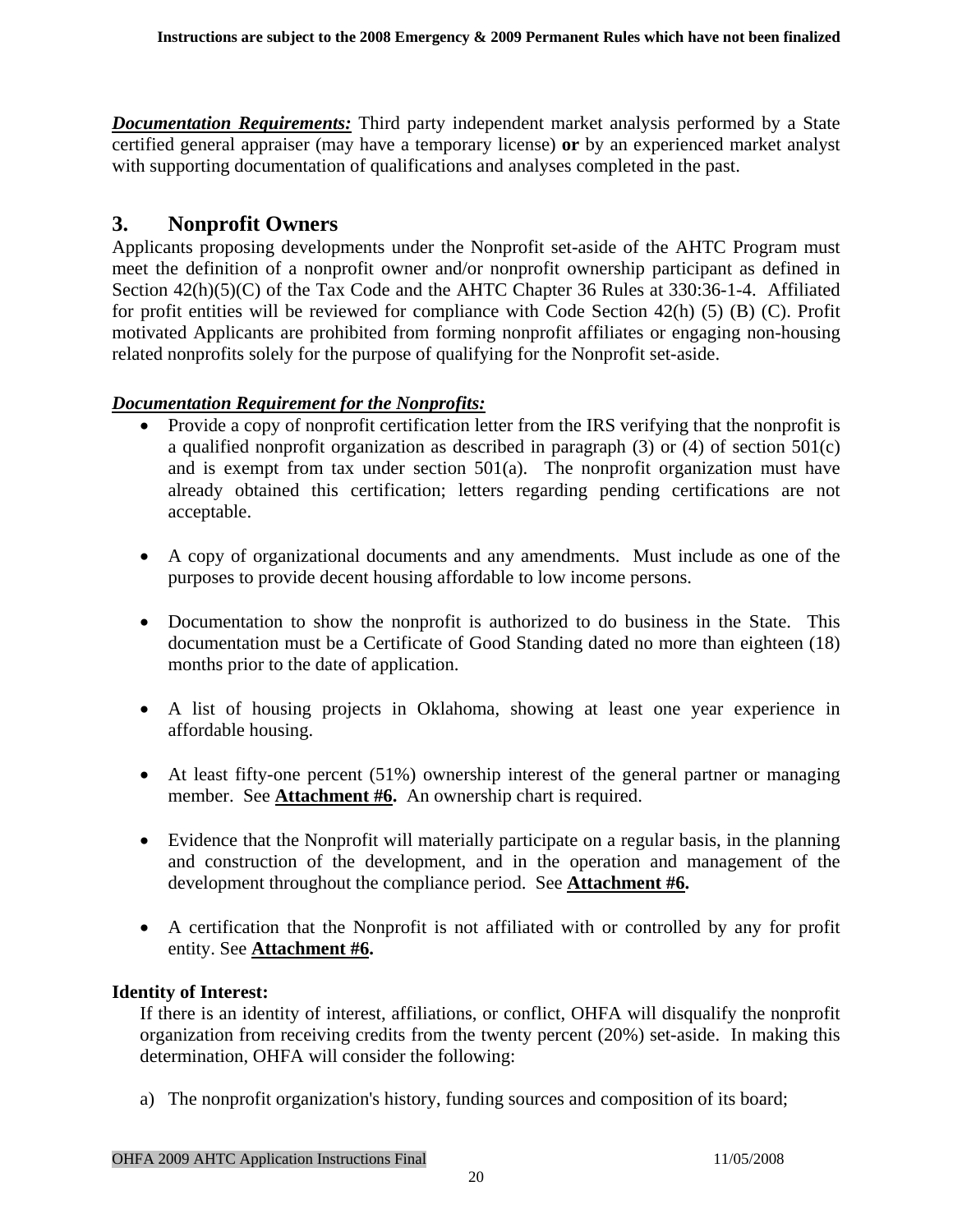- <span id="page-20-0"></span>b) Past experience and anticipated future activities of the nonprofit, including involvement in the local community;
- c) Sources and manner of funding of the nonprofit organization;
- d) The nonprofit organization's degree of financial strength for completion and operation of the development during the compliance period;
- e) The relationship of the principals involved in formation of the nonprofit organization with for profit individuals concerning tax credit application: A nonprofit organization cannot be affiliated with or controlled by a profit motivated entity or have:
	- (i) more than a 25% share of common board members; or
	- (ii) more than 25% of its funding, directly or indirectly, from the parent entity; or
	- (iii) having any other type of association which is not considered an arms length affiliation;
- f) The extent to which the nonprofit organization materially participates within the meaning of Section 469(h) in the development and operation of the development throughout the compliance period. The nonprofit organization's involvement in the development-related construction, management, ownership interest, sharing of fees and funding provisions.

## **4. Resolution of Local Support**

Applicants are required to demonstrate official local support by the local governing body with jurisdiction over the site within which the proposed development is located at the time of application. This support must take the form of a resolution duly adopted by the local governing body. Resolutions of support remain in effect for a period of one (1) year from the date of initial passage provided that no major changes are made to the proposed development for which the resolution was issued.

If an application is resubmitted with major changes, applicants are required to submit a signed certification from the governing body identifying whether the proposed changes have or have not impacted the Resolution of Local Support.

#### **Conditional Resolution:**

If the local governing body issues a conditional Resolution of Support, OHFA may contact the governing body to ascertain the impact of the conditions. Conditional resolutions may impact this criterion.

*Documentation Requirement:* A resolution of development support, using the suggested form of resolution contained as **Attachment #7**, duly adopted by the local governing body, or by the elected tribal governing body. If an application is resubmitted with major changes, a signed certification from the governing body which gave the original Resolution of Support, noting that changes are acceptable, must be provided. Some examples of major changes include, but are not limited to number of units or buildings, unit mix, percent restricted, type (family, elderly), or site change. If the one (1) year period expires prior to the board meeting in which the application is being considered, applicants are required to submit a signed certification in letter form from the governing body certifying the resolution is still valid. If the Applicant has questions, Staff may be contacted.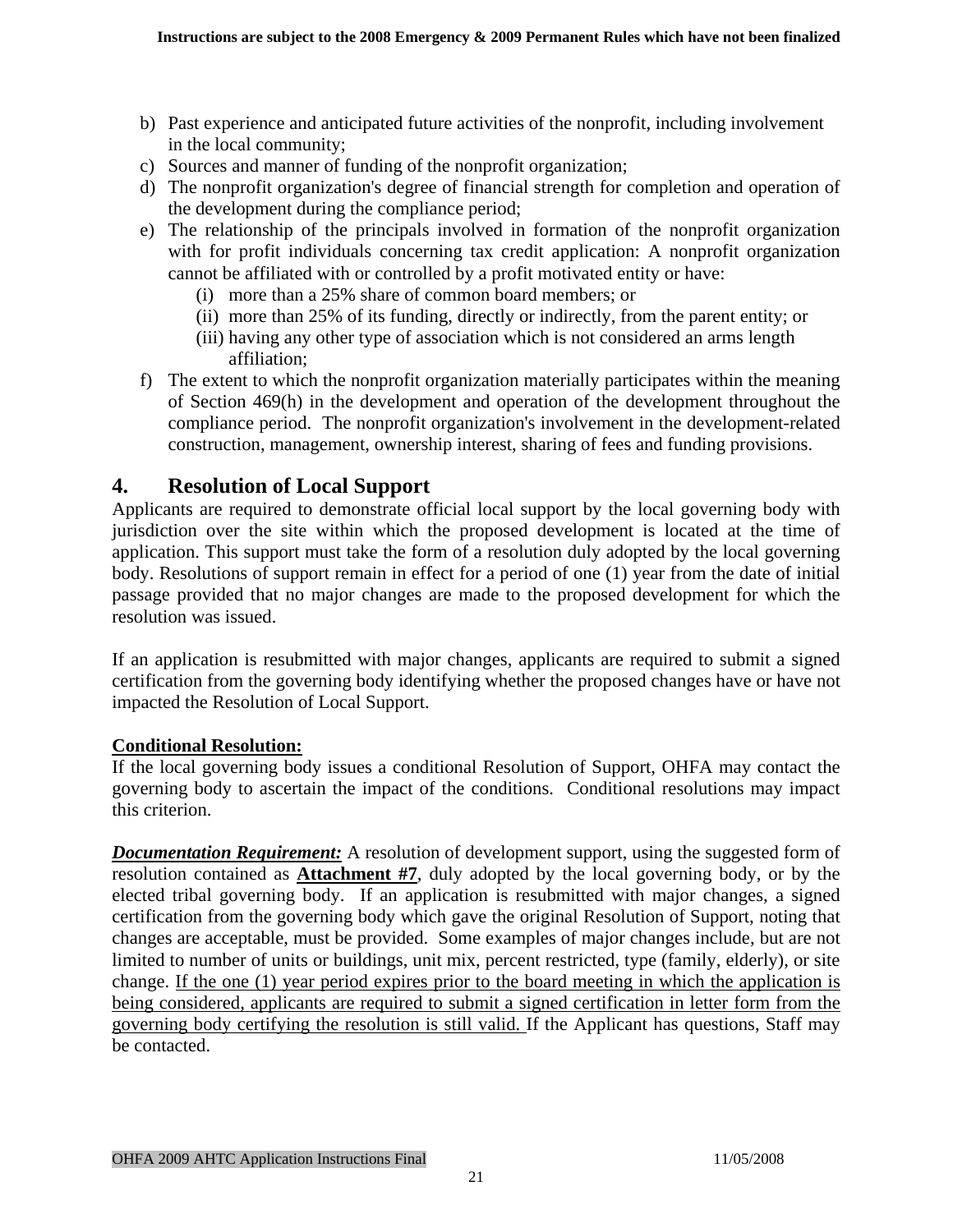## <span id="page-21-0"></span>**5. Capacity and Prior Performance**

Applicants must demonstrate and document the extent of the capacity of their development team in developing, managing, and operating the type of housing development being proposed.

Applicants, General Partners, Developers or principles of, who are new to Oklahoma's AHTC Program are limited to an award of tax credits for only one (1) development until the 8609(s) have been issued *and* compliance staff has conducted their first visit.

An Applicant/Owner/Developer or principals of each may not have open at any one time no more than four (4) Oklahoma AHTC developments. Open means from tax credit award to the last building placed in service date. For applications currently under review the deadline to meet this requirement shall be the preliminary review report response return date. If this requirement is not satisfied this may be a Failed Threshold.

Staff will use the documentation provided in the application and any outside knowledge of the team to determine capacity. Staff will review the number and the severity of reasons for any extension request(s). If sufficient capacity is not demonstrated the application may Fail Threshold.

**"Development Team"** means the applicant, architect, attorney, consultant, developer, general contractor, market analyst and/or appraiser, property management company, tax professional, taxpayer, and the principals of each.

#### **Removal of General Partner may be considered lack of capacity and performance.**

Applicants may be considered ineligible for assistance in scenarios whereby the documentation supports instances of nonperformance. Instances of poor or nonperformance may occur during construction, lease up, compliance period, or extended use period. Below is a list of some possible performance issues. This is not an exclusive list.

#### **Maintenance of minimum property standards.**

**Meeting and maintaining any material aspect of a development as represented in an application.** 

#### **Excessive late or incomplete reports to OHFA.**

**Uncured financing defaults, foreclosures, or placement on HUD's list of debarred contractors.**

**Events of material uncorrected non-compliance with any Federal or State assisted housing programs within the prior seven-year (7) period.** 

**Appointment of a Receiver or bankruptcy within the prior seven-year (7) period.** 

*Documentation Requirement: Please verify which team members need to submit which documents.*

• If an entity is "to be formed" regardless of its role, complete Tab 1 and list "to be formed" as the Tax ID number.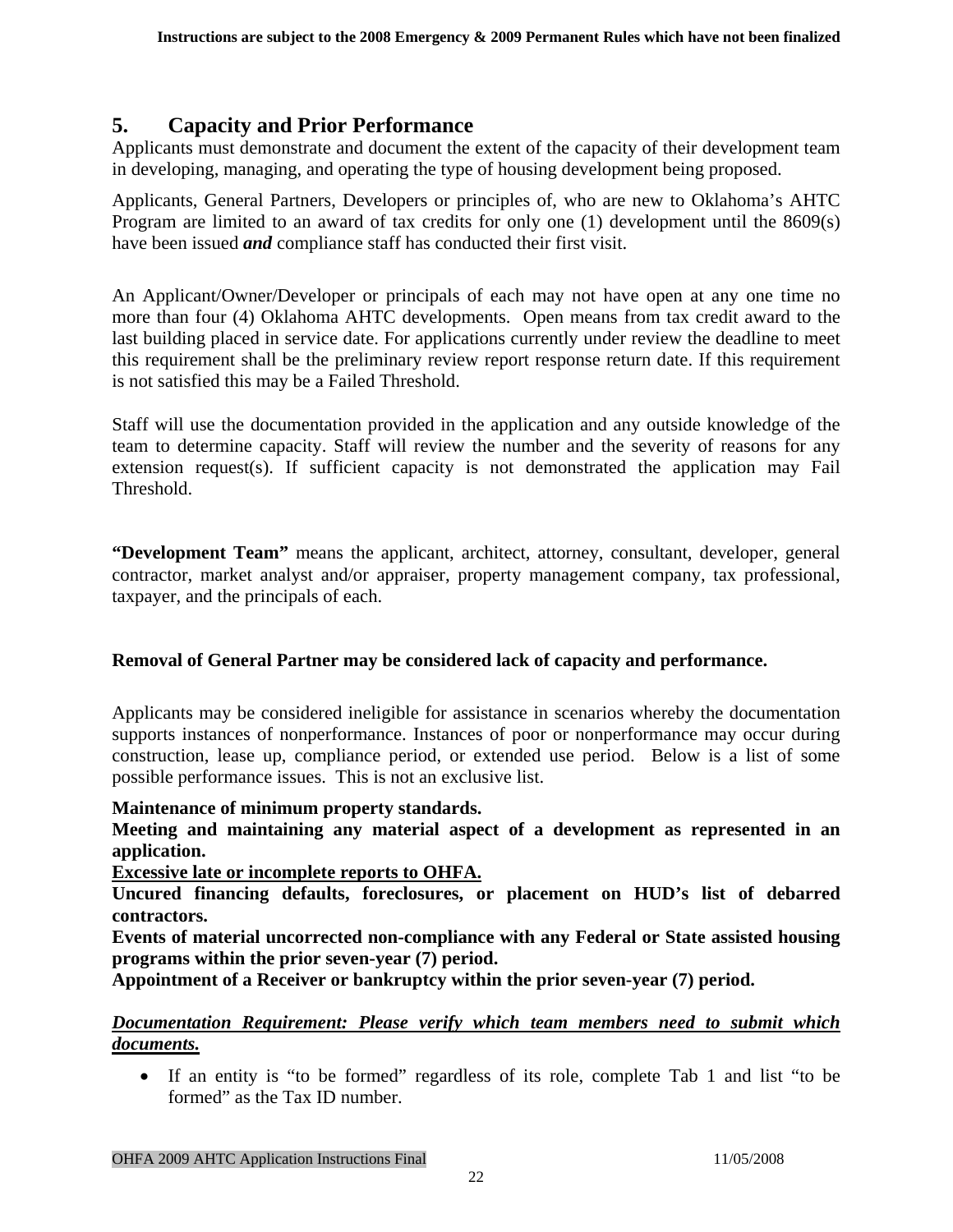- Organizational charts of the ownership entity and general partner entity, including the principals of the general partner entity.
- Applicants, developers, general partners [or principals of each], are required to submit financials. Financials must be signed by a CPA or a principal member of the entity submitting financial statements. OHFA may require additional financial statement information.
- If an entity is "to be formed" the applicant is required to provide a statement certifying the entity is "to be formed". Attachments #8, #9 and #10 are not required.
- Applicants, developers, general partners, and management companies [or principals of each] must complete an **Attachment #8** and an **Attachment #9** for each state in which they participate **(except Oklahoma)**. If participating only in Oklahoma please indicate. A signature, the due date to return to OHFA, and the State Agency information must be filled in. The due date to return to OHFA is the tax credit application due date. Participant will mail the document to other State Agencies, then the other State Agencies will mail back to OHFA. Before sending to other State Agencies make a copy and submit to OHFA with the Application. Provide proof of mailing documentation proving the Attachment #8(s) was mailed. All documentation must be mailed prior the application due date.
- Applicants, developers, general partners, and management companies must document their performance in developments in Oklahoma as well as other states. The list must include current and past developments that received federal or State assistance and were in their compliance or extended use periods within the last seven (7) years, regardless of continued involvement. This information may be documented on **Attachment #9. If applicant uses own list it must include all of the information requested in Attachment #9.**
- Documentation to show the Applicants, developers, general partners, and management companies are authorized to do business in the State. This documentation must be a Certificate of Good Standing dated no more than eighteen (18) months prior to the date of application.
- Signed certifications from the Applicant, Owner, General Partner, Management Company, General Contractor, and any other Development Team Member(s) for whom the Applicant is claiming points in the Applicant/Owner Experience Criterion, indicating there have been no instances of nonperformance as delineated above. The certification is **Attachment #10. All certifications must be notarized.**
- If for some reason a team member cannot complete an attachment #9 or #10 for professional ethical reasons, then provide a statement from that team member to that effect. If claiming points the statement must state that they have five (5) or more developments.
- Signed Identity of Interest certification signed by the applicant. This information may be documented on **Attachment #11**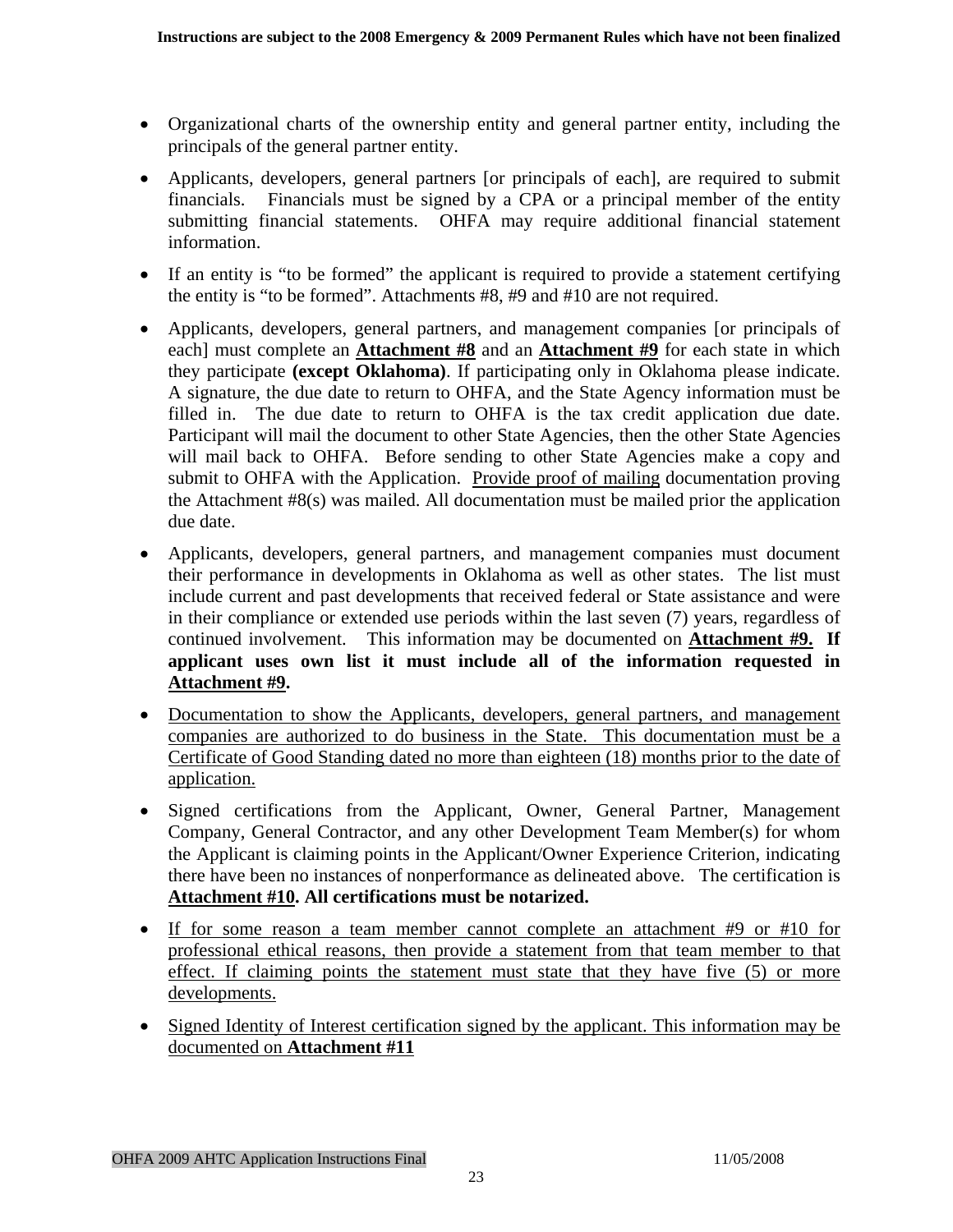## <span id="page-23-0"></span>**6. Acquisition Credits**

Applicants requesting acquisition Credits must provide an opinion of counsel, in a form satisfactory to OHFA, that all requirements of Code Section 42(d) (2) (B) have been met or a waiver obtained from the IRS.

*Documentation Requirement:* An opinion of counsel or a copy of the waiver or a copy of the letter indicating a waiver will be granted.

## **7. Environmental Review**

Application must contain, with the exception of existing Acquisition/Rehab RHS-financed developments, a Phase I Environmental Assessment conducted by an environmental or professional engineer no more than twelve (12) months prior to the date that the application is filed with OHFA. The study must be prepared by an independent third party. If the report establishes that environmental hazards currently exist on the property, the applicant must provide either a plan for the abatement of the hazard or an operation and maintenance plan for the control of the hazard. If a development involves scattered sites, then each site needs a Phase I completed. If the Phase I recommends a Phase II, then this must be included. Environmental impact and assessment activities with remediation requirements should be detailed and identified in the budget. Phase I must be current with the latest ASTM Standards.

*Documentation Requirement Non-RHS Financed Developments:* Phase I Environmental Assessment report prepared by an environmental or professional engineer no more than twelve (12) months prior to application submission.

*Documentation Requirement for Acquisition/Rehab RHS-Financed Developments:* Copy of the categorical exclusion approved by RHS.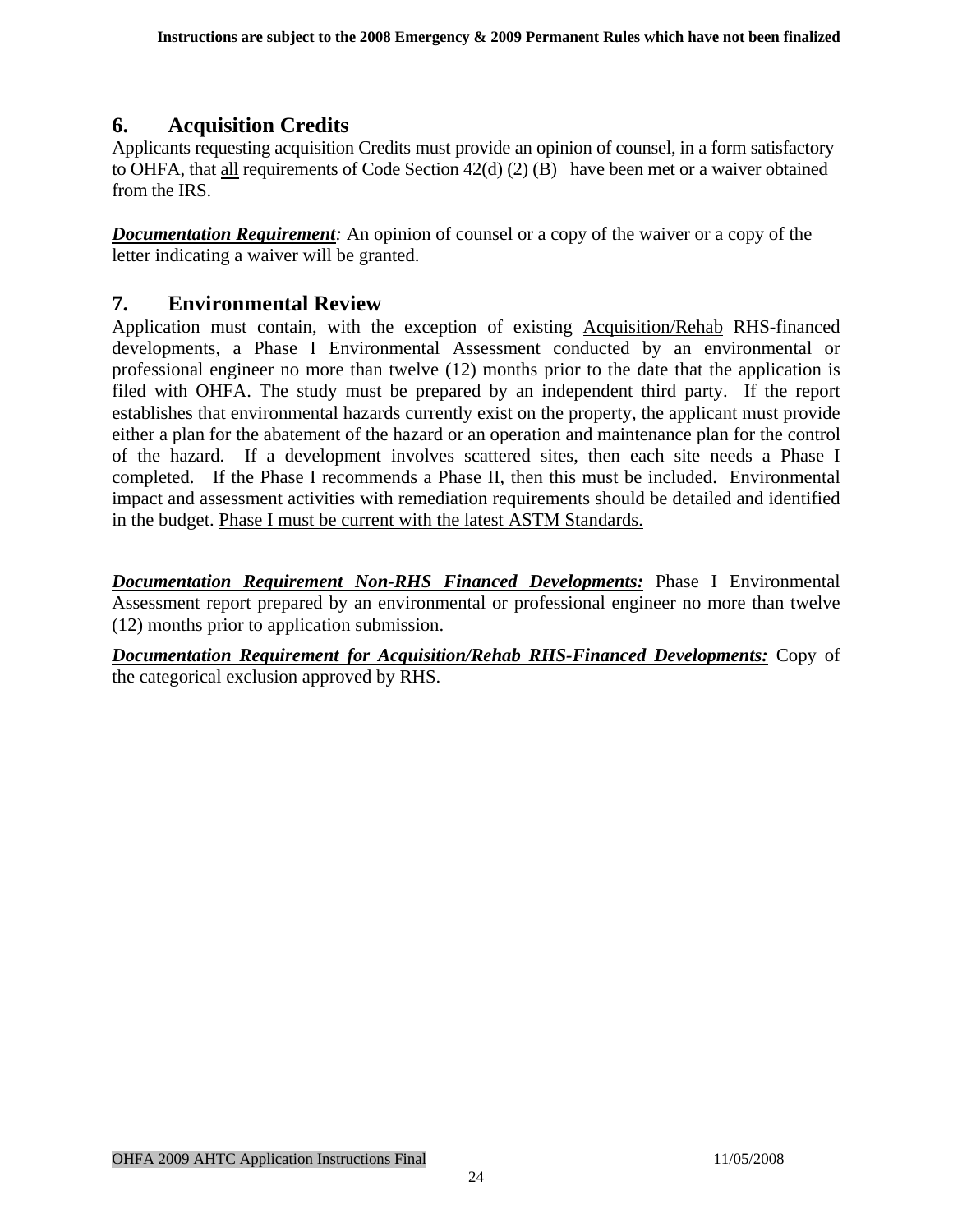## <span id="page-24-0"></span>**8. Financial Feasibility and Viability**

Applicants must document that commitments are in place to insure that the proposed development is financially feasible and can maintain its viability as affordable housing.

If part of a multi-phased development, provide a certification that all costs and expenses are and will be separate for each phase.

Underwriting guidelines are located as **Attachment #12**.

*Documentation Requirement:* At a minimum:

- Construction budget
- 15 year pro forma, showing debt coverage ratio
- Letters of credit
- Letters of funding commitment for **ALL** funding sources, including construction and permanent.
- Commitment letters from syndicators [must define amount to be paid for the tax credits [cents on the dollar], number of pay-ins and percentage of partnership as well as any special conditions]

Applicant must demonstrate to OHFA's satisfaction that the application has firm financing commitments for 100% of the development's total estimated construction and permanent financing. **If firm financing for all sources of funds are not included, this is a failed threshold item.** Commitment letters must include the loan amount, interest rate, loan term, debt service coverage ratio (permanent lender), loan amortization period (permanent lender), borrower, loan fees, collateral and conditions precedent to funding.

#### **Applicant must provide appropriate commitments that demonstrate the Development's financial feasibility and viability as a qualified low-income housing Development throughout the extended use period.**

In the event the Applicant believes that one or more of the Financing commitments from Plan A may not be approved, available, or firm, then the Applicant is encouraged to submit a Plan B for financing. This may apply for either construction or permanent, or both.

Developments financed through the RHS programs must submit a Multiple Family Housing Obligation-Fund Analysis, Form FmHA 1944-51, or other evidence of firm commitment.

**All permanent commitments must include a fixed interest rate. The interest rate must be locked in at the time of application. If rate is not fixed or locked, then Applicant must provide documentation on a rate ceiling. To ensure that the required debt service coverage ratio is met, Staff will underwrite the project at the rate specified in the commitment if it is locked. Otherwise, the project will be underwritten at the ceiling rate. Failure to include this rate will cause the application to fail threshold.**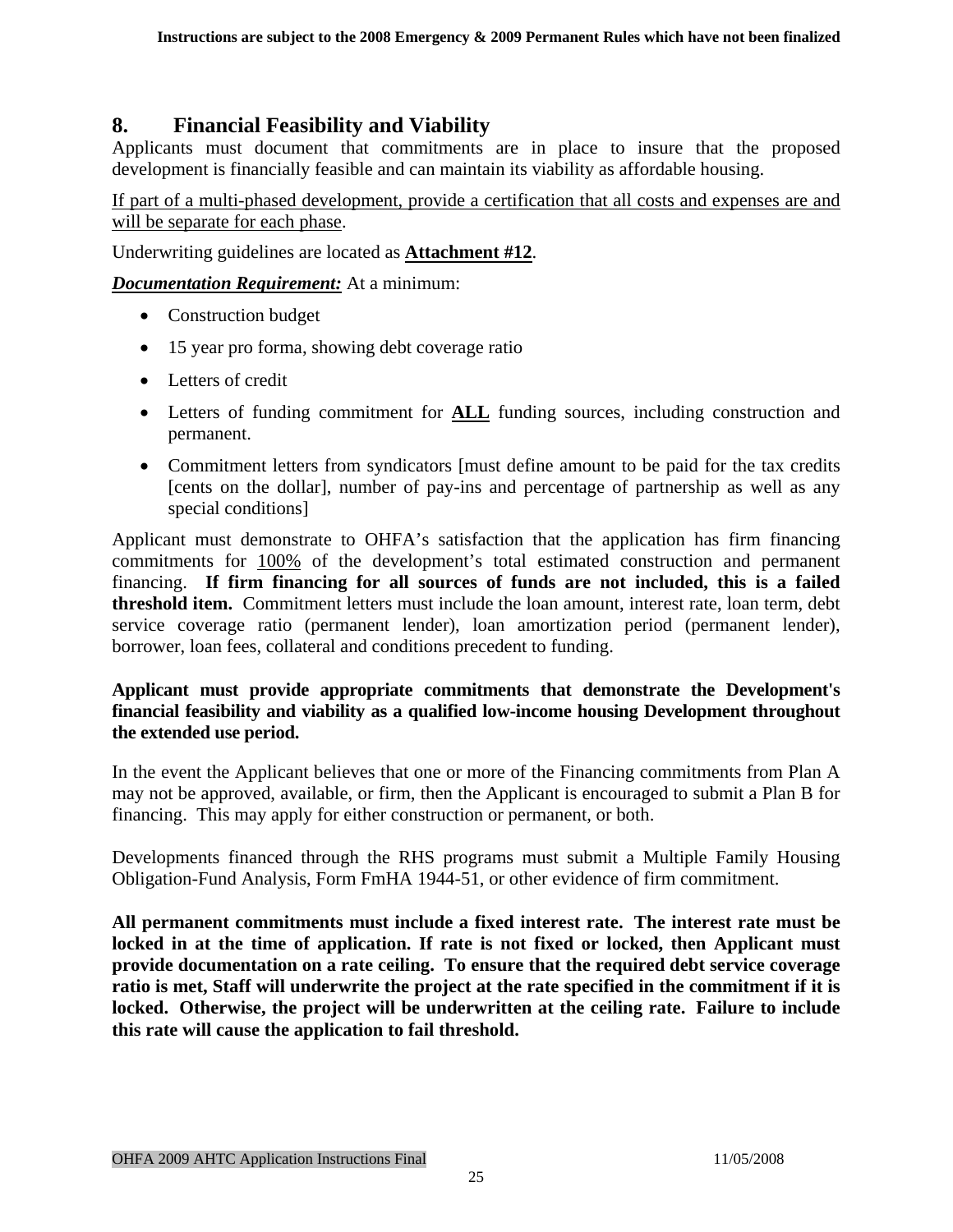#### <span id="page-25-0"></span>**Debt Coverage Ratio:**

Debt service coverage is defined as the ratio of a property's net operating income to debt service obligations. Rental income, any subsidies, and reserve funds should be sufficient to cover the property's debt and operating expenses over the period of low-income use. No negative cash flow is allowed in any year.

#### **Developments with 36 or more units and all developments in MSAs.**

A minimum debt service coverage ratio of **1.15** is required for all debt financing which would foreseeable result in foreclosure if not repaid. The debt coverage ratio must be maintained each year for 15 years.

#### **RHS funded developments or developments with 35 or less units that are not within MSAs.**

A minimum debt service coverage ratio of 1.05 is required for all debt financing which would foreseeable result in foreclosure if not repaid. The debt coverage ratio must be maintained each year for 15 years

#### **9. Readiness to Proceed**

Applicants must document their ability to proceed in a timely manner upon an award of AHTCs.

#### *Documentation Requirement:*

- Site control evidenced by deed, purchase contract, option to purchase, or lease for a term which exceeds the term of affordability and is not revocable by seller. The costs must be identified for the purchase of the property. If purchasing land and/or building(s) from self or related parties provide a current independent third party appraisal of value.
- Applicant must provide explanation as to how the property will be transferred to the ownership entity. This transfer must be completed by when the carryover documents are due. If not, then this may be a nonperformance issue.
- Preliminary versions of the floors plans, specifications and site plans.
- Proper zoning in place at the time of application with documentation including type and authorization date; and
- Certification that student, felony, and Section 42 requirements will be followed. See **Attachment #13.**
- Building Breakdown. See **Attachment #14**. If a single family development, only one building breakdown maybe provided with all units listed. Individual sheets would be submitted at final.
- Self-certification of the Owner/Applicant certifying to notify tenants of development services available in their area. See **Attachment #15.**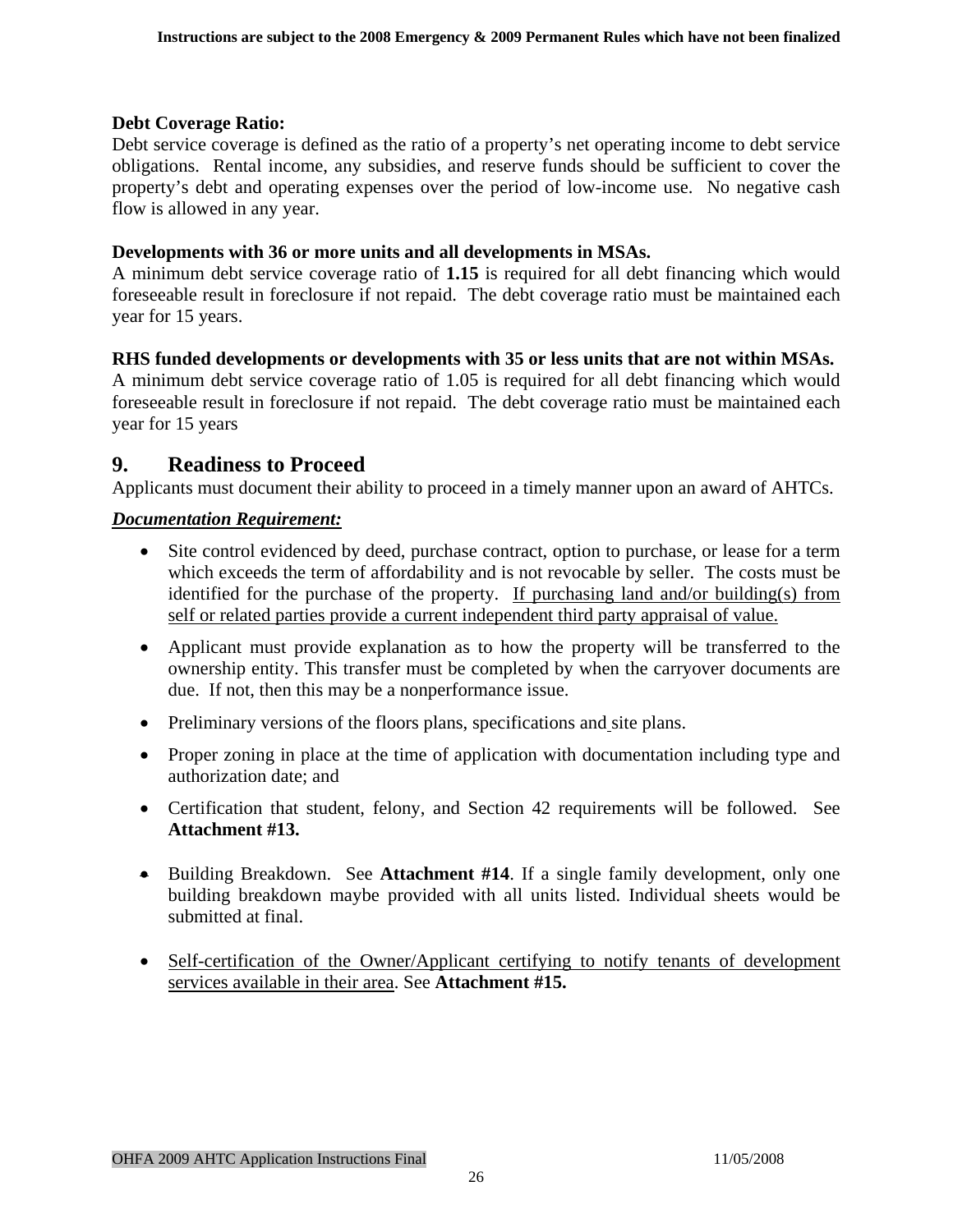## <span id="page-26-0"></span>**10. Public Housing Wait Lists**

#### *Documentation Requirement:*

• Self-certification of the Owner/Applicant certifying that the Owner/Applicant will accept referrals from the local PHA and/or OHFA.

## **11. Capital Needs Assessment**

Allocations for rehabilitation require a capital needs assessment performed by a qualified independent third-party (architect, engineer, contractor, Rural Housing Services) which considers the proposed rehabilitation activities to ensure that the proposed improvements plus reserves have a useful life that meets the full term of affordability based on extended use agreements as presented in the Application. Assessment should also include notation of interview with onsite personnel or owner and the cost of labor and materials.

In addition, all rehab developments must include a complete, detailed tenant income audit that identifies all existing tenants and their income. The audit shall separately identify those tenants whose income exceeds applicable income limits. This can be completed by Applicant or others.

*Documentation Requirement:* Third-party independent analysis performed by a qualified architect, engineer, contractor, or Rural Housing Service. Refer to the definition of Capital Needs Assessment in the AHTC Rules, Title 330, and Chapter 36. The Assessment may be prepared no more than twelve (12) months prior to application submission.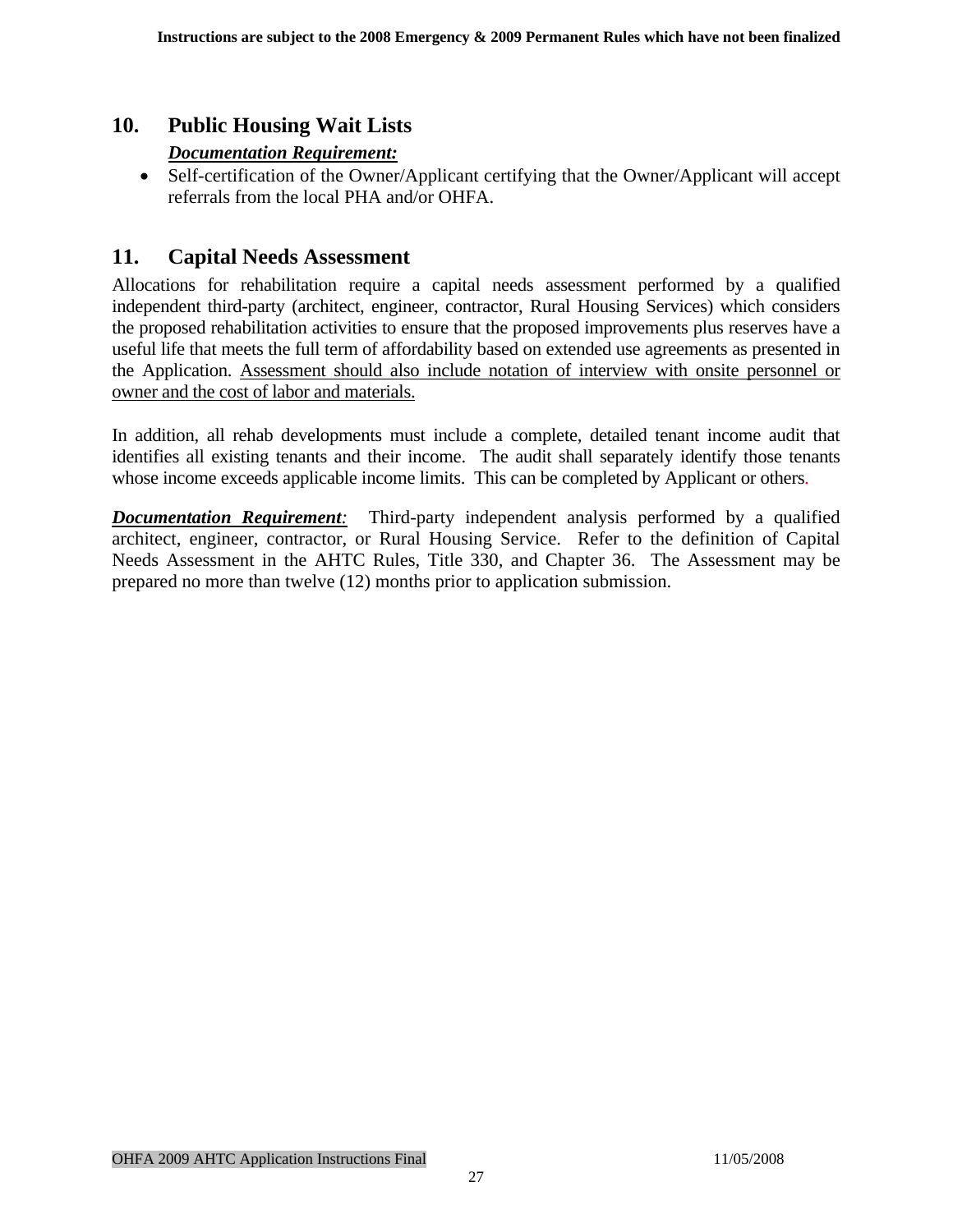## <span id="page-27-0"></span>**Selection Criteria**

Applications that meet all Threshold Criteria will be scored using the Selection Criteria below. Applicants must complete the **Applicant's Self Score Sheet & Certification - Attachment #16**.

Notwithstanding the point ranking under the Selection Criteria, OHFA's Board of Trustees may in their sole discretion allocate Credits to a project irrespective of its point ranking. The allocation must be in compliance with Code Section 42, in furtherance of housing goals, and in the interests of the citizens of Oklahoma.

All Selection criteria must be throughout the extended use time period that is proposed in the application. All Selection Criteria given points will be included in the Regulatory Agreement. **Development owners are strongly encouraged to provide their management company or management staff with all the necessary information regarding these commitments. OHFA Compliance Staff will be monitoring for any failure to maintain these commitments.** 

## **1. Income Targeting**

Total Points Possible: 10

Applications will be evaluated to the extent the development targets lower-income populations with AHTCs. Income Targeting points will be awarded based on percentage of total AHTC units targeted to persons at or below 50% AMI to the total number of AHTC units in the development. Points will be awarded as follows:

| 10%  | 1 point   |
|------|-----------|
| 20%  | 2 points  |
| 30%  | 3 points  |
| 40%  | 4 points  |
| 50%  | 5 points  |
| 60%  | 6 points  |
| 70%  | 7 points  |
| 80%  | 8 points  |
| 90%  | 9 points  |
| 100% | 10 points |

*Documentation Requirements:* The Unit Distribution and Rents and the 15 year pro forma must reflect the targeting. Also refer to **Applicant's Self Score Sheet & Certification - Attachment #16**.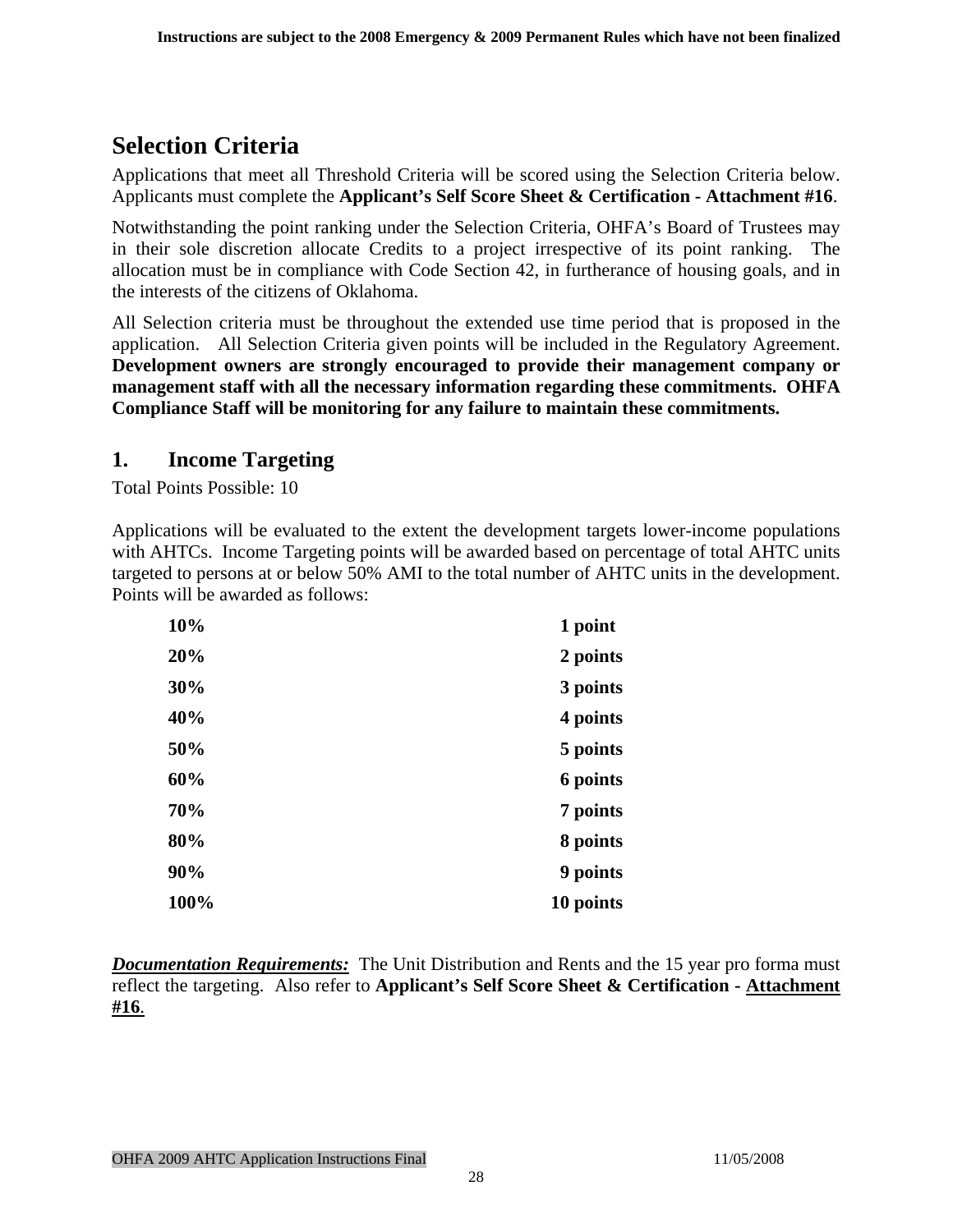## <span id="page-28-0"></span>**2. Term of Affordability**

Total Points Possible: 10

A development may commit to remain affordable to low-income persons for extended periods of time over and above the programmatically required affordability period (minimum 30 years). **Points will not be awarded unless the applicant agrees to waive its right to request a qualified contract after year 14 of the compliance period**. Points will be awarded as follows:

**Additional term of affordability of 10 years beyond required minimum. 10 Points** 

**If the development receives points in this category, it will not receive points in the Tenant Ownership category.** 

*Documentation Requirement:* Refer to **Applicant's Self Score Sheet & Certification-Attachment #16.** By checking the appropriate box on the **Attachment #16,** the applicant certifies that they waive their right to request a qualified contract after year 14 of the compliance period.

### **3. Development Location and Housing Characteristics**

Total Points Possible: 10

A Development's geographic location and prevailing market conditions, at the time of application**. The following is an exclusive list**. Points will be awarded as follows:

- **Development in a QCT or DDA**
- **Development in a presidential declared major disaster area in the current or preceding year. A presidential declared major area is a city and /or county or local jurisdiction so designated by FEMA for Individual Assistance and/or Public Assistance under the President's disaster declaration is a major disaster area.**
- **Development in an Empowerment Zone, Enterprise Zone, or Enterprise Communities**

#### **5 points for each characteristic**

*Documentation Requirements:* QCT number and map reflecting QCT area, provide documentation reflecting DDA; provide the Presidential declaration of disaster area as found on FEMA's website www.fema.gov, substantial evidence of location in an Empowerment Zone, Enterprise Zone, or Enterprise Communities.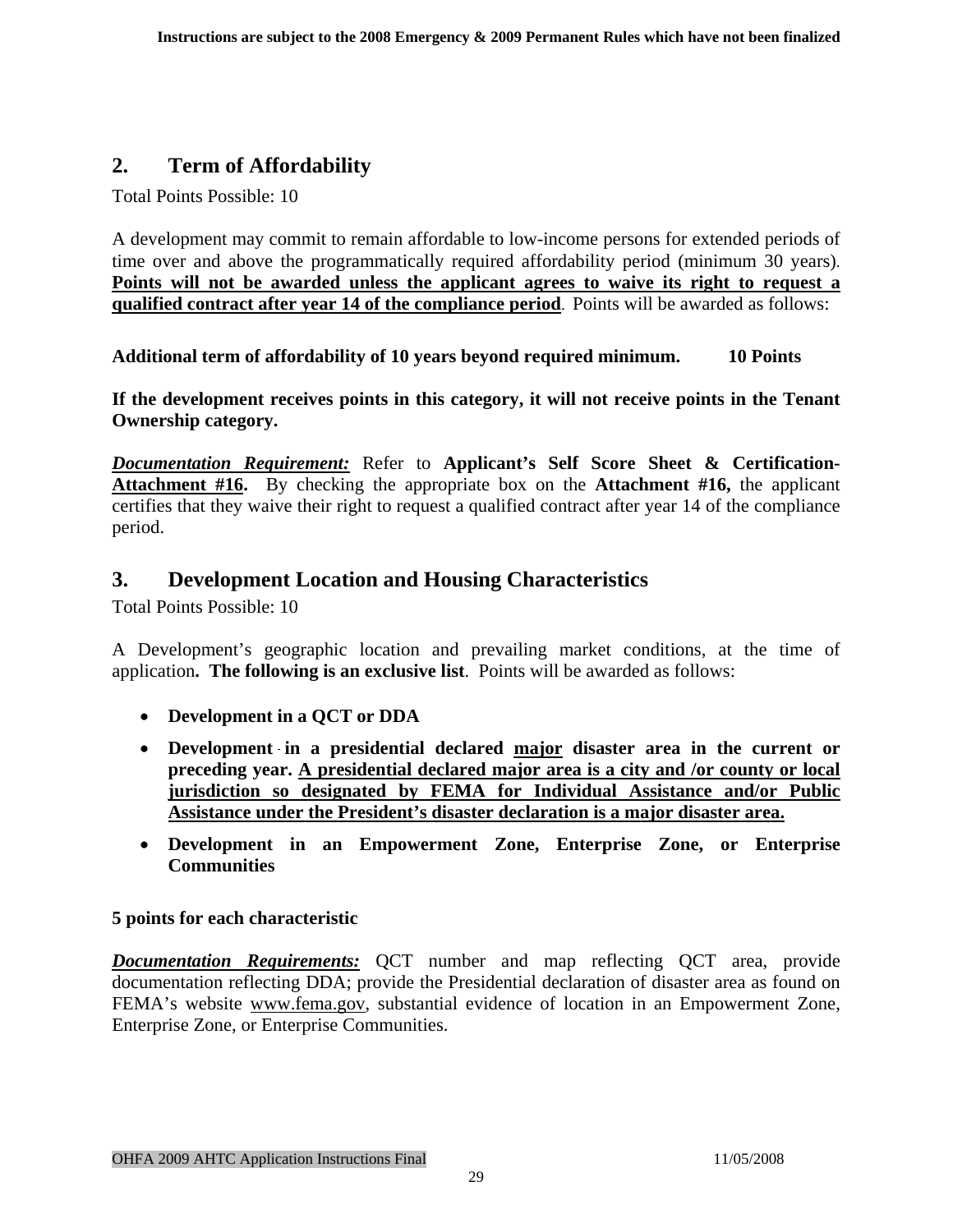### <span id="page-29-0"></span>**4. Development Leverage**

Total Points Possible: **10**

A development may attract tangible, cost beneficial investments or contributions as listed below In order for leverage to be considered, it must be directly related to the development.

Leverage will be measured as the percentage of **leverage resources** to **total eligible** basis (before any boost). Points will be awarded as follows:

| $1\%$ to 5% | 2 Points         |
|-------------|------------------|
| 6% to 14%   | 4 Points         |
| 15% to 29%  | <b>6 Points</b>  |
| 30% to 44%  | <b>8 Points</b>  |
| 45% or more | <b>10 Points</b> |

Normal rounding practices shall apply. Leverage resources are limited to the following **exclusive** list:

- AHP Program of the FHLB
- CDBG
- HOME Program
- NAHASDA Program
- RHS 515 Program
- RHS 538 Program, for the value of loan
- HUD Programs with Below AFR financing
- CHP
- Cash contributions only with a signed statement by the donor that no repayment is required.

The leverage source must be approved at the time the Tax Credit application is submitted, or contingent only upon the award of Tax Credits.

Application(s) submitted to OHFA for HOME Program funding for consideration in conjunction with this tax credit application, are the only exception to the "must be approved or is contingent" requirement at the time of tax credit application submission. If an application to OHFA for HOME funding is denied at some point prior to the tax credit application Board consideration, then points will not be awarded.

#### **Sources claimed for points in this criterion cannot also be used to claim points in the Community Support criterion.**

*Documentation Requirements:* Commitment letters including amounts, terms, and other pertinent information from all sources must be included in Tab 4. Submit a worksheet, identifying sources and amounts of leverage, and calculation of points.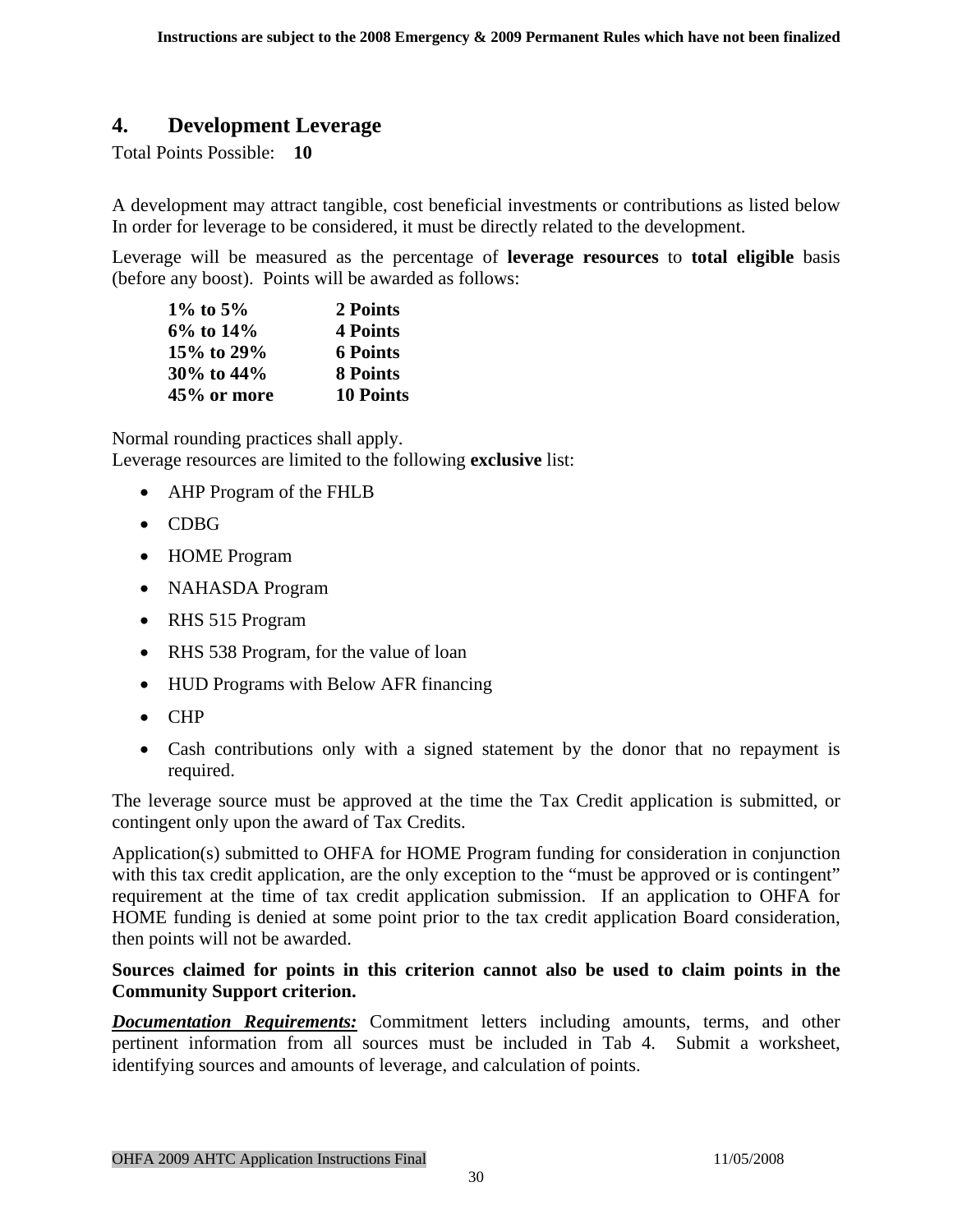## <span id="page-30-0"></span>**5. Community Support**

Total Points Possible: 10

Consists of local governments and other community partners who commit support for a proposed development. Such support must be directly related to the proposed development and take the form of tangible contributions. The contribution should reduce the total development costs or add to the value of the proposed development. Points will be awarded as follows:

| \$5,001-\$6,000  | 1 Points | \$10,001-\$11,000 | <b>6 Points</b>  |
|------------------|----------|-------------------|------------------|
| \$6,001-\$7,000  | 2 Points | \$11,001-\$12,000 | <b>7 Points</b>  |
| \$7,001-\$8,000  | 3 Points | \$12,001-\$13,000 | 8 Points         |
| \$8,001-\$9,000  | 4 Points | \$13,001-\$14,000 | <b>9 Points</b>  |
| \$9,001-\$10,000 | 5 Points | \$14,001-or more  | <b>10 Points</b> |

#### **Some examples of Community Support:**

- Fee waivers
- Tax abatements
- Public improvements
- Donations/Discount of real property and/or materials
- Other contributions of direct value to the development

**To receive points, community support must be specifically related to the development proposed in the application. Applicants cannot count prior expenditures unrelated to the development. Sources claimed for points in this criterion cannot also be used to claim points in the Development Leverage criterion. Rental subsidies are not eligible.**

*Documentation Requirements:* Letters of commitment that clearly describe contribution, when the contribution will be made, in what amounts, to whom, and the duration of such commitments. **These letters must specify that the donation is specific to the development**. Applicants must also provide a worksheet detailing contributions and calculation of points. If community support is in the form of real property, an appraised value must be included assessing the value of the donated or discounted property and a letter from the seller stating he/she is aware he/she sold the property at a discounted amount. Cash contributions should be included in the budget and the Sources and Uses.

**Community Support will be verified at carryover and/or final application.**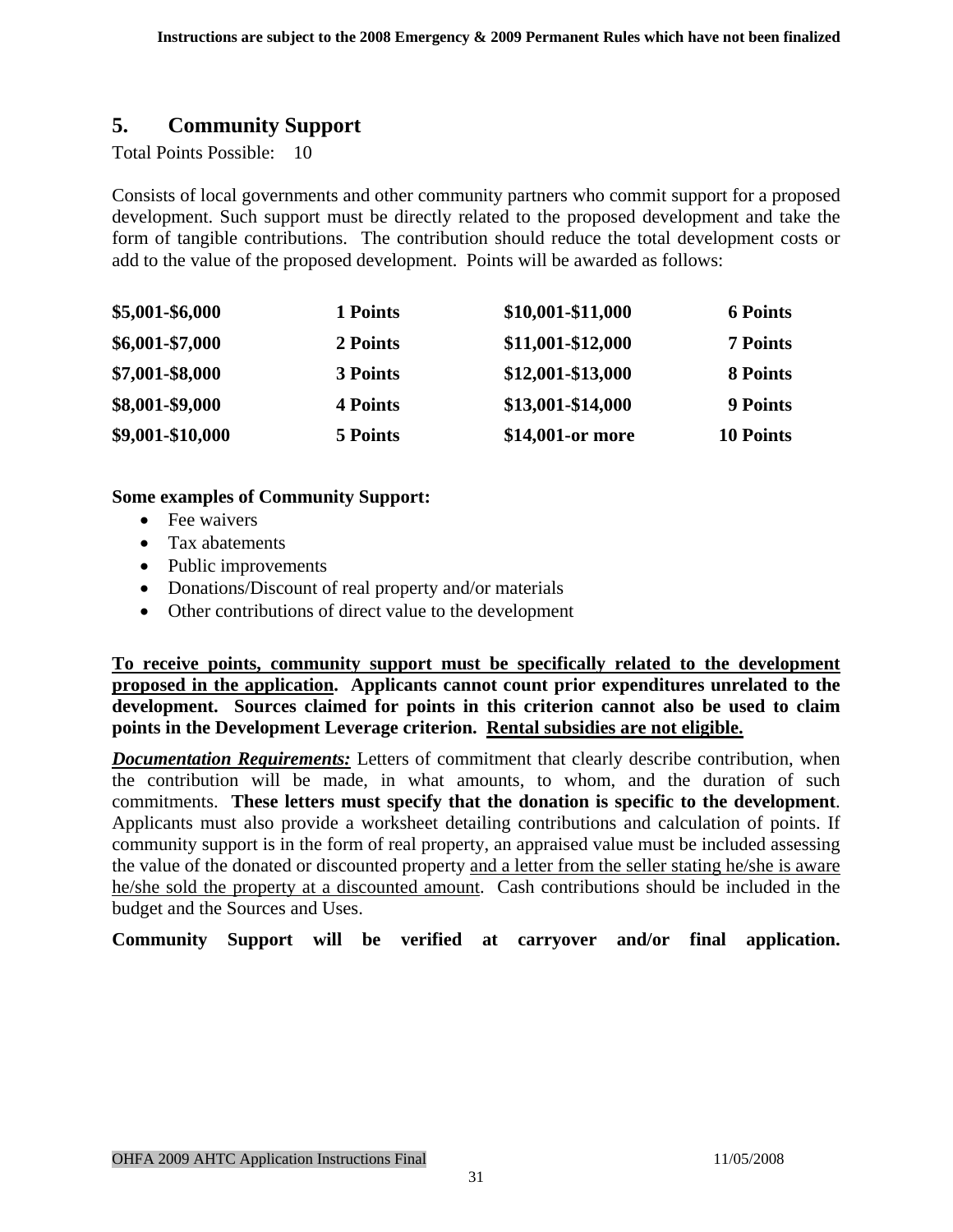## <span id="page-31-0"></span>**6. Development Amenities**

Total Points Possible: 5

**Only amenities which exceed the minimum required by applicable laws or building codes will be eligible for points. Brick is not eligible for rehab projects unless for complete replacement. The following is an exclusive list of amenities for which OHFA may award points:** 

- Building facades that are a minimum of 40% brick
- Building facades that are a minimum of 40% brick and 60% Cement type boards (for example Hardiboard) - 2 points
- Building facades of any combination of brick and Cement type boards (for example Hardiboard) that together total 100%
- Building facades that are 100% brick 2 points
- Ceiling fans in each bedroom and in the living room
- FEMA approved storm shelter
- Wireless Internet Community Room/Club House/Individual Units
- Garbage Disposal
- Washer & Dryer in Units
- Club House/Community Room

Points will be awarded as follows: **1 point for each qualified amenity**, except the two noted above.

#### *Documentation Requirements:*

The applicant must provide **Attachment #17** that specifically lists the amenities for which points are being claimed. This certification must be signed by both a representative of the ownership entity and the project architect.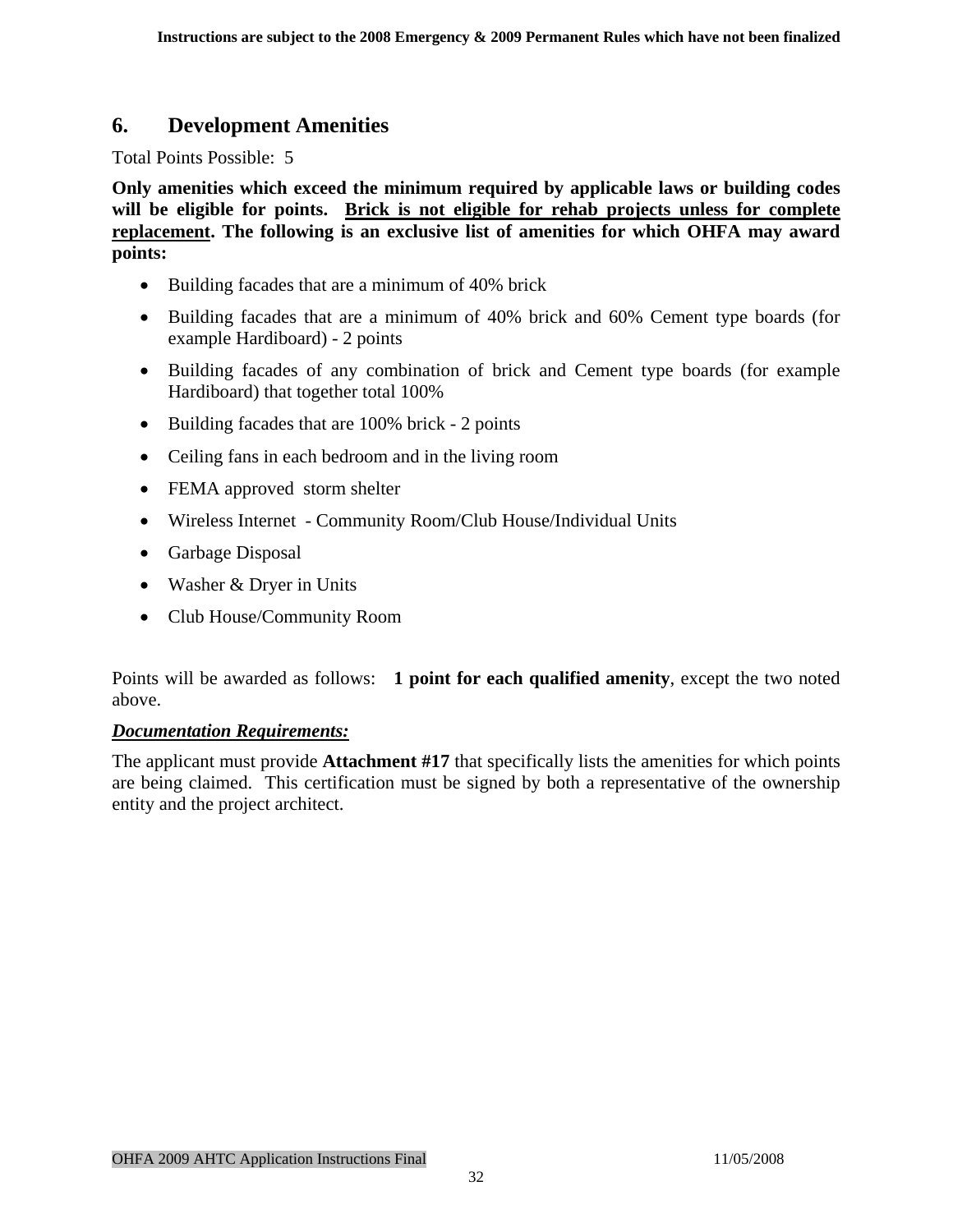## <span id="page-32-0"></span>**7. Energy Efficiency**

Total Points Possible: 5

**Only items which exceed the minimum required by applicable laws or building codes will be eligible for points. The following is an exclusive list of amenities for which OHFA may award points:** 

One point shall be awarded for each item below, up to a maximum of 5 points. **This is an exclusive list**.

- Shower heads with a maximum of 2.5 gallons per minute flow rate
- Energy Star qualified fluorescent light fixtures in all kitchens, bathrooms, living rooms, dining rooms, bedrooms and utility rooms
- The use of  $\frac{1}{2}$  inch insulation on exposed hot water pipes
- Installation of Energy Star appliances
- Energy Star qualified windows with Low E glass
- Energy Star HVAC
- Energy Star Efficiency Water Heaters
- Insulation: Attic insulation R- 38 or better, wall insulation better than  $R 13$  and floor insulation better than R-19

#### *Documentation Requirements:*

• The applicant must provide **Attachment #18** that specifically lists the amenities for which points are being claimed. This certification must be signed by both a representative of the ownership entity and the project architect**.**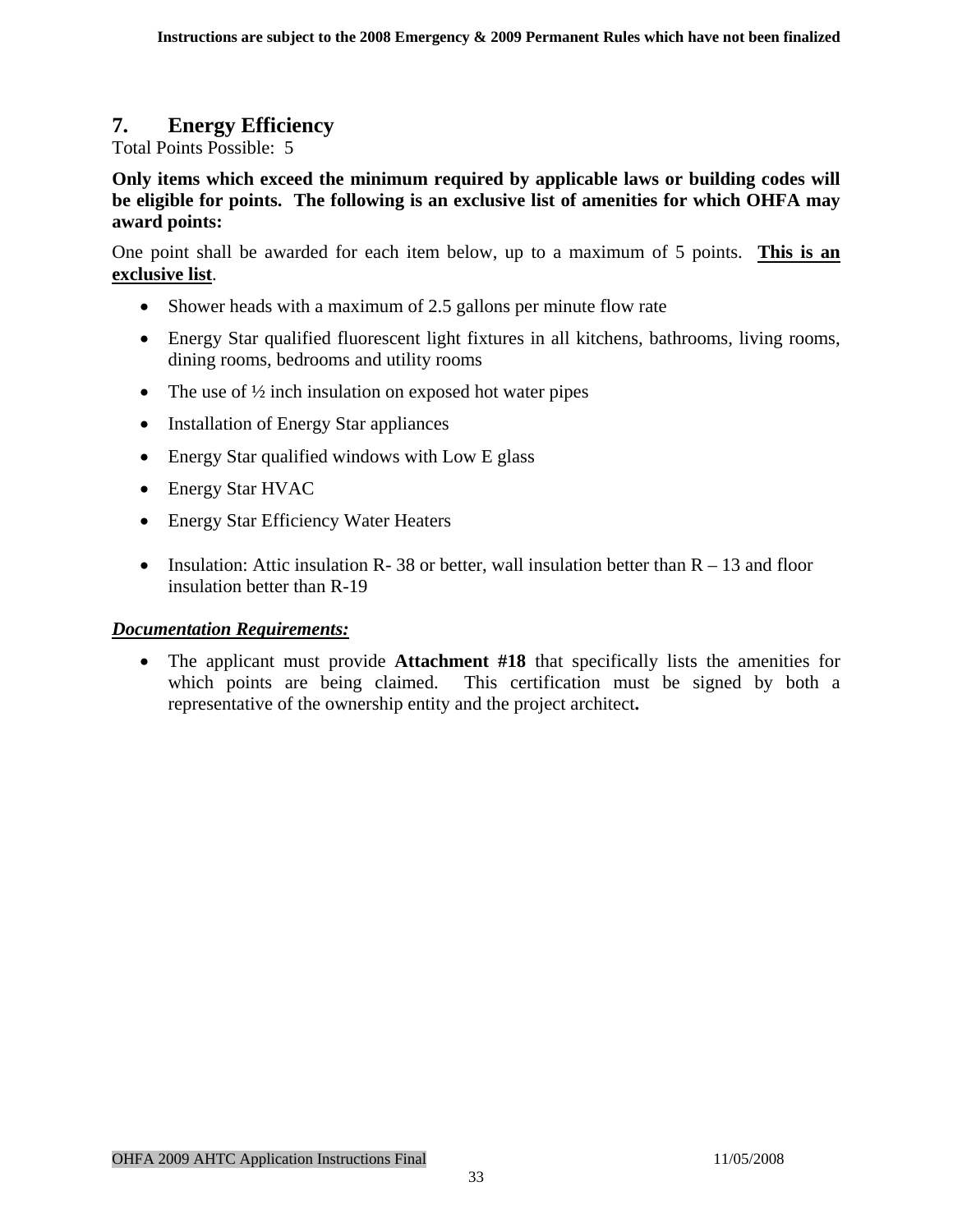## <span id="page-33-0"></span>**8. Applicant/Owner Experience**

Total Points Possible: 5

Applications will be evaluated on the experience of Applicant and/or the Development Team in owning and successfully operating developments in the LIHTC Program. To meet the condition "Owning and successfully operating", 8609s must have been issued for the development and OHFA Compliance Staff must have completed the first compliance monitoring. For Applicants/Owners, points will be based on the total number of successful developments that are operating in compliance with the Code.

| 4 or more developments | 5 points |
|------------------------|----------|
| 2 - 3 developments     | 3 points |
| 1 development          | 1 point  |

If applicant/owner experience is inadequate to score the full 5 points, the experience of certain Development Team members may be substituted or used in addition. **However, no more than 5 total points will be awarded for this criterion, regardless of the additional experience of the Development Team members**. Points may be awarded for the following Development Team members with experience in **5 or more** LIHTC Developments:

| <b>Attorney</b>           | 1 point |
|---------------------------|---------|
| <b>Consultant</b>         | 1 point |
| <b>Developer</b>          | 1 point |
| <b>General Contractor</b> | 1 point |
| <b>Tax Professional</b>   | 1 point |

*Documentation Requirements:* **Refer to the Suggested Previous Participation Form - Attachment #9.** Points for Development Team members other than the Applicant/Owner cannot be awarded without some form of written commitment from the Team member to participate in the development. If Development Team members for whom points have been awarded are replaced, they must be replaced by someone who has the minimum experience necessary to qualify for points. The Applicant/Owner may have experience in LIHTC developments outside the state of Oklahoma, but in order to receive points the 8609's must be complete. However, the 8609's do not have to be complete for a Development Team member. Development team members for this criterion should also be reflected in Application, Tab 1. **An Applicant/Owner/Developer and/or principals of each may have open at any one time no more then four (4) Oklahoma AHTC developments. Open means from tax credit award to the last building placed in service date. For applications currently under review the deadline to meet this requirement shall be preliminary review mail-out date**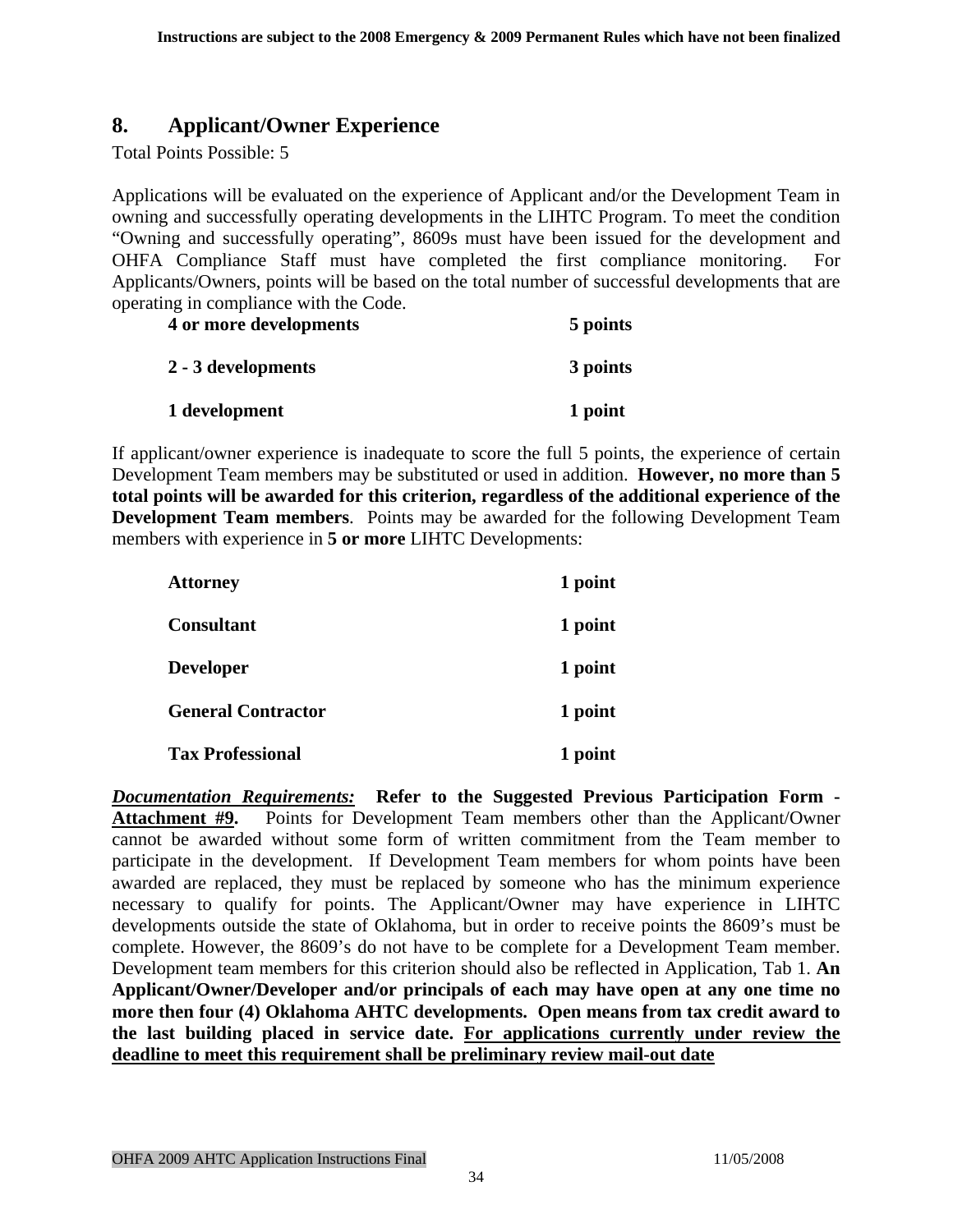### <span id="page-34-0"></span>**9. Management Experience**

Total Points Possible: 9

Applications must demonstrate the experience of a management company, co-management company or a management consulting company in providing management services for Developments in the LIHTC Program. Points will be based on the total number of successful developments that are operating in compliance with the Code. For a property to be included for points, OHFA Compliance Staff must have completed the first compliance monitoring.

| 6 or more developments | 9 points |
|------------------------|----------|
| $3 - 5$ developments   | 6 points |
| $1 - 2$ developments   | 3 points |

*Documentation Requirements:* Refer to **Suggested Previous Participation Form - Attachment #9**. If points were given for this category and there is a management company change, the new company must have enough experience with the LIHTC Program to qualify for an equal or greater number of points, and documentation must be submitted for the new company. No point accumulation between different types of management entities allowed.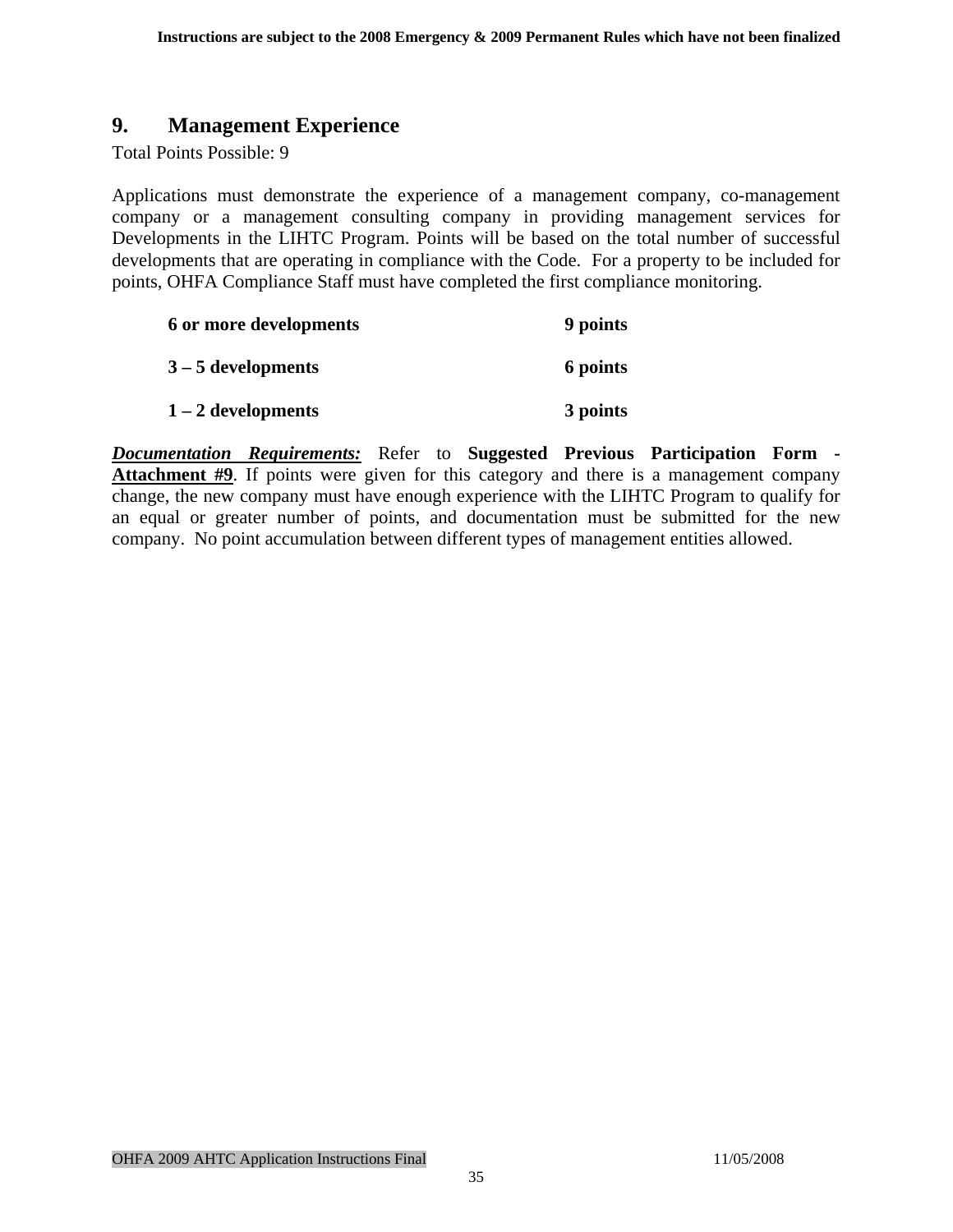### <span id="page-35-0"></span>**10. Tenant Special Needs Populations**

Total Points Possible: 10

Applications will be evaluated to the extent the development commits to serve special needs populations. Points will be available under this criterion based upon the percentage of units dedicated to special needs.

**Applicant dedicates at least 5% of the total residential units per development with rents set at one-half or less of the allowable tax credit rent for special needs populations. To calculate one-half or less you should designate the unit at 50% or 60% of AMI, subtract the utility allowance from the maximum rent, divide by 2, this equals the amount of net rent to be charged to a Special Needs tenant. Projects receiving project based rental assistance must provide a letter from the appropriate agency approving the amount of discounted rent and bedroom size.**

 **5 points**

*Special needs for this particular point criterion may include, but are not limited to homeless, persons with mental or physical disabilities, or individuals that are handicapped. This designation must not violate any Fair Housing regulations.* 

**Applicant proposes to develop a facility 100% dedicated to special needs populations. 10 Points**

*Special needs for this particular point criterion may include, but are not limited to homeless, persons with mental or physical disabilities, elderly (as defined in Chapter 36 Rules) or individuals that are handicapped.* 

*Documentation Requirements*: The Unit Distribution and Rents and the 15 year pro forma must reflect the one-half or less of tax credit rents for the 5% designation. **Any manager's unit must be included in the calculation of 5% of the total residential units**. For the 100% designation, the "one-half of allowable rents" is not a requirement. Also refer to **Applicant's Self Score Sheet & Certification - Attachment #16. The applicant must designate which special needs population is being served.**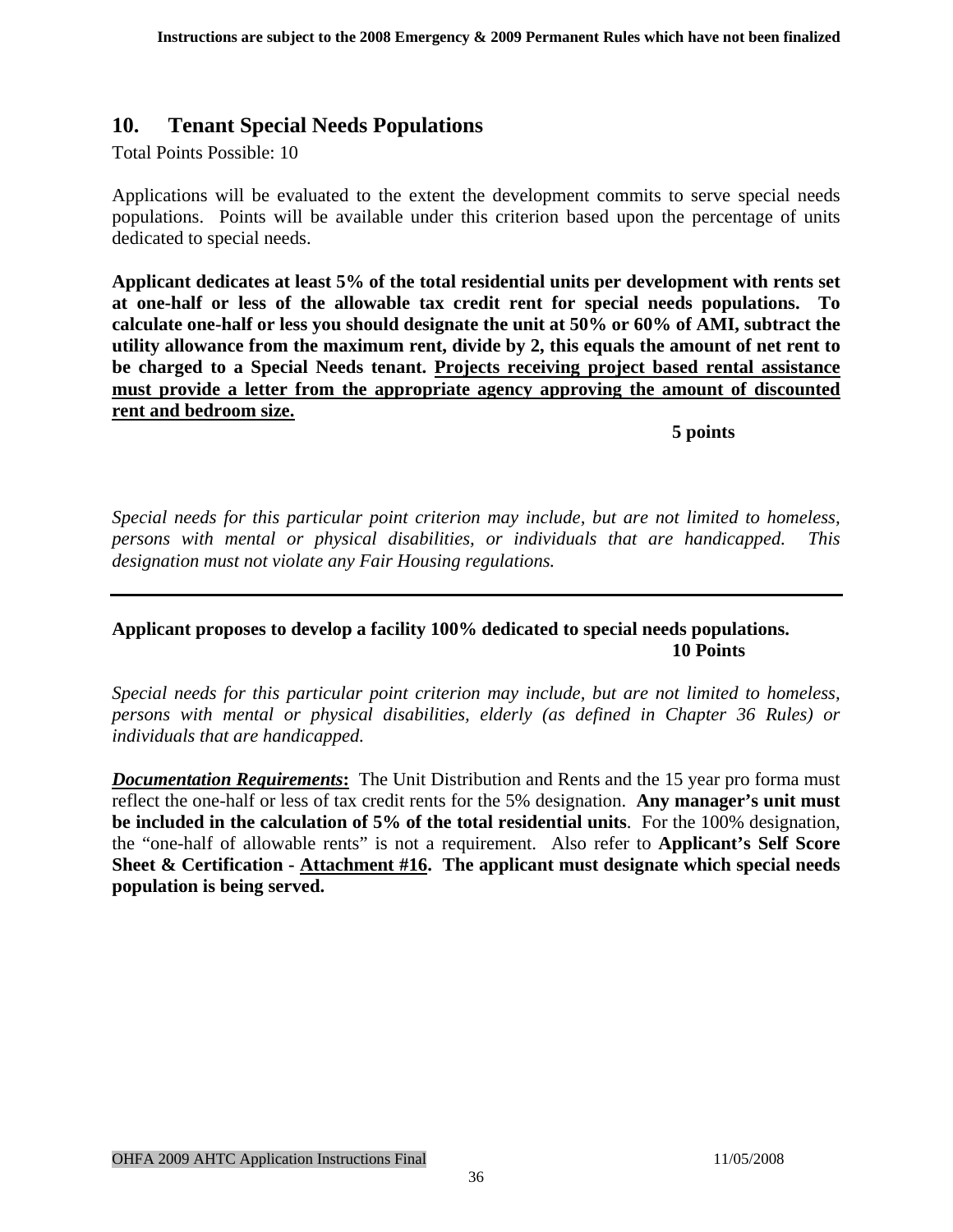## <span id="page-36-0"></span>**11. Tenant populations of individuals with children**

Total Points Possible: 10 (2 Points for Each Amenity)

Applications will be evaluated to the extent it is demonstrated that the development will provide amenities and a unit mix of at least 50% of the units with 2 bedrooms or larger. **Amenities must be new and specific to the development, and not a part of the unit. This is an exclusive list.** 

| Such amenities will include:                                                |                                |
|-----------------------------------------------------------------------------|--------------------------------|
| Picnic Tables                                                               | Onsite computer workstations   |
| Playground or Tot Lot w/ Equipment                                          | Library                        |
| Swimming Pool / Splash Pad                                                  | <b>Outdoor Covered Seating</b> |
| Sports Facilities (e.g. Soccer Field, Basketball Court, Tennis Court, etc.) |                                |

*Documentation Requirements:* The applicant must provide an **Attachment #19** that specifically lists the amenities for which points are being claimed. This certification must be signed by both a representative of the ownership entity and the architect. The market study must indicate a need for units with two bedrooms or more. Plans for the development must reflect the amenities and a unit mix with at least 50% of the units with 2 bedrooms or larger**.** A unit mix with a least 50% of the units with 2 bedrooms or larger is only a minimum qualification, and does not count as an amenity for which the development may earn points. For scattered site developments, 50% of the units must be within a half mile radius of the amenity in order to earn points. The applicant must provide certification that this scattered site requirement will be satisfied. If part of a multi-phased development the amenities must be separate.

## **12. Tenant Ownership**

Total Points Possible: 10

Applications will be evaluated to determine if single-family home ownership after the Compliance Period is proposed.

#### **If the development receives points in this category, it will not receive points in the Term of Affordability category.**

*Documentation Requirement:* Applicants must submit a detailed plan which includes projections on maintenance, tenant reserve funds, homeownership training, continued affordability, sales price calculation, and etc. The plan will be evaluated for feasibility.

## **13. Preservation of affordable housing units from pre-1990**

Total Points Possible: 5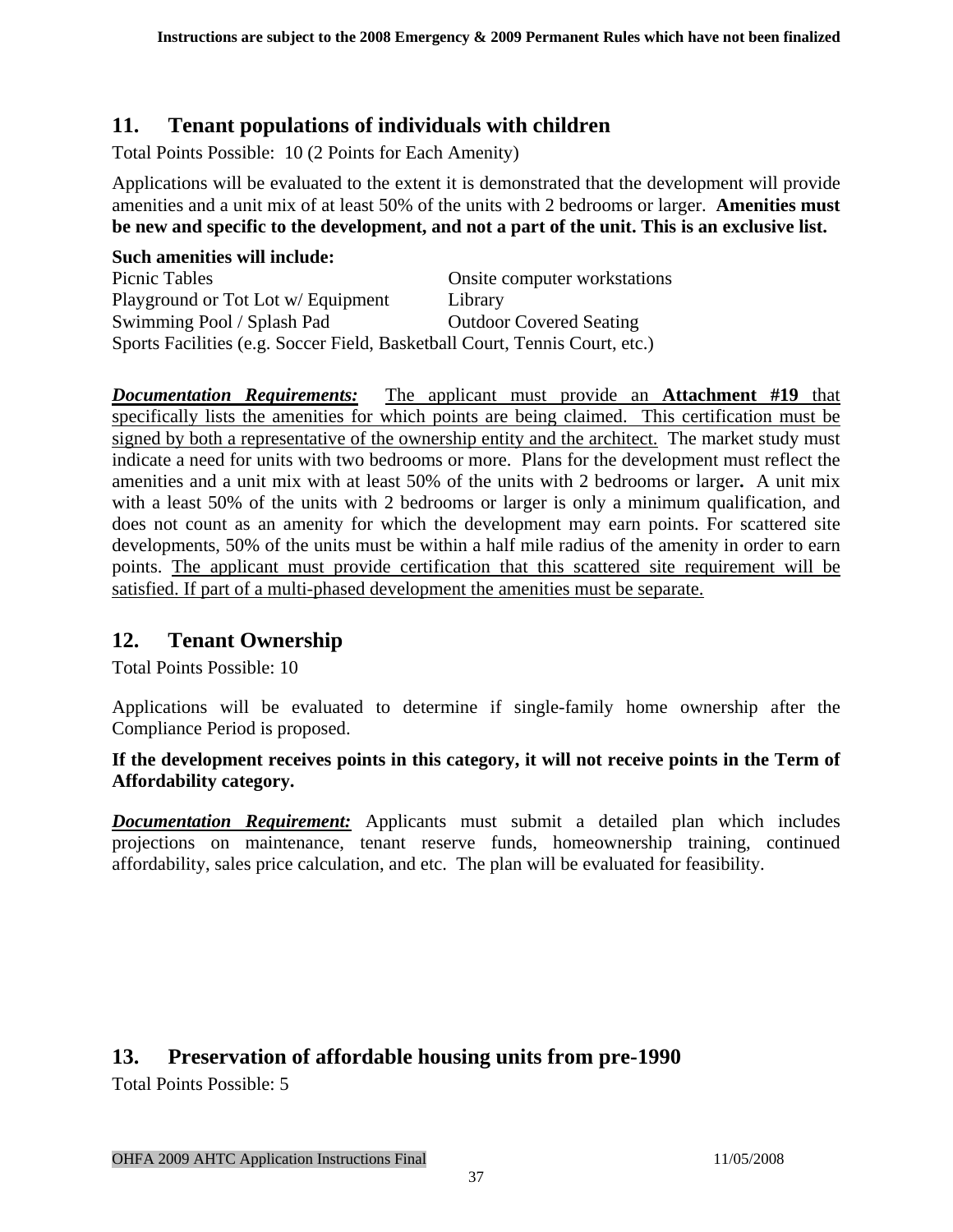<span id="page-37-0"></span>Five points will be awarded to those applications proposing the acquisition and substantial rehabilitation of affordable housing units originally constructed prior to 1990. Affordable does not mean tenants receiving Section 8 assistance or units rented at a discount rate to market. Traditionally, one of the type of programs listed below is involved or a similar type program.

- Properties with expiring **project-based Section 8** contracts
- Properties with USDA **Section 515** loans
- Properties financed with **Low Income Housing Tax Credits**
- Properties financed with **Section 202/811** loans
- Properties financed with **1937 Housing Act** funds

*Documentation Requirement:* Proof of the prior affordable status of the housing units the applicant is proposing to acquire and substantially rehabilitate and the year the property was originally constructed.

#### **14. Historic Nature**

Total Points Possible: 4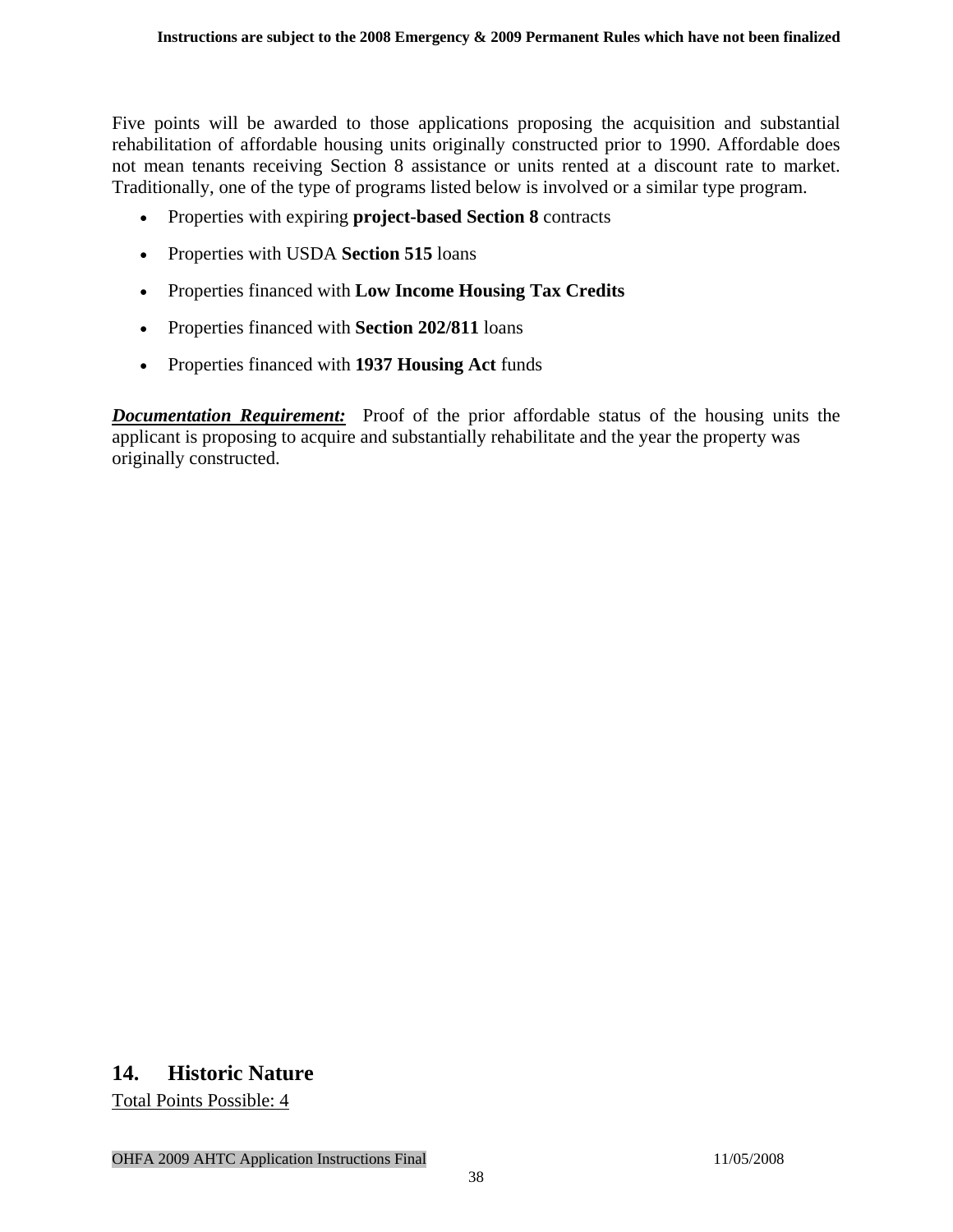<span id="page-38-0"></span>Four points will be awarded to those applications utilizing Historical Tax Credits.

In accordance with Section 101(d) (2), the tribes on the National Park Service's List have formally assumed the responsibilities of the SHPO for purposes of Section 106 compliance on their tribal lands. They have designated Tribal Historic Preservation Officers (THPOs) whom Federal agencies consult in lieu of the SHPO for undertakings occurring on, or affecting historic properties on, tribal lands.

#### **Definition of "Historic Nature:"**

A. A historic building (also may be known as structure, resource, or property) is one that is either individually listed in the National Register of Historic Places or is eligible for individual listing in the National Register of Historic Places.

B. additionally, the planned rehabilitation of the building must be consistent with the *Secretary of the Interior's Standards and Guidelines for Rehabilitation*.

#### *Documentation Requirement:*

A. The applicant shall provide documentation consisting of (1) a letter from the State Historic Preservation Office (SHPO) confirming individual listing in the National Register of Historic Places, or individually eligible for listing in the National Register of Historic Places. In those cases where the property is not listed in the National Register, the SHPO must have received either a completed National Register of Historic Places Registration Form (for individual properties or districts as appropriate) that clearly demonstrate the property's eligibility OR a completed Historic Preservation Certification Application, Part 1 that is completed in accordance with National Park Service instructions and clearly demonstrates the property's eligibility. Or, (2) a signed Historic Preservation Certification Application, Part 1 executed by the National Park Service, and

B. (1) a letter from the State Historic Preservation Office confirming that a completed Historic Preservation Certification Application, Part 2 has been received from the applicant and is under review by the SHPO or has been forwarded to the National Park Service for action; or (2) a copy of the Historic Preservation Certification Application, Part 2 approved by the National Park Service.

## **15. Negative Points**

Total Points Possible: -20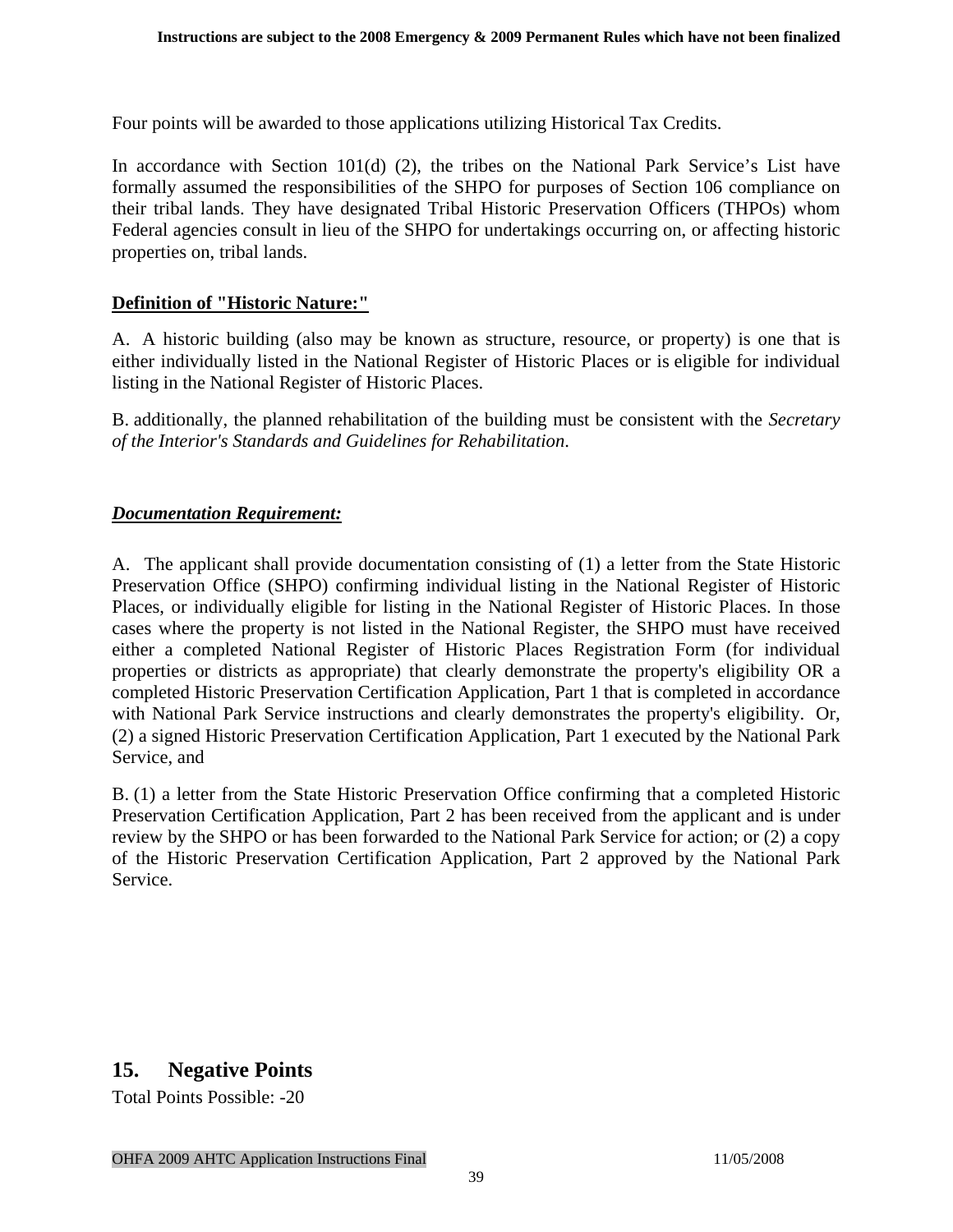<span id="page-39-0"></span>Points will be deducted for instances of poor performance in the operation of Tax Credit developments that share common general partnership and/or applicant/ownership principals with the general partnership and/or applicant/ownership entities of the current application.

#### **Points will be deducted for the following:**

| Late submission of reports<br>(Allocation or Compliance) | 2 points deducted - each late submission |
|----------------------------------------------------------|------------------------------------------|
| Late payment of fees<br>(Allocation or Compliance)       | 3 points deducted - each late payment    |

Negative points will remain in effect for a period of one full year from the date of infraction. Negative points will not be assessed for instances of poor performance that occur after the issuance of the Preliminary Review Report, in order to give the applicant an opportunity to respond. Those instances of poor performance may result in negative points on a future application, however.

#### **15. Tie Breaker**

In case there are applications with the same final score in any set-aside, a drawing shall occur at the Board of Trustees meeting in which the applications are being considered for funding. All applications with the same score in any set-aside will be entered in the drawing. The first application drawn, will be funded first, the second application drawn, will be funded next, and so forth until such time as the tax credits have been allocated under the set-aside. Applications not drawn under a set-aside will be placed in the next set-aside in which they qualify in rank score order.

No Documentation is required.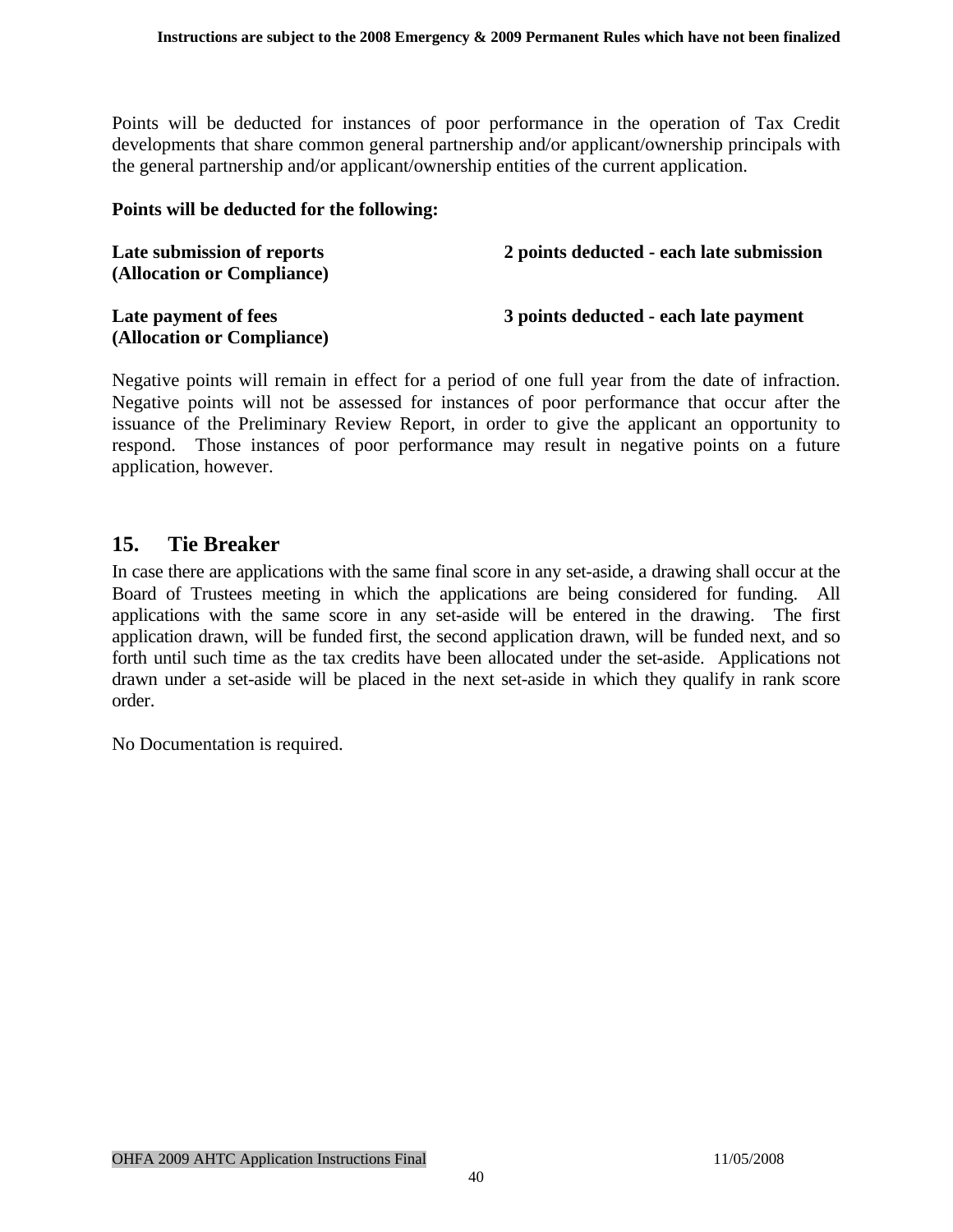## **Attachment #1 - Post Application Fees**

<span id="page-40-0"></span> **General.** All checks for fees shall be payable to "Oklahoma Housing Finance Agency." Failure to pay any fee at the appropriate time could result in negative points on future applications, as well as other consequences.

**NSF.** If payment is returned for insufficient funds, it will be deemed nonpayment and the amount to defray costs will be due.

 **Notice costs.** All costs of copies and postage costs incurred by OHFA in connection with the notification provisions of 330:36-2-11, 330:36-2-13, and any other provisions in which OHFA incurs costs to accommodate the Applicant Failure to do so may result in the rejection of consideration of the application.

**Amendment.** All amendments to an application, exhibits or any other information on file with OHFA, must be accompanied by a \$75.00 processing fee along with \$15.00 per each supplemental page and/or each page amended. No amendments to an application will be accepted prior to the approval of a Reservation unless the amendment is requested, in writing, by OHFA.

**Reservation.** A non-refundable Reservation fee of 2% of the requested reservation amount is due within fourteen (14) calendar days of notification from OHFA of the approval of a Reservation.

**Allocation.** An Allocation fee shall be paid in an amount equal to eight percent (8%) of the total Allocation, but in any event not less than \$1,000. The Allocation fee must accompany the Final Allocation or Carryover Allocation request. The Allocation request will not be submitted to the Trustees for approval, nor will a Carryover Allocation Agreement be executed, nor will Form 8609 be issued unless this fee has been received by OHFA.

**Processing.** A processing fee of three quarters of one percent (.75%) of the TCA must accompany the request for a Final Allocation. A service fee of \$100.00 must also accompany the Request for Final Allocation of Credit.

**Regulatory Agreement filing.** Upon approval of a final Allocation, an executed Regulatory Agreement must be submitted to OHFA and be accompanied by a check payable to the County Clerk of the county or counties in which the development is located. The check or checks shall be in an amount sufficient to cover the filing fees of the county (ies). OHFA will provide a schedule of said fees.

**Compliance monitoring**. In addition to the documentation required by OHFA, an annual compliance-monitoring fee shall be paid to OHFA on or before January 28<sup>th</sup> of each year of the compliance period and extended use period. The Compliance Monitoring fee will be based on the fees in effect for the year the compliance fee is invoiced and is subject to annual adjustment. If a development includes scattered sites, a compliance-monitoring fee for each site must be paid. If the Compliance fee is not paid within 30 calendar days of the due date, then a late fee will be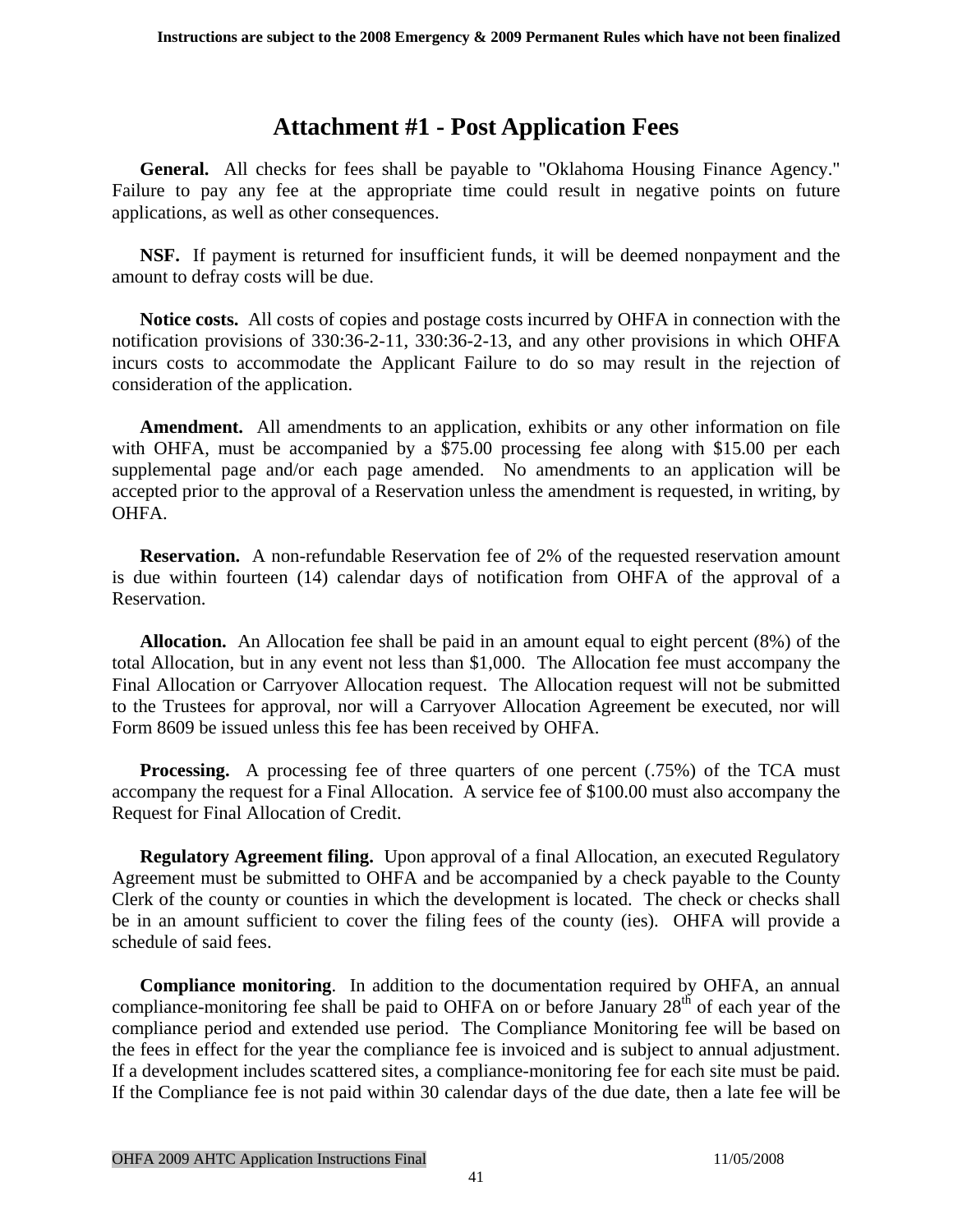assessed. The Late Fee is equal to ten percent (10%) of the Compliance Fee. Failure to remit timely payment of compliance monitoring fees may result in the filing by OHFA of a lien against the development. The compliance-monitoring fee shall be computed as follows:

#### 1. **RHS or tax-exempt bond financed developments:**

- A. If an agreement has been entered into between OHFA and RHS or the taxexempt bond issuer wherein RHS or tax-exempt bond issuer agrees to provide OHFA with certain information respecting the income and rent of the tenants in the development the annual compliance monitoring fee for the RHS or taxexempt development shall be \$210.00 per development, plus \$9.00 per OAHTC unit in each building in the development;
- B. If no agreement has been entered into between OHFA and RHS or the taxexempt issuer, the annual compliance monitoring fee for the RHS or taxexempt development shall be \$350.00 per development per year, plus \$19.00 per OAHTC unit in each building within the development.

**2. Single Site or Contiguous Site developments of four Units or less**: \$275.00 per development, per year.

**3. All other developments**: \$350.00 per development, plus \$19.00 per AHTC unit in any building within the development, per year.

 **Additional monitoring.** In the event noncompliance with the Code or Regulatory Agreement or the Chapter 36 Rules requires OHFA to conduct an examination of the Owner, any building within the development or any documentation to verify correction of said noncompliance, OHFA shall be reimbursed its costs by the development or Owner for such an examination, including an hourly rate for the OHFA examiner, not to exceed \$30.00 per hour, plus any and all actual travel, lodging and per diem expenses of said examiner. Such reimbursement of expenses and costs shall be paid to OHFA within ten (10) days of receipt of OHFA's invoice of same.

**Ownership/General Partner Transfer.** In the event that the Owner submits a request for approval of a transfer of ownership of the development or any of the buildings therein, a fee equal to 3% of the amount of annual tax credit allocation, but no less than \$2,500.00 shall be paid. This fee must accompany the request for approval and is non-refundable.

**IRS Bond for Transfers.** The IRS requires the posting of a bond in connection with the transfer of ownership of a property. Reference IRC Section 42. OHFA will require a copy of the bond documents at the time of transfer.

**Copies of Rules.** Copies of the Chapter 36 Rules will be provided at a cost of \$10.00 per copy, but can be accessed on the website, [www.ohfa.org](http://www.ohfa.org/).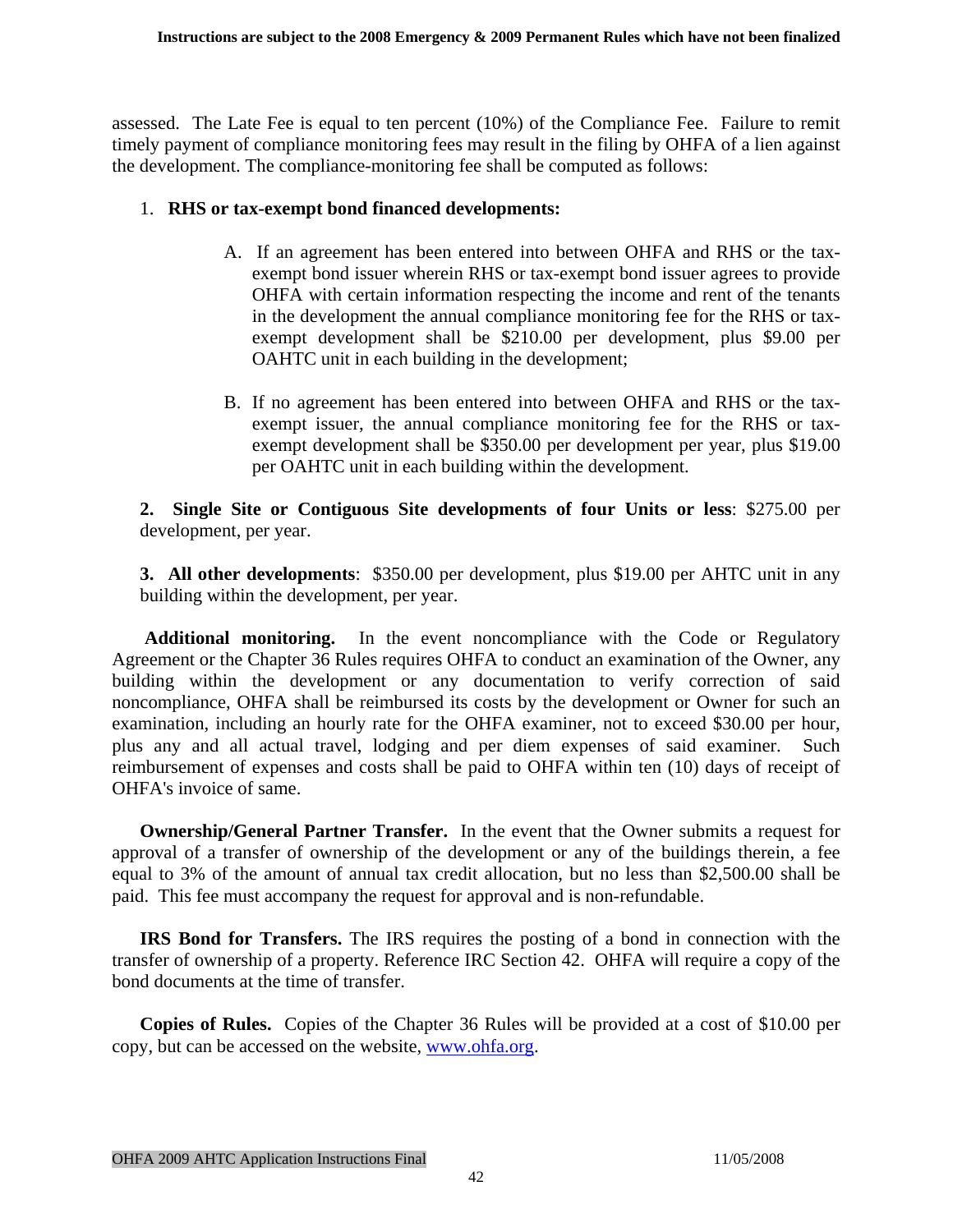**Copies of Credit listing.** Copies will be provided at a cost of \$10.00 per copy, but can be accessed on the website.

 **Open Records Act requests.** Requests for copies of public records related to the Credit Program must be made in accordance with the Oklahoma Open Records Act. OHFA will be paid the costs associated therewith.

**Compliance Workshop.** A cost sufficient to defray the total cost of the presentation will be charged for attendance at the Compliance Workshop.

#### **Late fees.**

 **Progress reports.** Progress reports as required in OHFA Rules 36-4-2.2 when filed late will be assessed a late fee of \$10.00 per calendar day, per each late report. The Final Allocation request will not be submitted to the Trustees for approval, nor will Form 8609(s) be issued unless this fee has been received by OHFA.

**Carryover Allocations.** Applicants who fail to timely file all requirements in the AP as to Agreement, Application, ten percent (10%) cost certifications, opinions and documents shall incur \$100.00 late fee per calendar day.

 **Final Allocations.** Applicants who fail to timely file all requirements in the AP as to the Regulatory Agreement, Application, cost certifications, opinions and documents shall incur \$100.00 late fee per calendar day.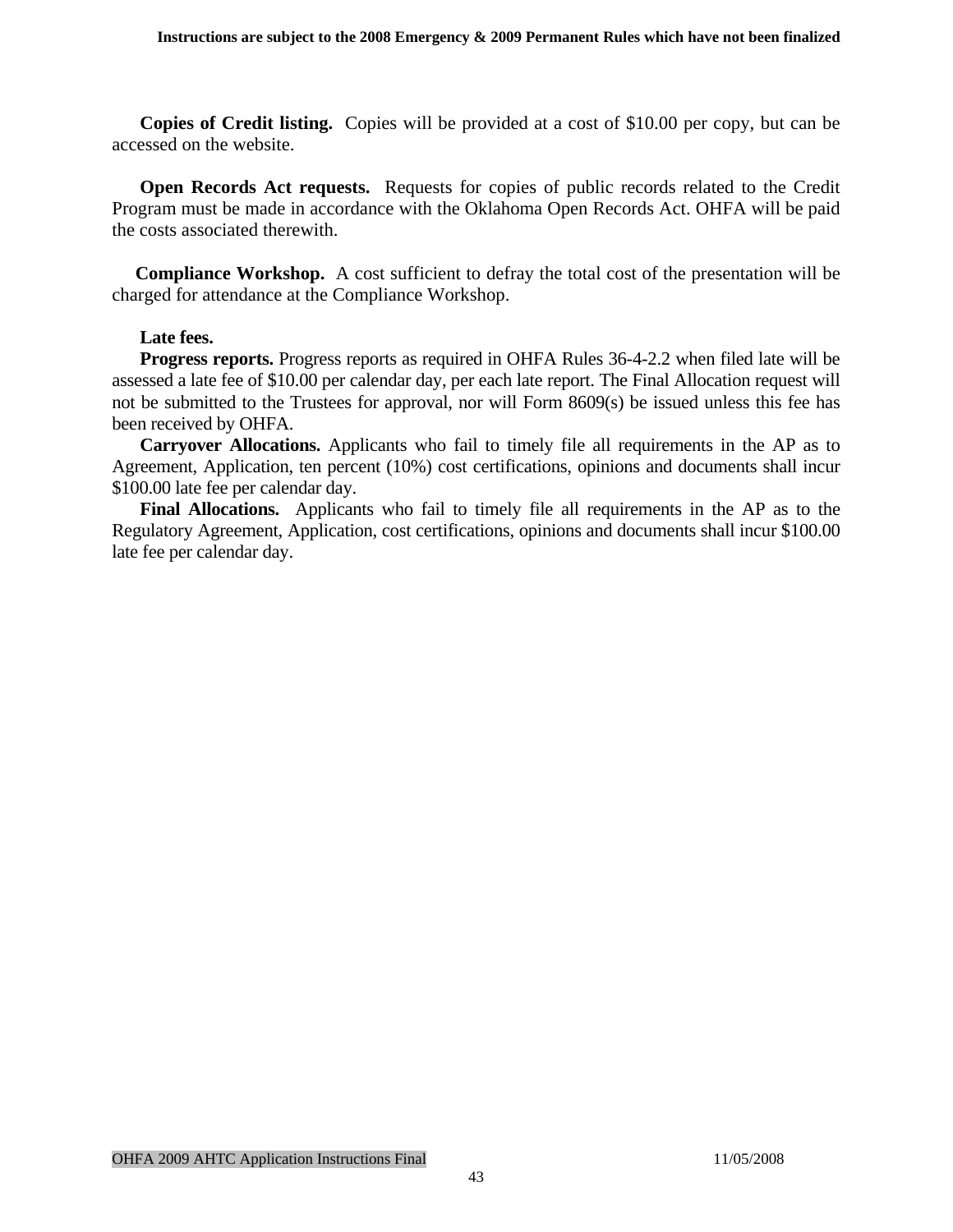# **Attachment #2 – Progress Report**

<span id="page-43-0"></span>

|                                                                                                                 | <b>QUARTER:</b>         | City:                        |
|-----------------------------------------------------------------------------------------------------------------|-------------------------|------------------------------|
| "Oklahoma's Housing Resource"<br><b>Name of Development:</b>                                                    | OHFA#:                  | <u>and a strong starting</u> |
| <b>Summary of Current Project Status as of:</b>                                                                 |                         | (Insert Date)                |
|                                                                                                                 |                         |                              |
| <b>Accomplishments This Quarter:</b>                                                                            |                         |                              |
|                                                                                                                 |                         |                              |
| REMINDER: If you have placed any buildings in service, a Placement in Service Acknowledgement Form is required. |                         |                              |
| <b>Costs Incurred To Date:</b>                                                                                  | $\boldsymbol{\theta}$   |                              |
| <b>Pending Issues:</b>                                                                                          |                         |                              |
|                                                                                                                 |                         |                              |
| Name:                                                                                                           | <b>Mailing Address:</b> | <b>Phone/Fax:</b>            |
|                                                                                                                 |                         | Email:                       |
| Signature:                                                                                                      |                         | Date:                        |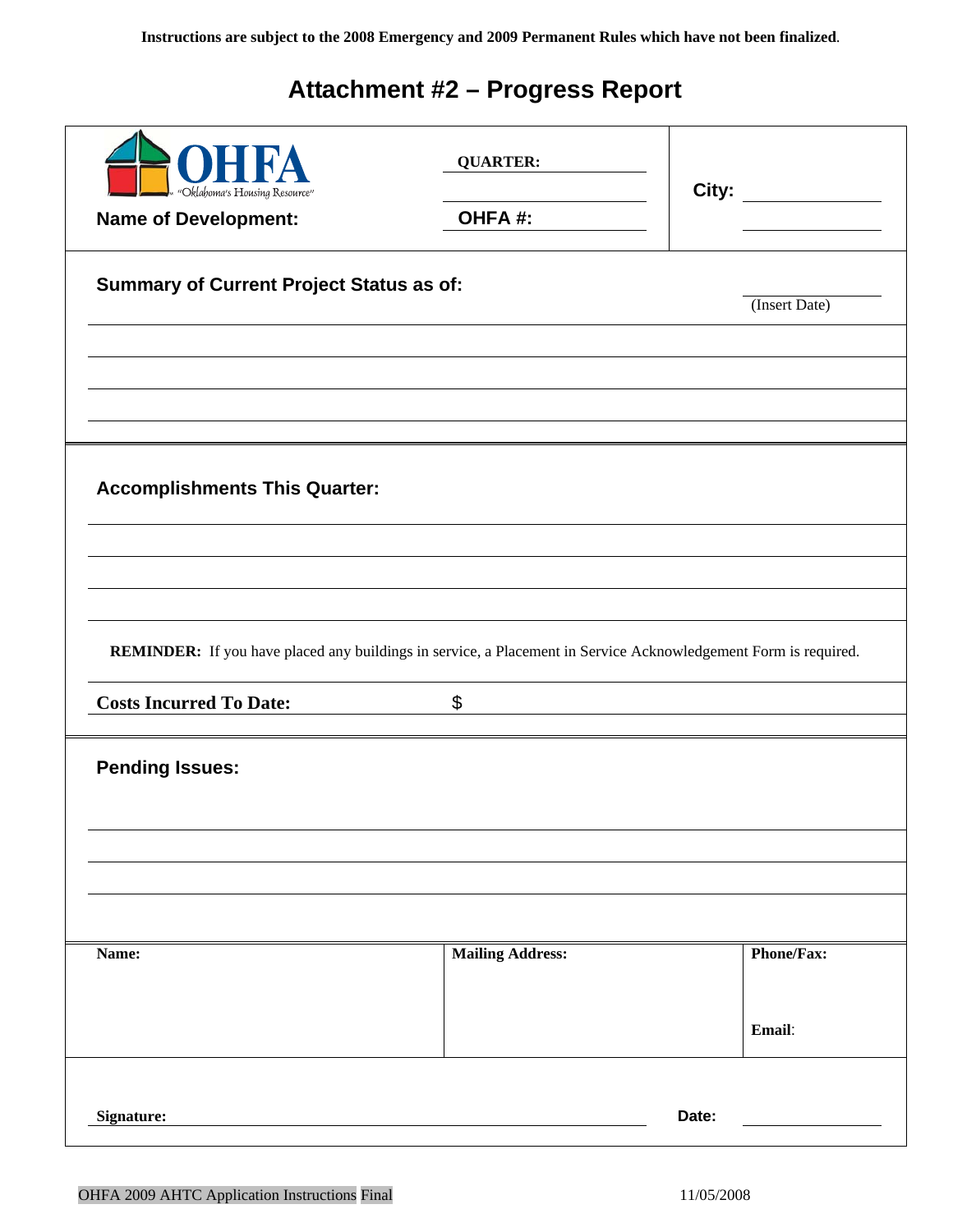## **Attachment #3 – Placement In Service Acknowledgment**

<span id="page-44-0"></span>

| BIN: $\qquad \qquad$ of $\qquad \qquad$                                                                                          |  | <b>Buildings</b> |  |  |
|----------------------------------------------------------------------------------------------------------------------------------|--|------------------|--|--|
| Development Name:                                                                                                                |  |                  |  |  |
| <b>Development Address:</b>                                                                                                      |  |                  |  |  |
| City:<br><u> The Communication of the Communication of the Communication of the Communication of the Communication of the Co</u> |  | State: OK        |  |  |

I , hereinafter known as the "Owner," hereby certify that at least one unit in the above referenced building is completed, ready, and suitable for occupancy. I hereby certify that I have read and understand Sections 42(e) (3) and 42(e) (4) of the Internal Revenue Code, and that the costs claimed for Affordable Housing Tax Credits attributable to this building are true and correct.

I understand that OHFA may request additional documentation in order to complete final processing of the above referenced Development. I hereby certify that I have read, understand, and agree that a newly constructed or rehabilitated building is not placed in service until at least one unit in such building has been completed and certified by the appropriate local authority, registered architect, or building inspector as ready for occupancy; and the compliance and monitoring requirements set forth in the Affordable Housing Tax Credit Program Rules in effect as of the date of this certification, and as may be amended in the future.

I hereby certify that the date which this building is to be considered placed in service is:

#### **NOTE: A copy of the Certificate of Occupancy for each building must be enclosed, and an Acknowledgment Form must be completed for each building.**

#### **OWNER:**

| By:<br>Signature of Owner (must be original signature) | Date |  |
|--------------------------------------------------------|------|--|
| Owner mailing address:                                 |      |  |
| Phone Number:                                          |      |  |

#### *DO NOT MODIFY THIS FORM*

.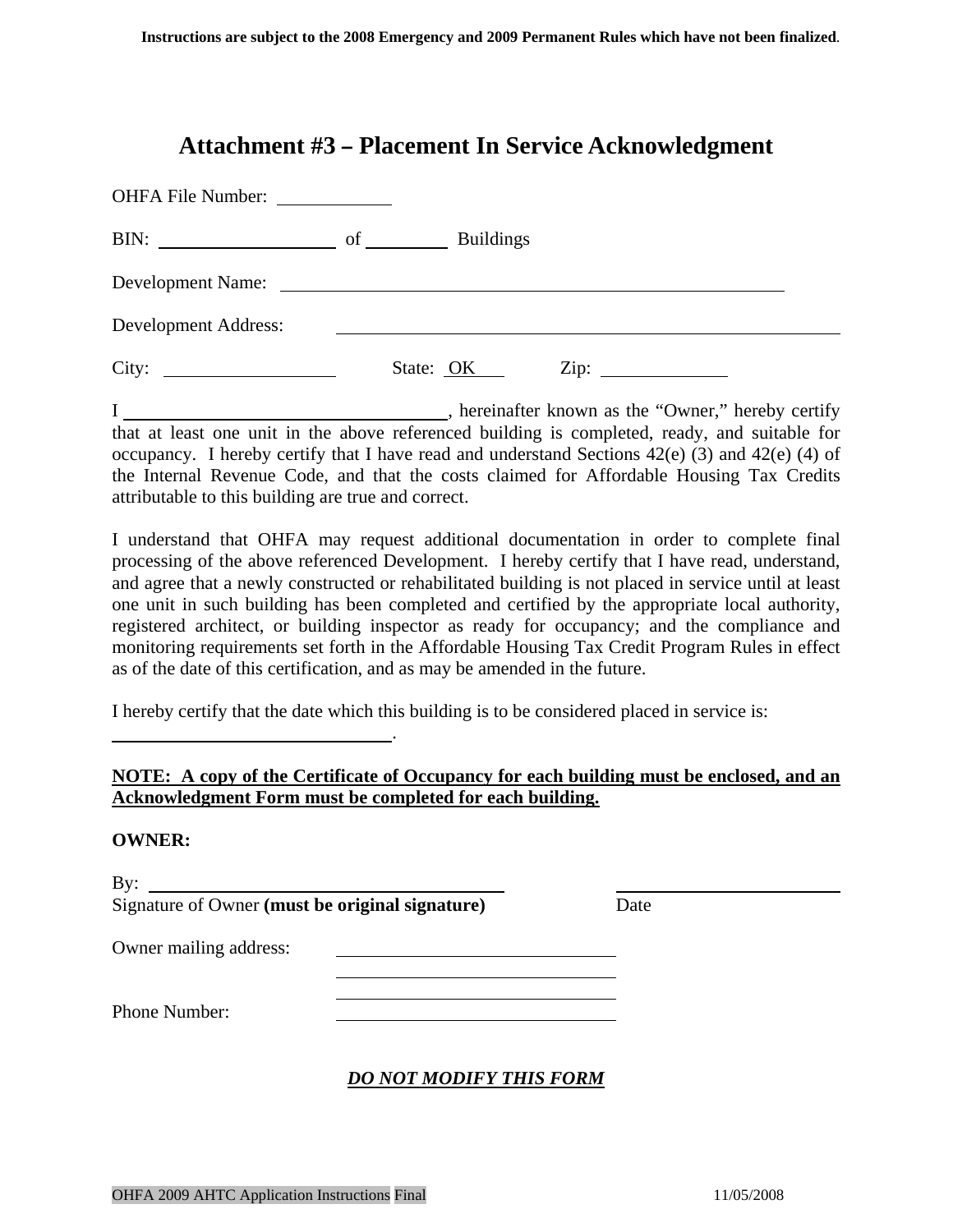## <span id="page-45-0"></span>**Attachment #4 – Suggested Publication Notice Form**

#### NOTICE TO THE PUBLIC OF A TAX CREDIT APPLICATION *(ACQUISITION/SUBSTANTIAL REHABILITATION/ACQUISITION & SUBSTANTIAL REHABILITATION/ACQUISITION & SUBSTANTIAL REHABILITATION & NEW CONSTRUCTION/NEW CONSTRUCTION) CHOOSE ONE* OF AFFORDABLE (SINGLE/MULTI) *CHOOSE ONE* FAMILY HOUSING

 , Applicant, will submit an application to the Oklahoma Housing Finance Agency ("OHFA") to obtain tax credits on the (acquisition, substantial rehabilitation or new construction) of a proposed development, the name of which will be . Said development will be for \_\_\_\_\_\_\_\_\_\_\_\_\_\_\_\_\_\_ (families, the elderly, special needs) and is proposed to be located at (street address, city or town, zip, OR describe corner of street/road intersection, OR legal description. The street address is preferred, then the intersection and lastly the legal description).

There will be a total of units in the development:

Of this total, percentage will be rent and income restricted units.

OHFA Trustees will consider this application at OHFA's \_\_\_\_\_\_\_\_\_\_\_\_\_, (May or November) 2007 Board meeting. Board meeting dates can be found on OHFA's website, [www.ohfa.org.](http://www.ohfa.org/)

Any questions regarding this application may be directed to (name, address and phone and fax numbers of contact of Owner/Applicant).

For information regarding the hearing of the application, contact Darrell Beavers, Housing Development Team Manager, OHFA, P.O. Box 26720, Oklahoma City, OK 73126-0720, (405) 419-8261, **[darrell.beavers@ohfa.org](mailto:darrell.beavers@ohfa.org)**

**NOT PART OF FORM** NOTE: OHFA encourages contact with local government agencies at the earliest possible stage in the planning of the development. In larger jurisdictions, OHFA recommends the applicant investigate the proposed development's conformance with neighborhood or local area plans**.** 

Items in ( ) need to be replaced with actual information or choose one item and deleting the rest**.**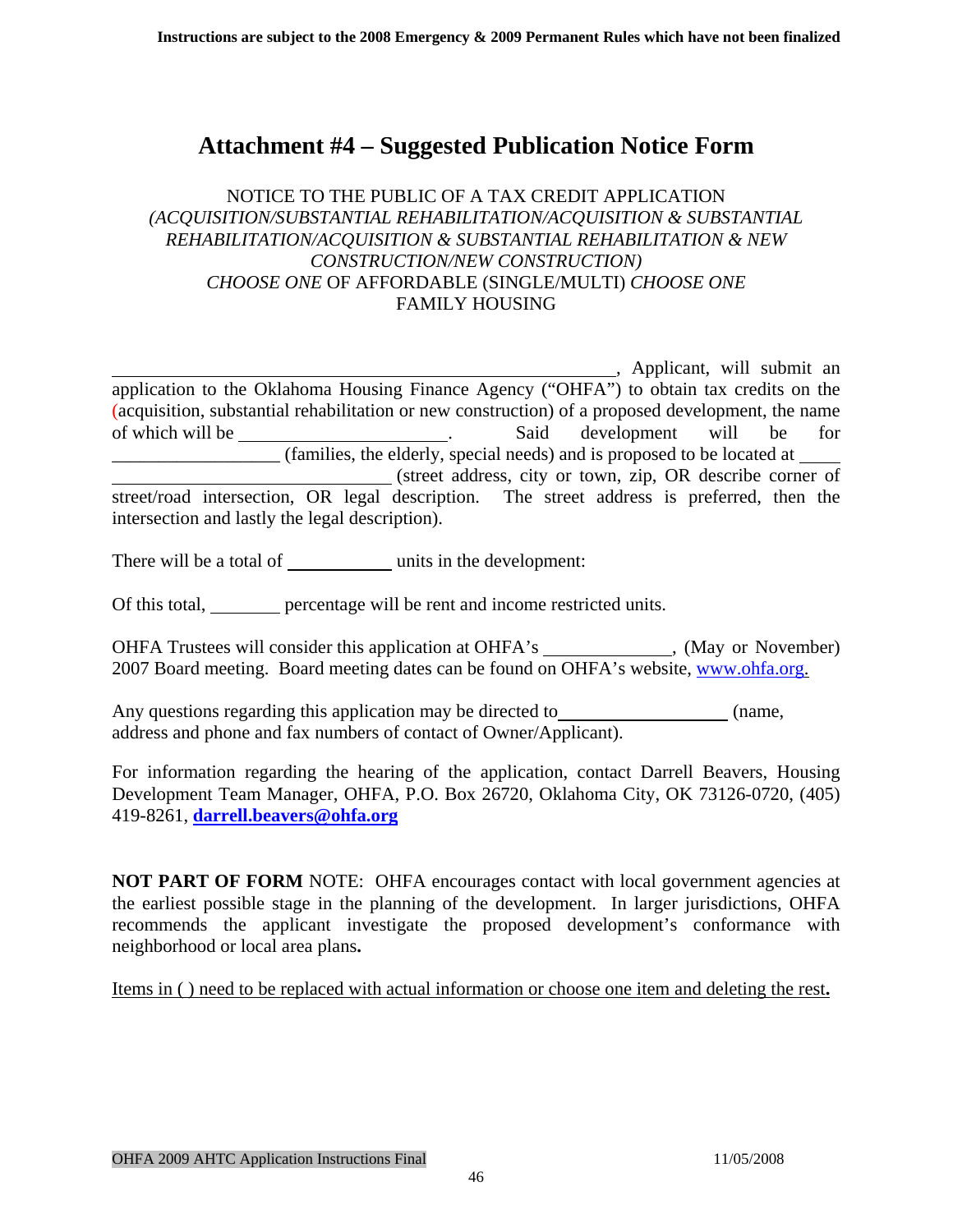## **Attachment #5 - Program Market Study Requirements**

<span id="page-46-0"></span>A market study prepared by a person/firm with expertise and demonstrated experience in the preparation of market studies related to residential rental properties must be submitted with the application. The study cannot have been prepared more than twelve (12) months prior to the date of filing the application. This market study shall be utilized by OHFA to determine whether the development meets housing needs and demands.

Even though a market study may address all of the elements required below, OHFA may reject the market study if it is determined, in OHFA's sole discretion, that the information presented will not enable OHFA to make a decision regarding need and the viability of the proposed development, or if OHFA determines that a demand and/or need for the development is not demonstrated.

The Market Study must provide:

- A Market Study Summary Page. Form is after this attachment.
- A map delineating the primary market area (pma) for the proposed development. The pma should be realistic and not too large. Provide explanation on how and why the pma was chosen.
- A full description of the site accompanied by a photograph of the site. A discussion the appropriateness of the location.
- A demographic summary of the market area, including incomes, households, growth trends, economic factors relating to employment, labor force, and community facilities (i.e. parks, schools, etc.).
- An evaluation of the current affordable housing stock existing in the market area, including an identification of geographical location, occupancy levels, age of stock, upkeep condition, bedroom mix, amenities and rents being charged. Include comparable rental residential developments in the primary market area and all tax credit developments. Explain why comparable properties were chosen. All existing and/or under construction Tax Credit properties in the pma must be taken into consideration in the analysis. If they are not comparable, explain why. If market rate developments were used, explain.
- A discussion of any relevant information regarding existing rent overburden statistics. An evaluation of the need for affordable housing within the primary market area.
- A discussion of whether or not the proposed development, in light of vacancy and absorption rates for the applicable market areas, is likely to result in an increased vacancy rate for comparable units within such market area, (i.e., standard, well-maintained units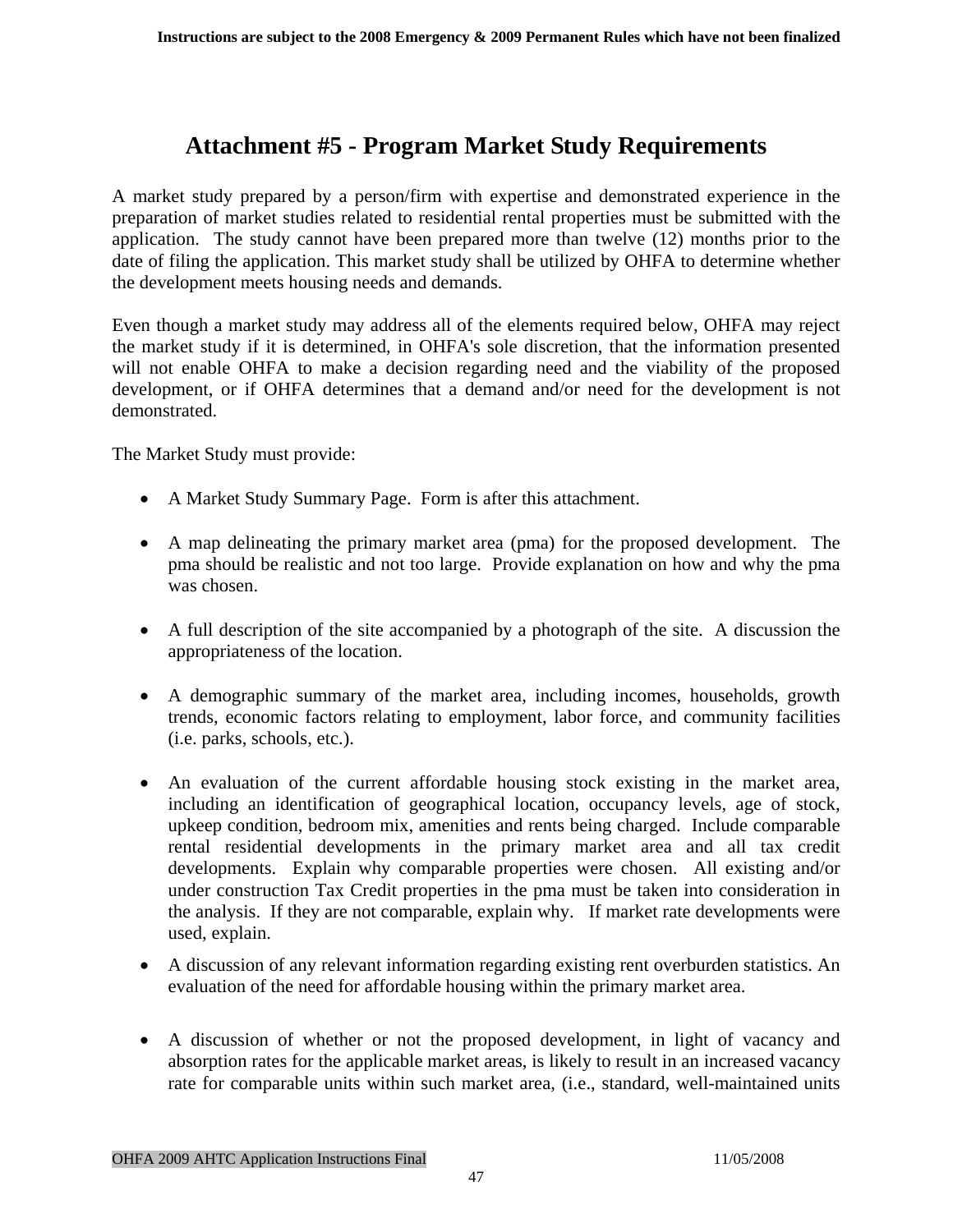within such market area that are reserved for occupancy by low and very low income tenants).

- Development absorption rates for at least one  $(1)$  year from the date of the study for units in comparable affordable rental residential developments in the same market area as the development. If market rate developments were used, explain. Further, provide a projection of the time necessary for the development to achieve sustaining occupancy and the recommended vacancy rate.
- Discuss the capture rate for the primary market area. The capture rate is an important component of the market study. Capture Rate is defined as "The percentage of age, size, and income qualified renter Households in the Primary Market Area that the property must capture to achieve the Stabilized Level of Occupancy. The Capture Rate is calculated by dividing the total number of units at the property by the total number of age, size and income qualified renter Households in the Primary Market Area." This is the National Council of Affordable Housing Market Analysts (NCHAMA) definition.
- An evaluation of whether the projected initial rents for the development are/are not reasonably affordable by low and very low-income tenants and within the rental range for the comparable developments within the market area. Include market advantage/disadvantage analysis.
- A summary of qualifications for the individuals who participated in the development of the market study.
- A signed written statement is required from the preparer of the market study which certifies that the market study is true and correct to the best of the professional's knowledge and belief, and that there is no identity of interest between the professional and the Applicant, Developer, Owner or the entity for whom the report is prepared.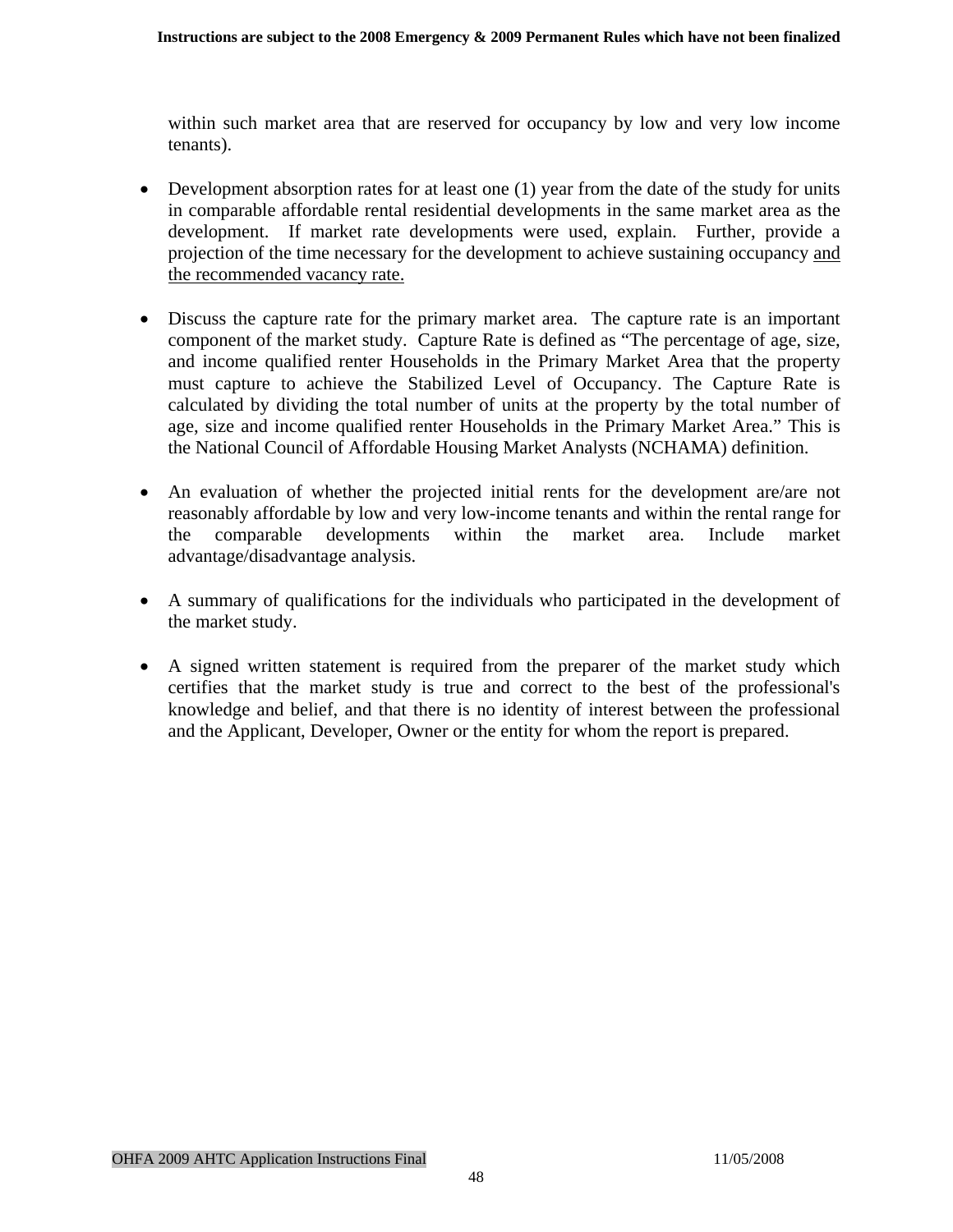#### **MARKET STUDY SUMMARY**

Development Name: The Market Study prepared by: Date of Study: Page # of specific answers requested below. Please do not list a large range of pages. A map delineating the primary market area (pma). **Provide a brief explanation on how and why the pma was chosen. It should not be too** large. A photograph of the site. A full description of the site. **Discussion of the appropriateness of the location.** A demographic summary of the market area, including incomes, households, growth trends, economic factors relating to employment, labor force, and community facilities (i.e. parks, schools, etc.) An evaluation of the current affordable housing stock existing in the market area, including an identification of geographical location, occupancy levels, age of stock, upkeep condition, bedroom mix, amenities and rents being charged. Include comparable rental residential developments in the primary market area and all tax credit developments. **Explain why comparable properties were chosen. If market rate developments were used,** explain. A discussion of any relevant information regarding existing rent overburden statistics. An evaluation of the need for affordable housing within the primary market area. A discussion of whether or not the proposed development, in light of vacancy and absorption rates for the applicable market areas, is likely to result in an increased vacancy rate for comparable units within such market area, (i.e., standard, well-maintained units within such market area that are reserved for occupancy by low and very low income tenants).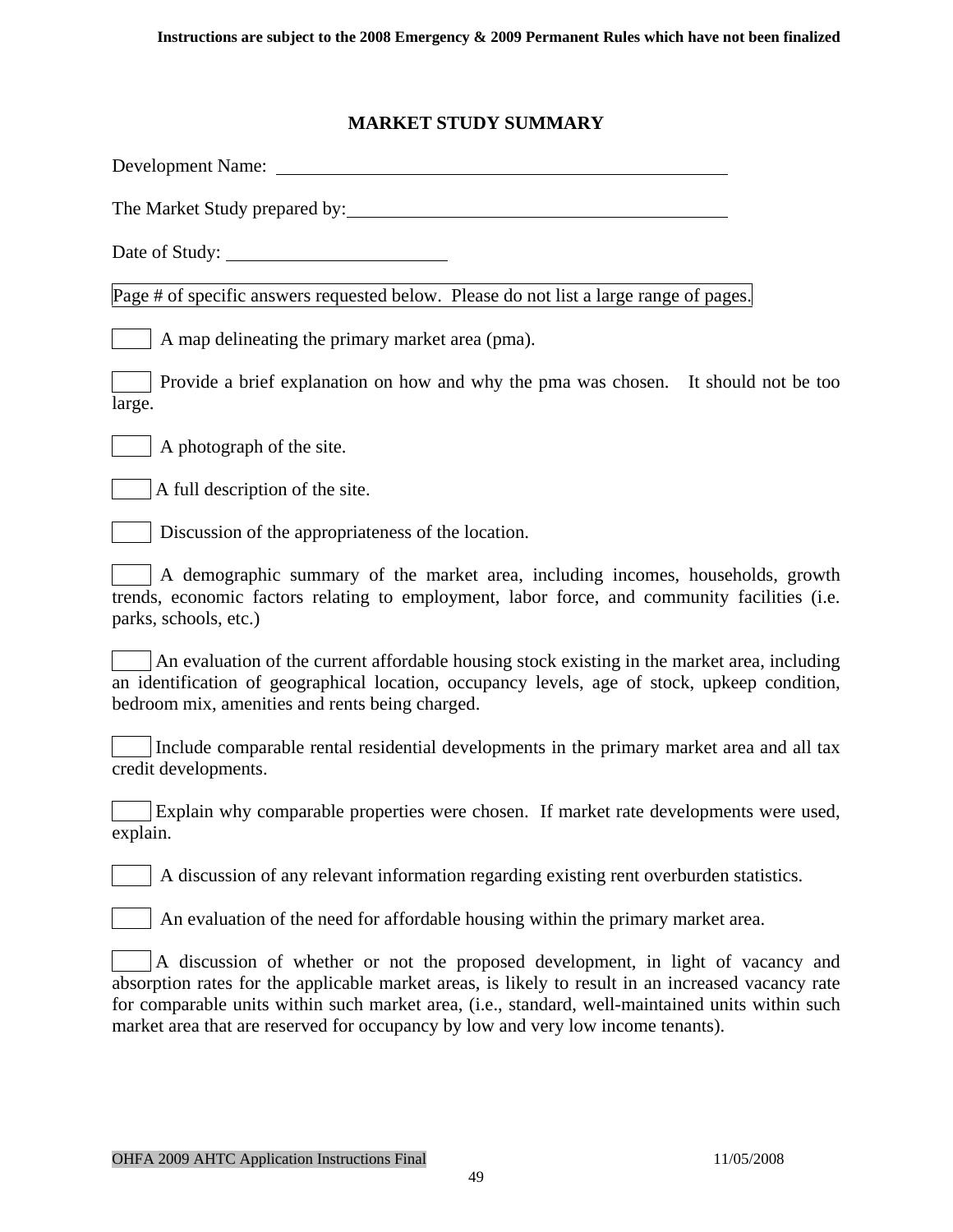#### **Instructions are subject to the 2008 Emergency & 2009 Permanent Rules which have not been finalized**

Development absorption rates for at least one (1) year from the date of the study for units in comparable affordable rental residential developments in the same market area as the development. If market rate developments were used, explain.

A projection of the time necessary for the development to achieve sustaining occupancy and the recommended vacancy rate.

Discuss the capture rate for the primary market area.

An evaluation of whether the projected initial rents for the development are or are not reasonably affordable by low and very low-income tenants and within the rental range for the comparable developments within the market area. Include market advantage/disadvantage analysis.

A summary of qualifications for the individuals who participated in the development of the market study.

A signed written statement is required from the preparer of the market study which certifies that the market study is true and correct to the best of the professional's knowledge and belief, and that there is no identity of interest between the professional and the Applicant, Developer, Owner or the entity for whom the report is prepared.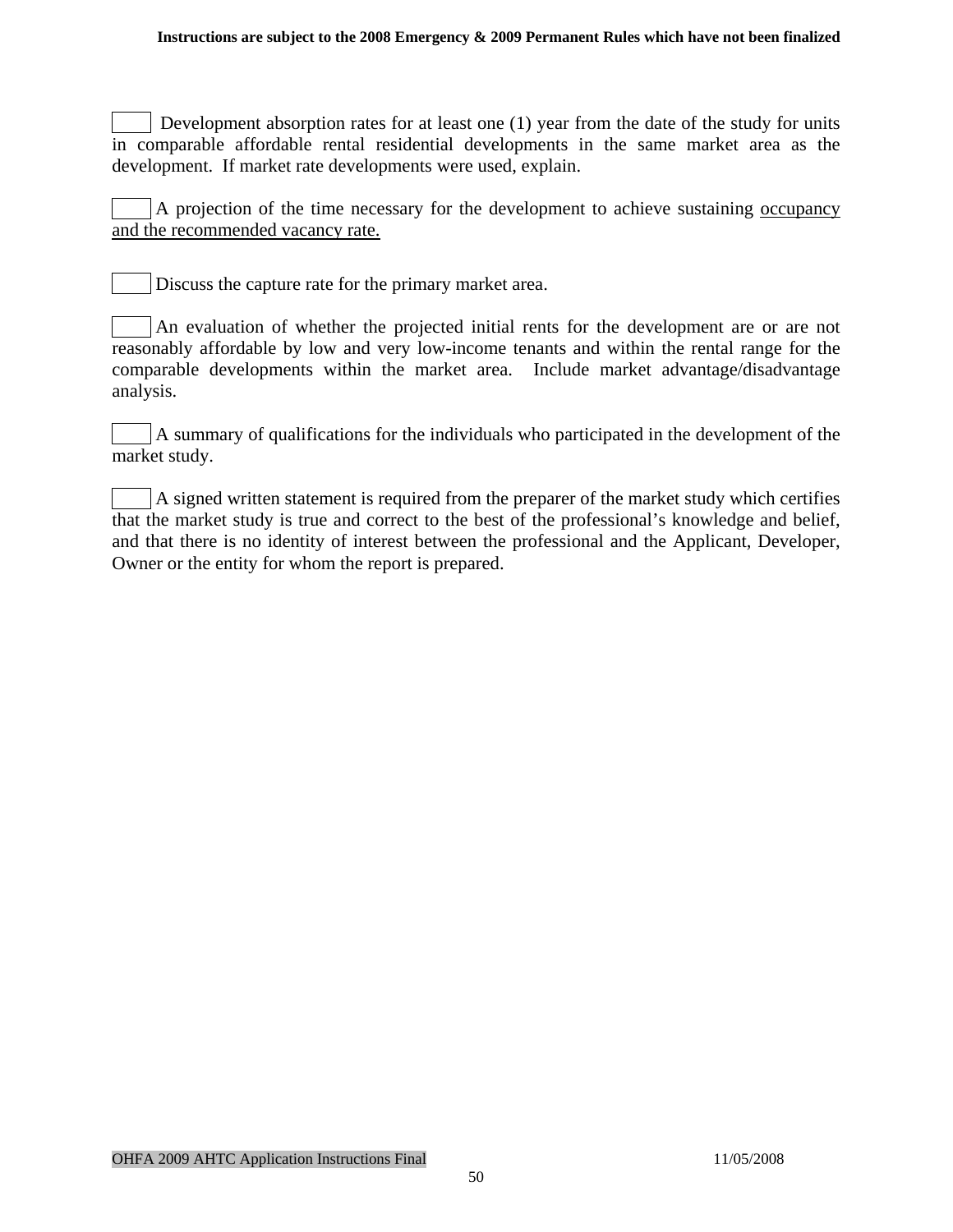## **Attachment #6 - Nonprofit Owners**

<span id="page-50-0"></span>

| Development Name: |
|-------------------|
| Applicant Name:   |
| Nonprofit Name:   |

I certify that the qualified nonprofit will own at least fifty-one percent (51%) ownership interest of the general partner or managing member.

I certify that the qualified nonprofit will materially participate on a regular basis, in the planning and construction of the development, and in the operation and management of the development throughout the entire compliance period.

I certify that the qualified nonprofit is not affiliated with or controlled by any for profit entity.

Signature

 $\overline{a}$ 

 $\overline{a}$ 

 $\overline{a}$ 

 $\overline{a}$ 

Printed Name

Title

Date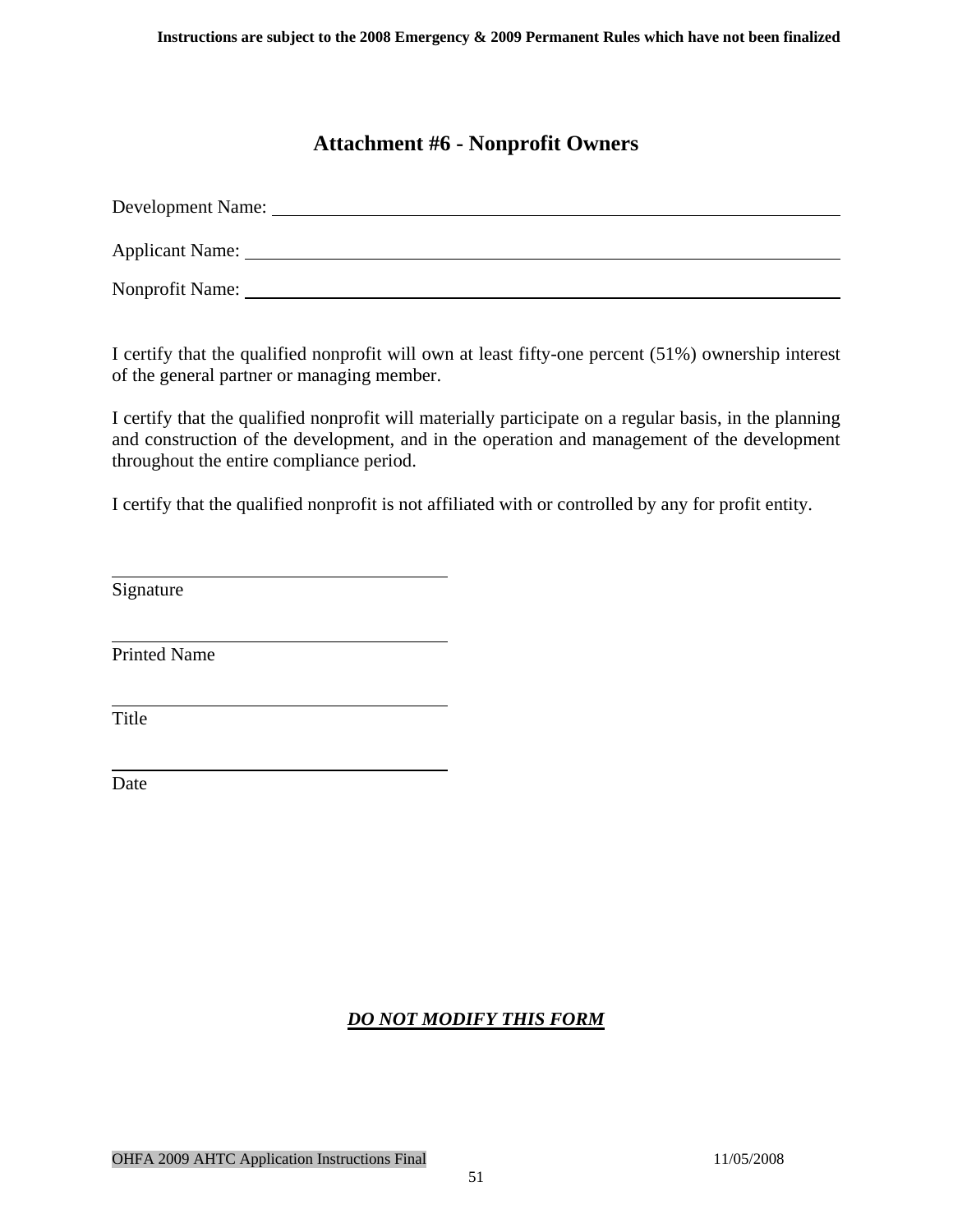## <span id="page-51-0"></span>**Attachment #7 – Suggested Form: Local Resolution of Support**

BE IT RESOLVED:

WHEREAS, \_\_\_\_\_\_\_\_\_\_\_\_\_\_\_\_\_\_\_\_\_\_\_\_(Owner/Applicant), is proposing to construct (and/or acquire/rehabilitate/substantially rehabilitate) a \_\_\_\_\_\_\_\_ (insert number of units proposed) unit housing development to be located in the limits of the of (insert County, Town or City) at (insert street address) or site description); and

WHEREAS, the (insert County, Town or City) supports economic development and promotes affordable housing for the benefit of the citizens of . (Insert County, Town or City)

NOW THEREFORE BE IT RESOLVED BY THE BOARD OF TRUSTEES (or CITY COUNCIL, COUNTY COMMISSIONERS, ETC.) OF \_\_\_\_\_\_\_\_\_\_\_\_\_\_\_\_\_\_\_\_\_, (insert County, Town or City) that the Board of Trustees (or City Council, County Commissioners, Etc. supports favorable consideration to be given for a tax credit award for this Development.

BE IT FURTHER RESOLVED, it is noted that the proposed development is consistent with (insert County, Town or City) affordable housing strategies and comprehensive plan.

APPROVED AND PASSED this day of  $\frac{1}{200}$ , 200 .

**NOT PART OF FORM** NOTE: If the community is in support of the development and is offering fee waivers, tax abatements, public improvements, donations of materials and/or labor specifically to this development, please include those items in the Resolution of Support.

Items in ( ) need to be replaced with actual information or choose one item and deleting the rest**.**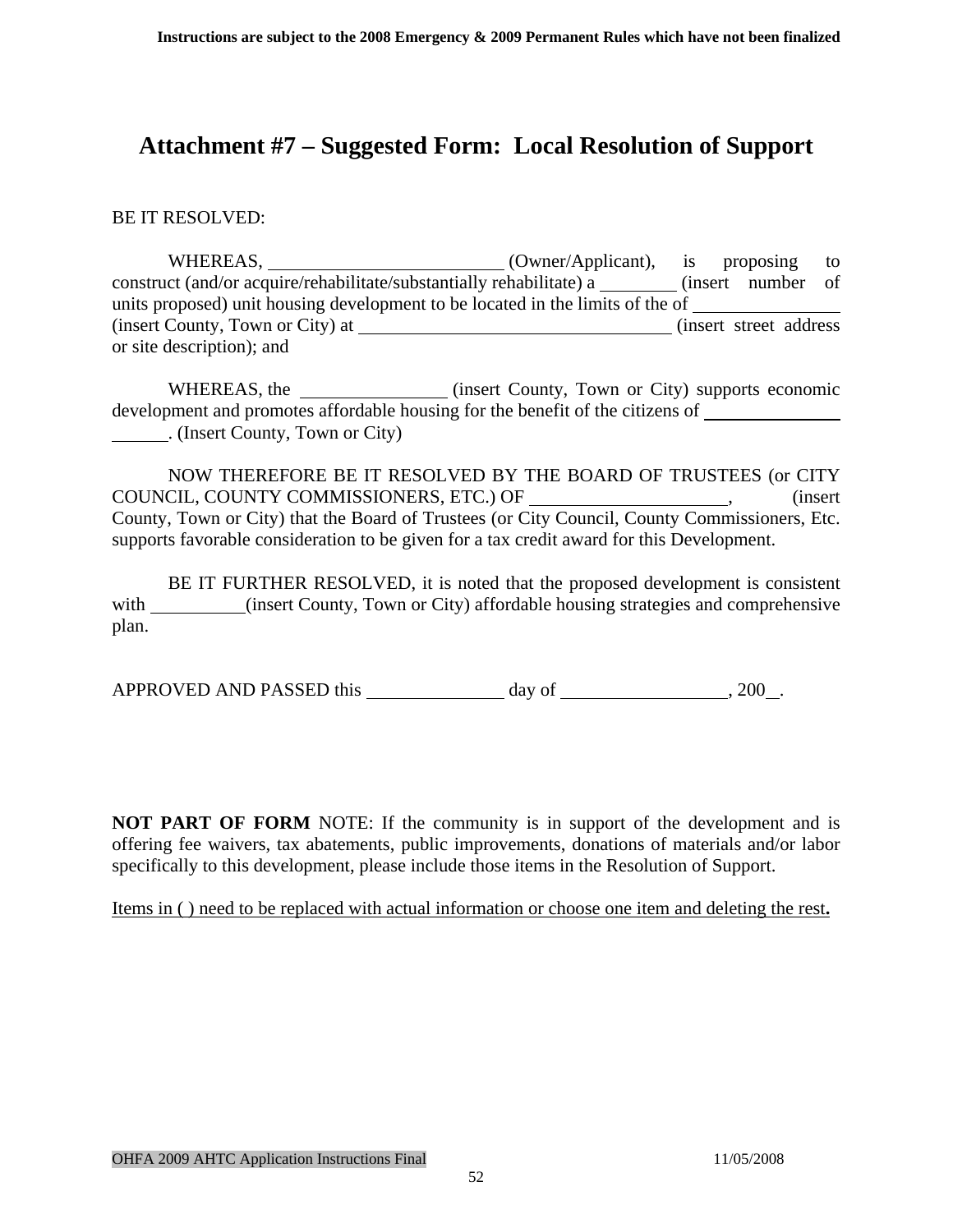## **Attachment #8 – Release of Information Form**

#### <span id="page-52-0"></span>**Authorization to Release Compliance Status Information (To be completed by Applicant.)**

The Principal named below is applying for funding from the Oklahoma Housing Finance Agency (OHFA) for the following developments

The undersigned hereby requests and authorizes the agency named below to release to OHFA information regarding any low-income housing development that the agency monitors and in which this Principal has participated or is currently participating. (Provide Attachment #9 or list containing all information required on Attachment #9 to State Agency.)

| Principal's Signature                                                    |                                                                                                                                                                                                                                                     |  | Principal's Printed Name | Date      |                  |
|--------------------------------------------------------------------------|-----------------------------------------------------------------------------------------------------------------------------------------------------------------------------------------------------------------------------------------------------|--|--------------------------|-----------|------------------|
|                                                                          | <b>Company Name</b>                                                                                                                                                                                                                                 |  |                          |           |                  |
|                                                                          |                                                                                                                                                                                                                                                     |  |                          |           |                  |
|                                                                          |                                                                                                                                                                                                                                                     |  |                          |           |                  |
|                                                                          | Address: City: City: City: City: City: City: City: City: City: City: City: City: City: City: City: City: City: City: City: City: City: City: City: City: City: City: City: City: City: City: City: City: City: City: City: Cit                      |  |                          |           |                  |
| $\Box$                                                                   | State Agency Response to Request (To be completed by State Agency.)<br>1. Has this state agency issued an 8823 for any violations in the last 36 months in the following<br>categories?<br>Major violations of Uniform Physical Condition Standards |  |                          | Corrected | Non-Corrected    |
| $\Box$                                                                   | Refusal to lease to person with Section 8 Vouchers                                                                                                                                                                                                  |  |                          |           |                  |
| $\Box$<br>Determination of a violation under the Fair Housing Act $\Box$ |                                                                                                                                                                                                                                                     |  |                          |           |                  |
| $\Box$                                                                   | Development is out of compliance and is never expected to comply as reported to the IRS<br>via an 8823.                                                                                                                                             |  |                          |           |                  |
|                                                                          | 2. Does your agency identify a pattern concerning the list above? Yes $\Box$                                                                                                                                                                        |  |                          |           | $\overline{N_0}$ |
|                                                                          | 3. Are all the developments on the attached list in compliance? Yes $\Box$                                                                                                                                                                          |  |                          |           | No $\Box$        |
|                                                                          | 4. Is there other information you wish to share regarding compliance status, including other<br>federally funded programs your agency monitors?                                                                                                     |  |                          |           |                  |

This response represents this agency's evaluation of the Principal's compliance status as of

Prepared By Title Date Please return to OHFA no later than \_\_\_\_\_\_\_\_\_\_\_\_\_\_\_\_. (Applicant to insert due date of the tax credit application.) This documentation can be mailed to OHFA, Tax Credit Allocation, P.O. Box 26720, Oklahoma City, OK 73126-0720. Your prompt response and any information that you are able to share is greatly appreciated.

.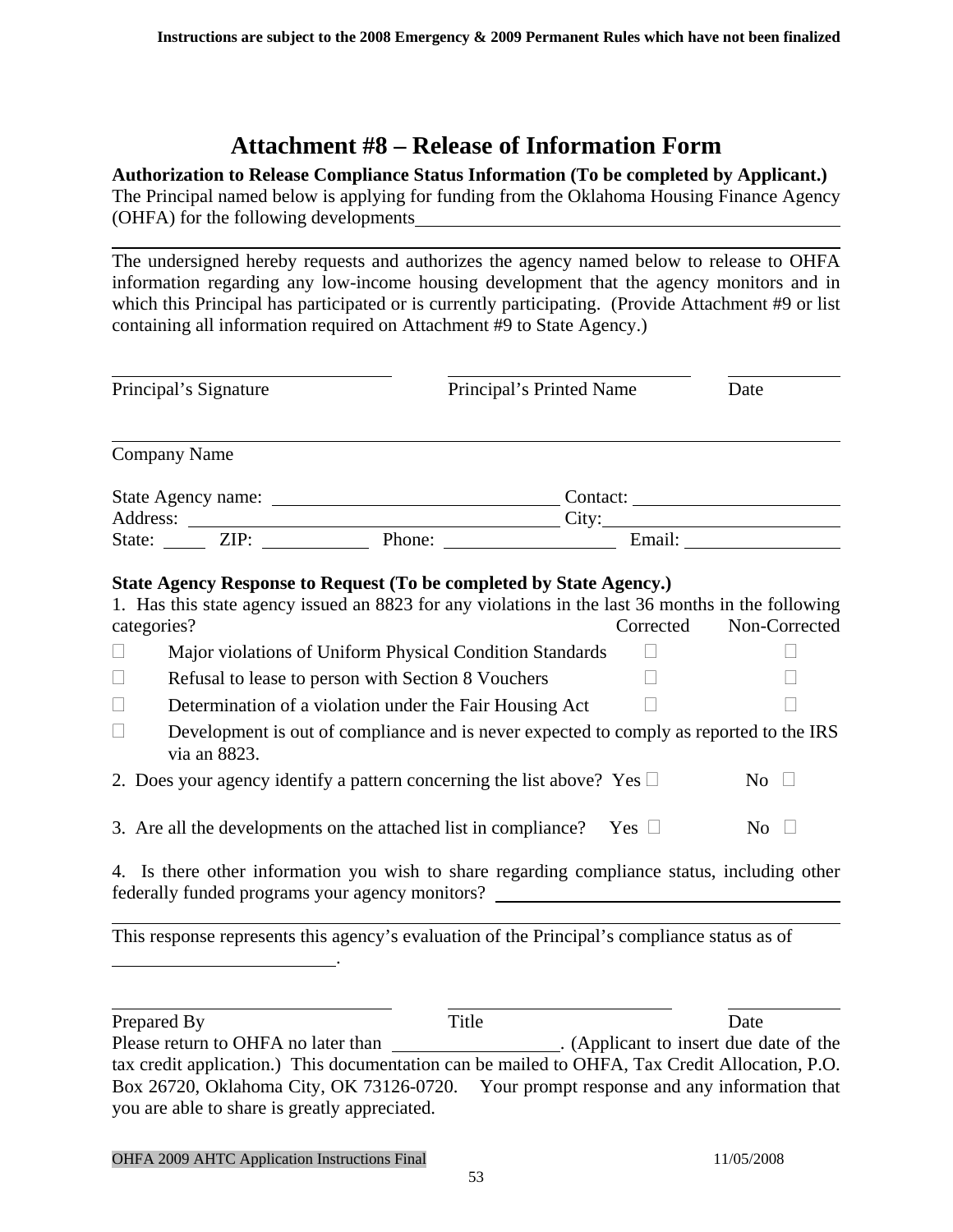## **Attachment #9 – Suggested Previous Participation Form**

**Name: List all current and past developments, regardless of continued involvement, for Oklahoma, as well as other States.** 

Incomplete forms and lack of full disclosure may result in disqualification of the application.

|                        |                                            | If this funding source involved,<br>indicate with an X or $\sqrt{ }$ .<br>⇓ |              |             |       |                     |                                                  |
|------------------------|--------------------------------------------|-----------------------------------------------------------------------------|--------------|-------------|-------|---------------------|--------------------------------------------------|
| <b>Property</b><br>ID: | <b>Property Name and</b><br><b>Address</b> | Total # of<br><b>Units</b>                                                  | <b>LIHTC</b> | <b>HOME</b> | Other | Principal's<br>Role | <b>Status (Active, Sold,</b><br><b>Expired</b> ) |
|                        |                                            |                                                                             |              |             |       |                     |                                                  |
|                        |                                            |                                                                             |              |             |       |                     |                                                  |
|                        |                                            |                                                                             |              |             |       |                     |                                                  |
|                        |                                            |                                                                             |              |             |       |                     |                                                  |
|                        |                                            |                                                                             |              |             |       |                     |                                                  |
|                        |                                            |                                                                             |              |             |       |                     |                                                  |
|                        |                                            |                                                                             |              |             |       |                     |                                                  |
|                        |                                            |                                                                             |              |             |       |                     |                                                  |
|                        |                                            |                                                                             |              |             |       |                     |                                                  |
|                        |                                            |                                                                             |              |             |       |                     |                                                  |

**Make copies as needed.** 

**\_\_\_\_\_\_\_\_\_\_\_\_\_\_\_\_\_\_\_\_\_\_\_\_\_\_\_\_\_\_\_\_\_\_\_\_\_\_\_\_\_\_\_\_\_ Signature of Applicant or Representative** 

<span id="page-53-0"></span>OHFA 2009 AHTC Application Instructions Final 11/05/2008 11/05/2008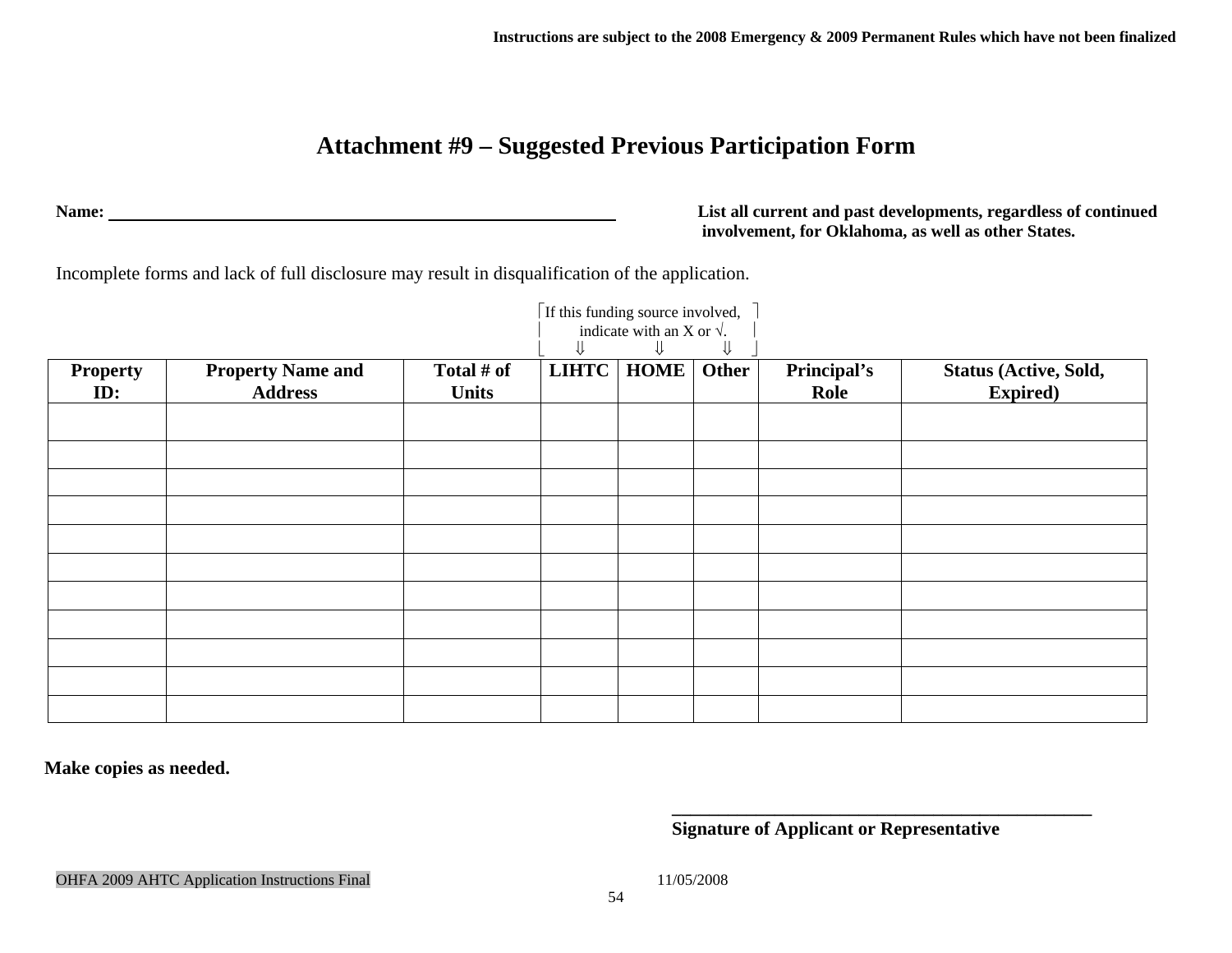## <span id="page-54-0"></span>**Attachment #10 – Development Team Member Certificate**

#### OKLAHOMA HOUSING FINANCE AGENCY AFFORDABLE HOUSING TAX CREDIT PROGRAM

| Applicant:                                                                       |                                |               |                  |                   |  |  |  |  |  |
|----------------------------------------------------------------------------------|--------------------------------|---------------|------------------|-------------------|--|--|--|--|--|
| Development Name:                                                                |                                |               |                  |                   |  |  |  |  |  |
| Team Member Role: Check all boxes that apply                                     |                                |               |                  |                   |  |  |  |  |  |
|                                                                                  | Applicant Accountant Architect |               | $\vert$ Attorney | $\vert$ Developer |  |  |  |  |  |
|                                                                                  | Consultant     Contractor      | $\vert$ Owner | Tax Professional |                   |  |  |  |  |  |
| $\Box$ Mngt. Company $\Box$ Gen. Partner<br>$\Box$ Other (please specify) $\Box$ |                                |               |                  |                   |  |  |  |  |  |

The undersigned development Team Member for the referenced Applicant and Development hereby affirms to Oklahoma Housing Finance Agency and its Board of Trustees that the undersigned:

- 1. Has not failed to meet and maintain minimum property standards;
- 2. Has not failed to meet and maintain any material aspect of a development as represented in an application;
- 3. Has not been involved in any uncured financing defaults, foreclosures, or placement on US HUD's list of debarred contractors;
- 4. Has not had within the prior seven years, events of uncorrected noncompliance with any federal or state assisted housing programs;
- 5. Has not had the appointment of Receiver, conviction on a felony criminal charge, or bankruptcy within the prior seven years.

|         | By:                                           |                   |  |
|---------|-----------------------------------------------|-------------------|--|
|         | Tax ID Number:                                |                   |  |
| $200$ . | SUBSCRIBED AND SWORN to before me on this the | $day \text{ of},$ |  |
|         | NOTARY PUBLIC                                 |                   |  |
| (SEAL)  | My commission expires:                        |                   |  |

#### *DO NOT MODIFY THIS FORM*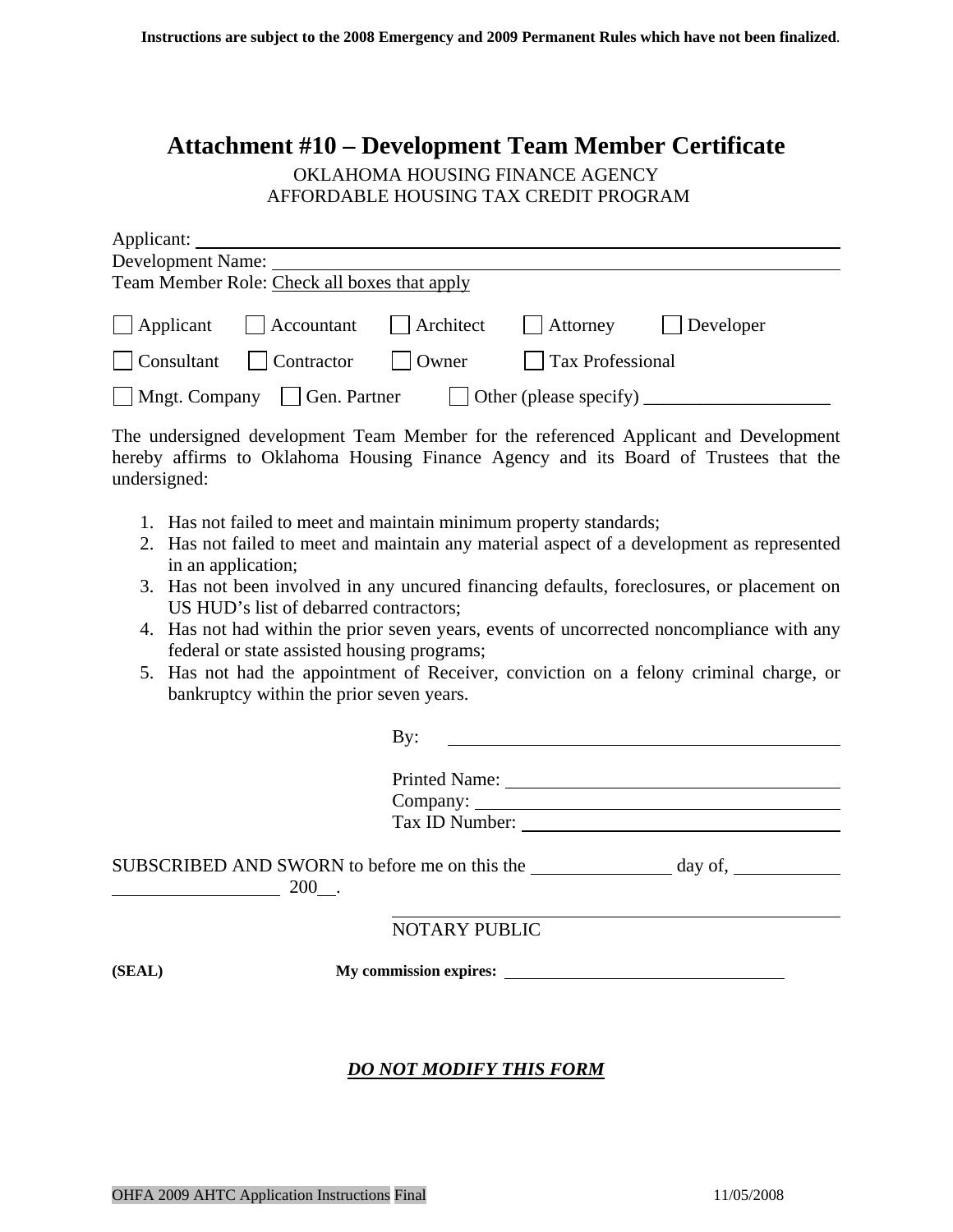## **Attachment # 11 - Identity of Interest Certification**

<span id="page-55-0"></span>Applicant: \_\_\_\_\_\_\_\_\_\_\_\_\_\_\_\_\_\_\_\_\_\_\_\_\_\_\_\_\_\_\_\_\_\_\_\_\_\_

 $Develoment:$ 

OHFA has determined the following constitutes an **Identity of Interest:**

**Identity of Interest** between of the parties to this tax credit application and General Contractors, subcontractors, materials suppliers, or equipment lessors (hereinafter "Contractors") will be construed as existing under any of the following conditions:

- When there is any financial interest of the applicant and any other member of the Development team, Management team or any Contractors.
- When one or more of the officers, directors, stockholders, members, or partners of the applicant is also an officer, director, stockholder, member, or partner of any other member of the Development team, Management team or any Contractors.
- When any officer, director, stockholder, member or partner of the applicant has any financial interest whatsoever in any other member of the Development team, Management team or any Contractors.
- When any member of the Development team, Management team or Contractors advances any funds to the applicant.
- When any member of the Development team, Management team or Contractors provides or pays, on behalf of the applicant, the cost of any materials and/or services including architectural services or engineering services other than those of a surveyor, general superintendent, or engineer employed by any other member of the Development team, Management team or Contractor in connection with its obligations under its contract with the applicant.
- When any member of the Development team, Management team or Contractors takes stock or any interest in the applicant entity as part of the consideration to be paid him/her.
- When any relationship exists which would give the applicant or any other member of the Development team, Management team or Contractors control or influence over the price of the contract or the price paid to any other member of the Development team, Management team or to Contractors.
- When there exists or comes into being any side deals, agreements, contracts or understandings entered into thereby altering, amending, or cancelling any of the management plan/management agreement documents, organization documents or other legal documents pertaining to the property, except as approved by OHFA.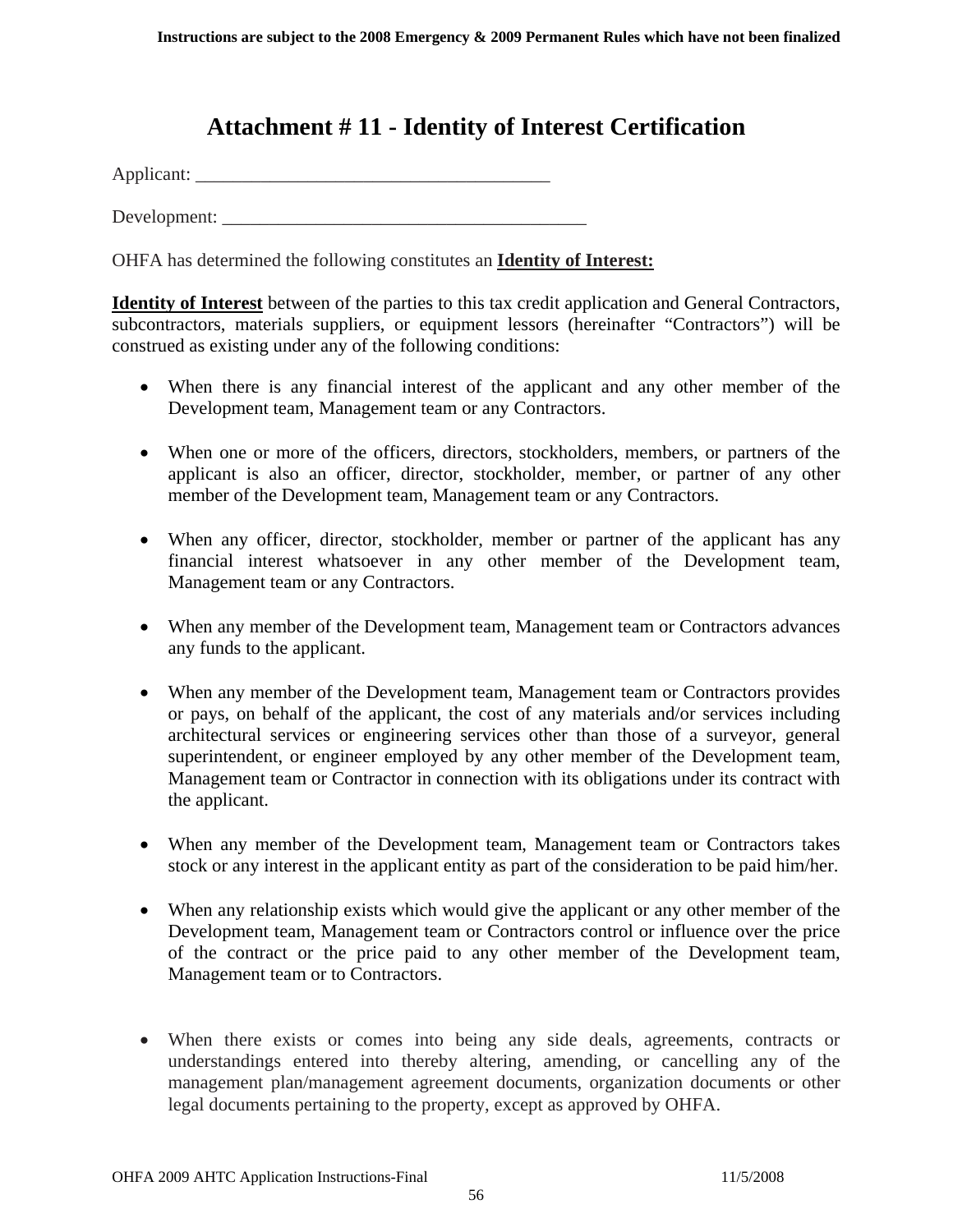I*,* \_\_\_\_\_\_\_\_\_\_\_\_\_\_\_\_\_\_\_\_\_\_\_\_\_\_\_\_\_\_\_\_\_\_\_ (please print name), hereby certify that I have read the **Identity of Interest** statement above and understand what OHFA has determined constitutes an **Identity of Interest**.

| The undersigned   | (please print) hereby certifies that, |
|-------------------|---------------------------------------|
| <b>Check one:</b> |                                       |

#### \_\_ **No Identity of Interest relationship exists**.

An Identity of Interest relationship exists and hereby disclosed on the following page(s) of this qualification form those entities with which an **Identity of Interest** relationship exists.

I hereby certify, under penalty of law, and with knowledge that this information may be verified, that the information submitted is true and accurate.

I further understand that failure to disclose any **Identity of Interest** to OHFA will also subject me to any administrative remedies available to OHFA. Such remedies may include suspension and debarment from participating in any OHFA programs.

I further understand and agree that I will update this **Identity of Interest** if my circumstances change, and I agree to provide a new **Identity of Interest** at any time requested by OHFA.

IN WITNESS THEREOF, I have set my hand this day of  $\Box$ .

Signature of Applicant

\_\_\_\_\_\_\_\_\_\_\_\_\_\_\_\_\_\_\_\_\_\_\_\_\_\_\_\_\_\_\_\_\_\_\_\_ Title of Officer, if Applicant is a Corporation

\_\_\_\_\_\_\_\_\_\_\_\_\_\_\_\_\_\_\_\_\_\_\_\_\_\_\_\_\_\_\_\_\_\_\_\_

The **Identity of Interest** Affidavit was acknowledged before me this \_\_\_\_\_ day of \_\_\_\_\_\_, \_\_\_\_, by \_\_\_\_\_\_\_\_\_\_\_\_\_\_\_\_\_\_\_\_\_\_\_\_\_\_\_ to me to be the person described in and who executed the foregoing instrument and acknowledge that he/she executed the same as his/her free and voluntary act of deed.

Notary Public My commission Expires: \_\_\_\_\_\_\_\_\_\_\_\_\_\_\_\_\_\_\_\_\_\_\_\_\_\_\_\_\_\_\_\_

#### **IDENTITY OF INTEREST DISCLOSURE**

\_\_\_\_\_\_\_\_\_\_\_\_\_\_\_\_\_\_\_\_\_\_\_\_\_\_\_\_\_\_\_\_

The following list constitutes a listing of those who have an **Identity of Interest** to this application.

Applicant: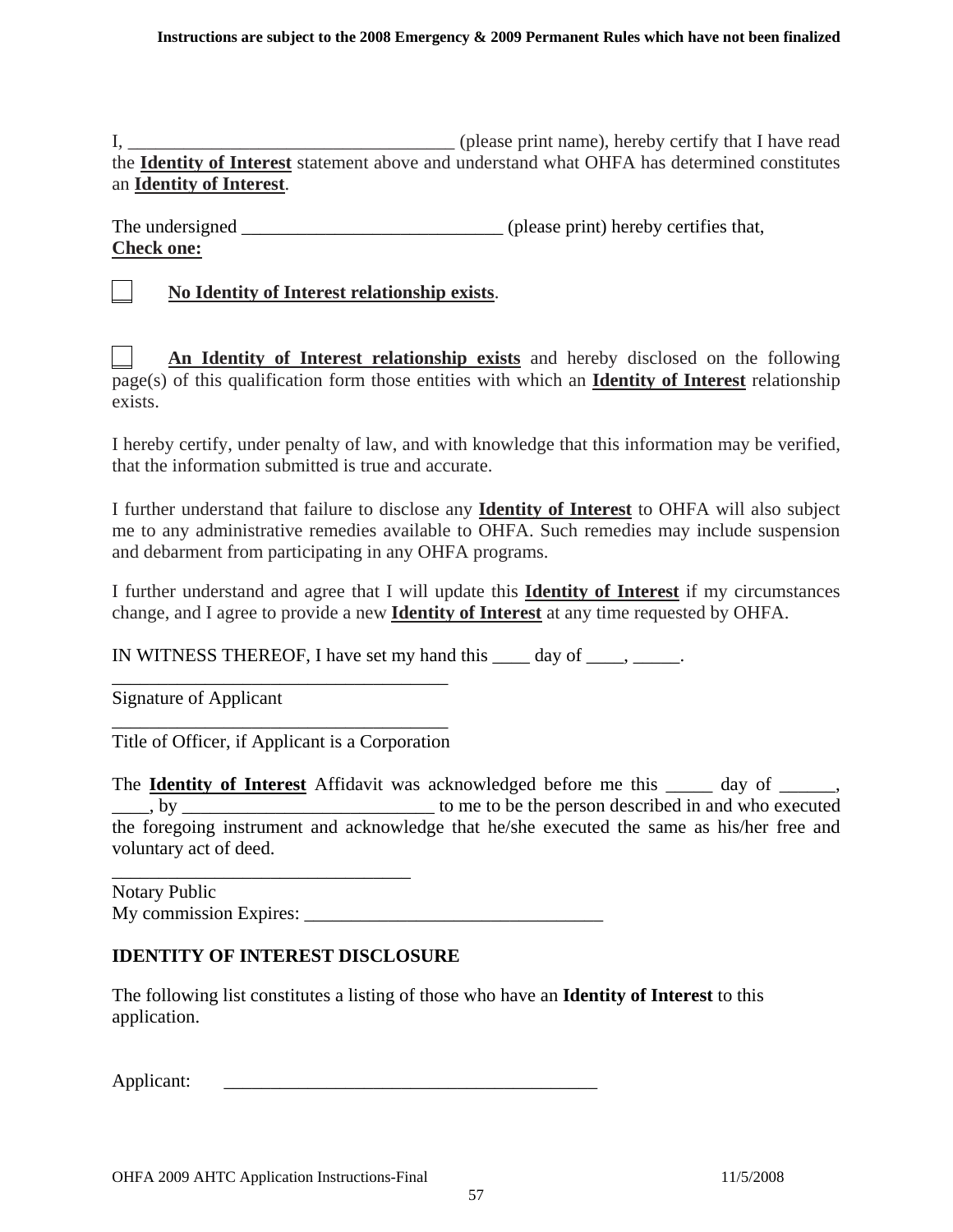Do any of the following have an **Identity of Interest** in any other party to this development? General Partner:  $N_0 \bigcap Y_{\text{es}}$ 

| Developer:                                                                                                                                                          | $\text{No}$ $\text{Yes}$ $\blacksquare$ |  |
|---------------------------------------------------------------------------------------------------------------------------------------------------------------------|-----------------------------------------|--|
| <b>Management Company:</b>                                                                                                                                          | $No \bigsqcup Yes \bigsqcup$            |  |
| Sponsor:                                                                                                                                                            | $No$ $Yes$ $\Box$                       |  |
| Contractor:                                                                                                                                                         | $No$ $Yes$ $\Box$                       |  |
| Sub-contractors:                                                                                                                                                    | $No \perp Yes \perp$                    |  |
| Tax Attorney:                                                                                                                                                       | $No$ $Yes$ $\Box$                       |  |
| CPA:                                                                                                                                                                | $No \bigsqcup Yes \bigsqcup$            |  |
| Material suppliers:                                                                                                                                                 | $No \perp Yes \perp$                    |  |
| Equipment lessors:                                                                                                                                                  | $No \perp Yes \perp$                    |  |
| $\text{No}$ $\text{Yes}$ $\blacksquare$<br>Other Service providers: Please identify:<br>Describe relationative identifying noncontage of our expensative noncontage |                                         |  |

Describe relationship identifying percentage of any ownership, percentage of materials or services to the development and all financial matters in the development.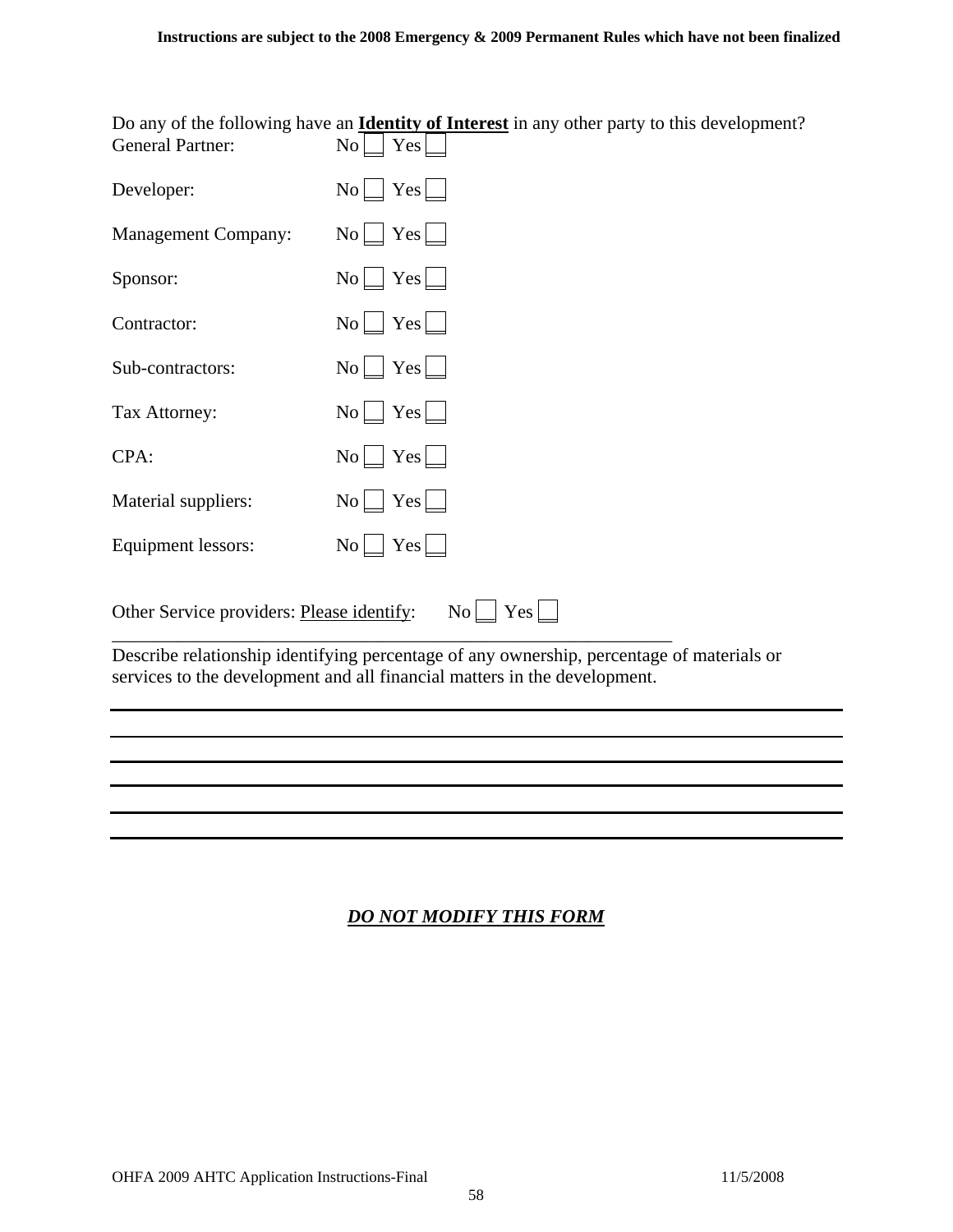## **Attachment #12 – Program Underwriting Standards**

<span id="page-58-0"></span>Applicants requesting OHFA development resources are expected to secure the maximum amount of private debt available to their proposed development, prior to making application for AHTCs. The amount of the tax credits requested cannot be increased after the application has been submitted to OHFA. Minimizing the debt capabilities of the development will allow the Applicant and agency to make the most use of the limited resources available. After underwriting the amount of credits may be reduced.

Generally, once an Applicant has defined their development's maximum debt capacity, AHTCs should then be structured into the development's financing in order to fulfill the development's remaining equity needs.

If a lender, syndicator, or other program has more stringent requirements, those must be satisfied as well.

#### **Operating and Replacement Reserves**

Minimum operating reserves must equal six months of projected operating expenses plus, debt service payments, plus annual replacement reserve payments.

Minimum replacement reserves should equal \$250 per unit annually for new construction and \$300 for substantial rehabilitation developments. If there is interest income on reserves it must be clearly defined and separated from other income.

In lieu of such operating reserves, developer guarantees or letters of credit may be accepted, taking into account the developer's demonstrated financial capacity and liquidity, its track record, and the number of other guarantees it has outstanding. If other federal programs, such as Rural Housing 515, have different underwriting standards, they shall apply. The guarantee for reserves only relates to the development budget.

#### **Debt Coverage Ratio:**

Debt service coverage is defined as the ratio of a property's net operating income to debt service obligations. Rental income, any subsidies, and reserve funds should be sufficient to cover the property's debt and operating expenses over the period of low-income use. No negative cash flow is allowed in any year. DCR must meet all lender requirements as well.

#### **Developments with 36 or more units and all developments in MSAs.**

A minimum debt service coverage ratio of **1.15** is required for all debt financing which would foreseeably result in foreclosure if not repaid. The debt coverage ratio must be maintained each year for 15 years.

#### **RHS funded developments or developments with 35 or less units that are not within MSAs.**

A minimum debt service coverage ratio of **1.05** is required for all debt financing which would foreseeably result in foreclosure if not repaid. The debt coverage ratio must be maintained each year for 15 years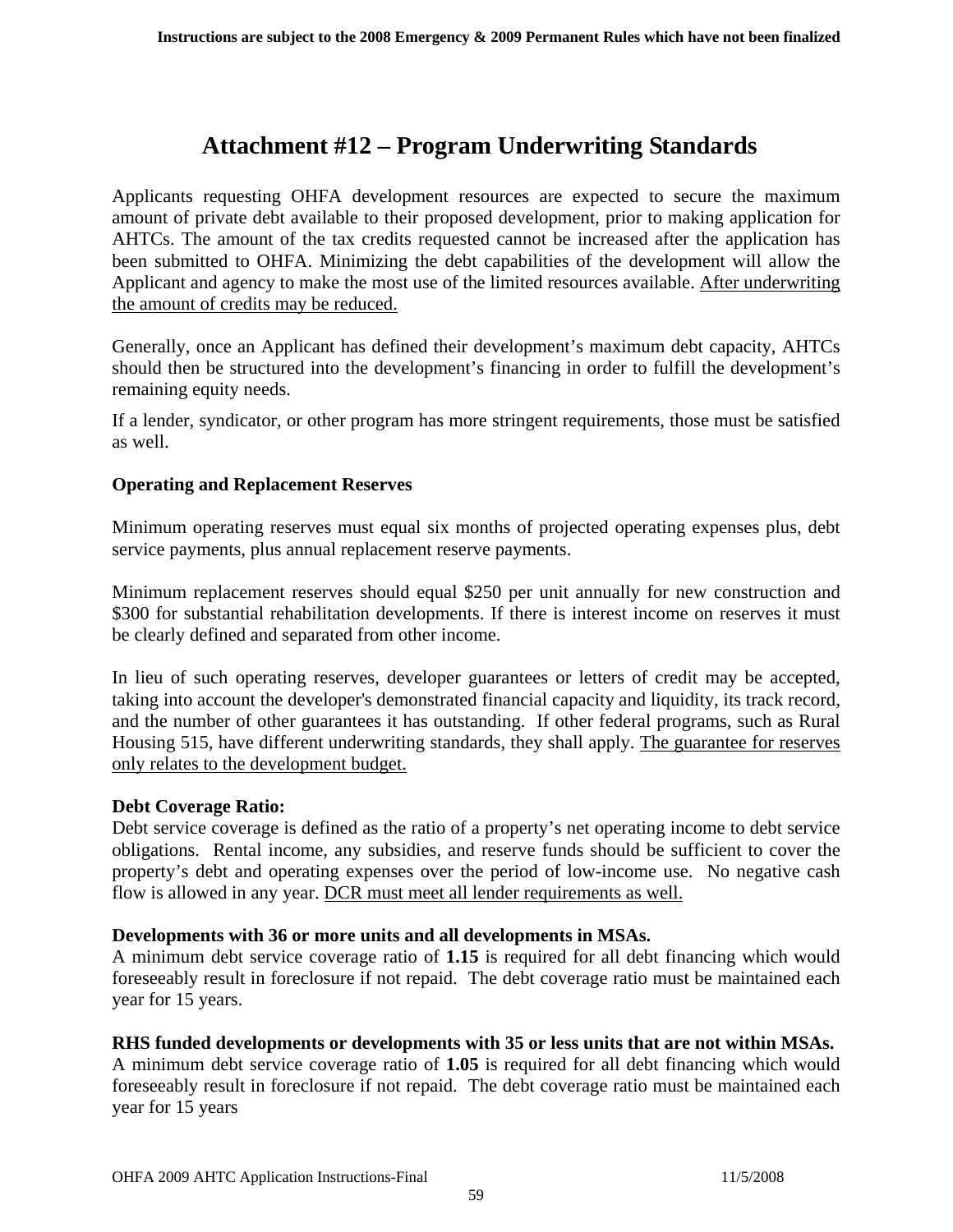#### **Projections and Pro formas**

Applicants are required to express realistic operating expense and vacancy rate projections in pro formas that are indicative of prevailing market conditions. A reasonable cash flow must be exhibited throughout the 15 years.

#### **Cost Limits**

OHFA/HDT shall encourage a realistic per unit cost limitation for AHTC developments, while encouraging cost efficient production and shall not give preference solely for lowest construction costs. Developments that have high cost per unit may be ineligible for a reservation. OHFA will use the HUD 221 (d) (3) Limits as a guide. OHFA will allocate only the amount of credit necessary for financial feasibility of a development and its viability as a qualified low-income housing development throughout the affordability period.

#### **Minimum Rehabilitation Cost per Unit**

A minimum rehabilitation investment threshold of no less than \$7,500 or at least twenty percent (20%) of eligible basis, whichever is greater per unit to assure meaningful, rather than simply cosmetic, substantial rehabilitation of properties.

#### **Appraisals in Acquisition/Substantial Rehabilitation Properties**

For acquisition/substantial rehabilitation properties, OHFA shall limit the acquisition price upon which Tax Credits are allocated to the "as is" appraised value of the property.

#### **Deferred Developer Fee**

OHFA does not allow interest to accrue on deferred developer fees.

#### **130% Boost**

Projects not located in a QCT/ DDA are eligible for the 130% boost. \$600,000 is maximum amount of AHTCs that can be received with the 130% boost. This is inclusive of any adjustment. Projects receiving bond financing are not eligible for the 130% boost.

## **The maximum amount of Tax credits will be based on the lesser of Gap or Eligible Basis Method of calculation.**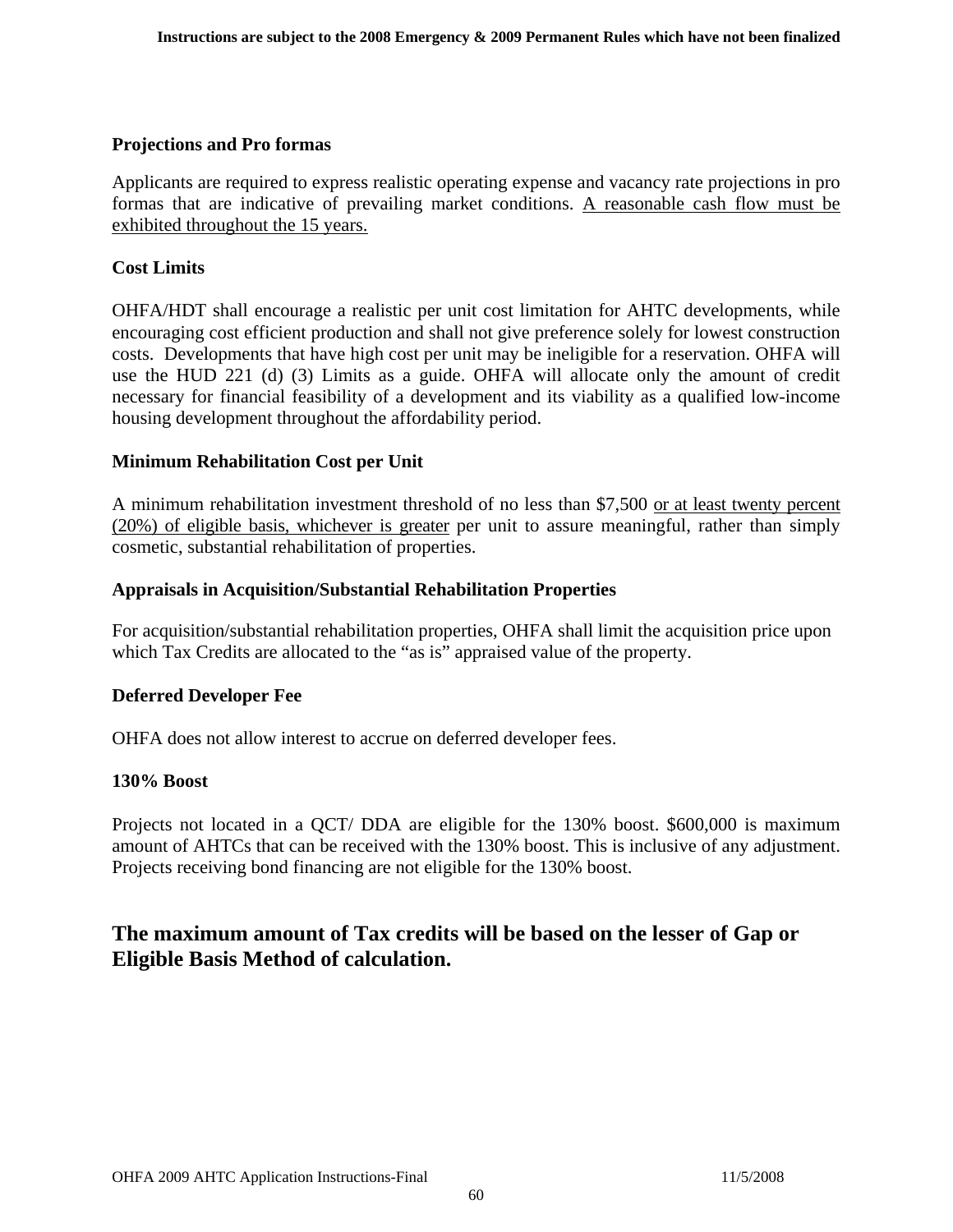## **Attachment #13 – Section 42 Leasing Language**

<span id="page-60-0"></span>Development Name:

Applicant Name: 1986. The contract of the contract of the contract of the contract of the contract of the contract of the contract of the contract of the contract of the contract of the contract of the contract of the cont

I certify the proposed development will include the proper language in the Application and Lease Addendum. The Application language must include questions about full time students and felonies. The lease or an addendum must include Section 42 language.

Owner's Signature

Printed Name

Title

 $\overline{a}$ 

 $\overline{a}$ 

 $\overline{a}$ 

 $\overline{a}$ 

Date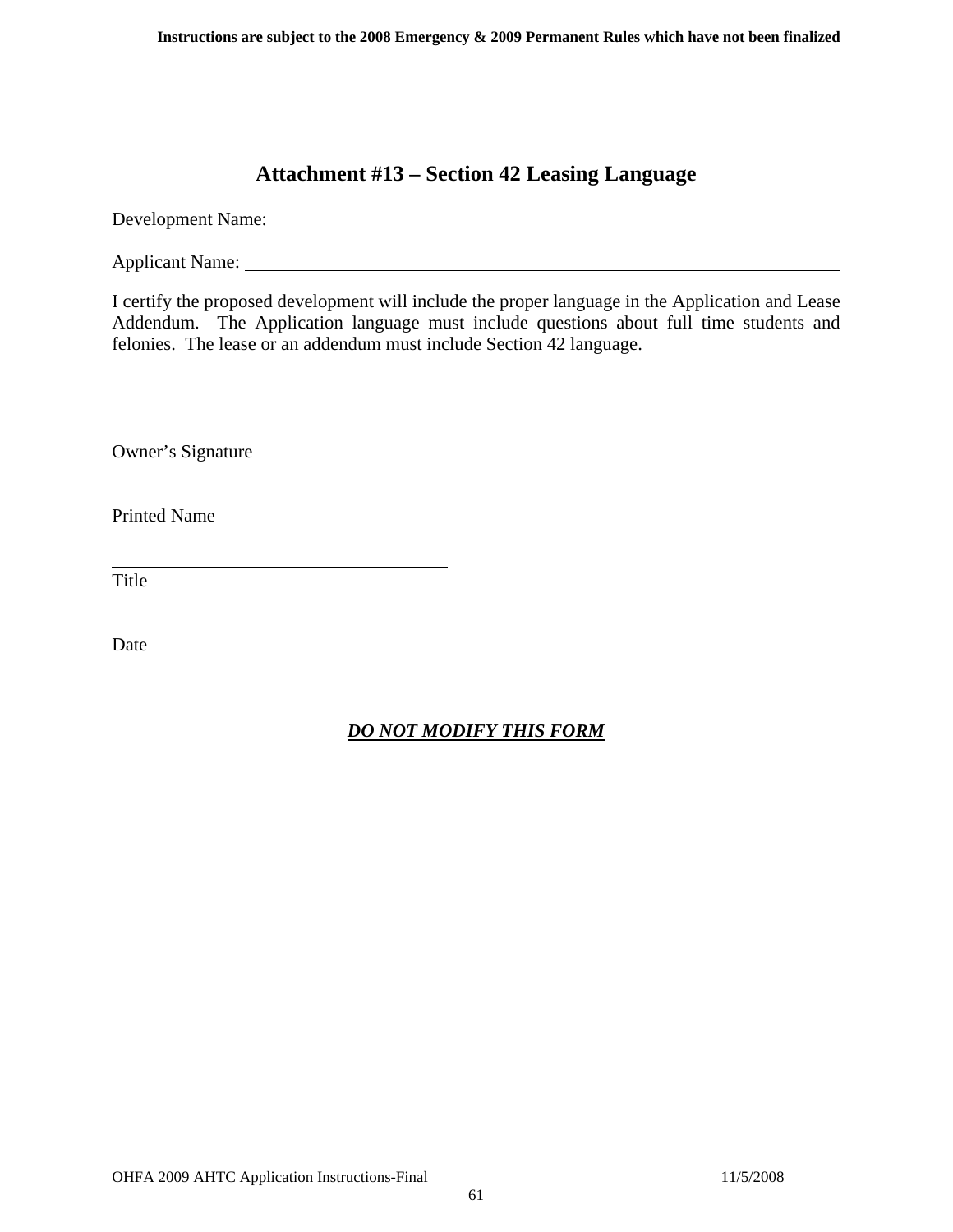## **Attachment #14 – Unit Breakdown by Building**

<span id="page-61-0"></span>DEVELOPMENT NAME:

DEVELOPMENT ADDRESS:

BUILDING IDENTIFICATION NUMBER (BIN):

#### **BREAKDOWN BY UNIT (USE SEPARATE SHEET FOR EACH BUILDING)**

| <b>BUILDING</b><br><b>NUMBER OR</b><br><b>ADDRESS</b> | <b>UNIT</b><br>${\rm ID}$ | <b>NUMBER</b><br>OF<br><b>BEDROOMS</b> | <b>UNIT</b><br>$\operatorname{SQUARE}$<br><b>FOOTAGE</b> | 50%<br>60%<br><b>MARKET</b> | HOME, RD, or<br><b>OTHER</b><br><b>DESIGNATION</b> |
|-------------------------------------------------------|---------------------------|----------------------------------------|----------------------------------------------------------|-----------------------------|----------------------------------------------------|
|                                                       |                           |                                        |                                                          |                             |                                                    |
|                                                       |                           |                                        |                                                          |                             |                                                    |
|                                                       |                           |                                        |                                                          |                             |                                                    |
|                                                       |                           |                                        |                                                          |                             |                                                    |
|                                                       |                           |                                        |                                                          |                             |                                                    |
|                                                       |                           |                                        |                                                          |                             |                                                    |
|                                                       |                           |                                        |                                                          |                             |                                                    |
|                                                       |                           |                                        |                                                          |                             |                                                    |
|                                                       |                           |                                        |                                                          |                             |                                                    |
|                                                       |                           |                                        |                                                          |                             |                                                    |
|                                                       |                           |                                        |                                                          |                             |                                                    |
|                                                       |                           |                                        |                                                          |                             |                                                    |
|                                                       |                           |                                        |                                                          |                             |                                                    |
|                                                       |                           |                                        |                                                          |                             |                                                    |
|                                                       |                           |                                        |                                                          |                             |                                                    |
|                                                       |                           |                                        |                                                          |                             |                                                    |
|                                                       |                           |                                        |                                                          |                             |                                                    |
|                                                       |                           |                                        |                                                          |                             |                                                    |
|                                                       |                           |                                        |                                                          |                             |                                                    |
|                                                       |                           |                                        |                                                          |                             |                                                    |
|                                                       |                           |                                        |                                                          |                             |                                                    |
|                                                       |                           |                                        |                                                          |                             |                                                    |
|                                                       |                           |                                        |                                                          |                             |                                                    |

(Make additional copies of this page as needed)

Indicate Employee/Manager Unit(s) If a single family development, only one building breakdown maybe provided with all units listed. Individual sheets would be submitted at final.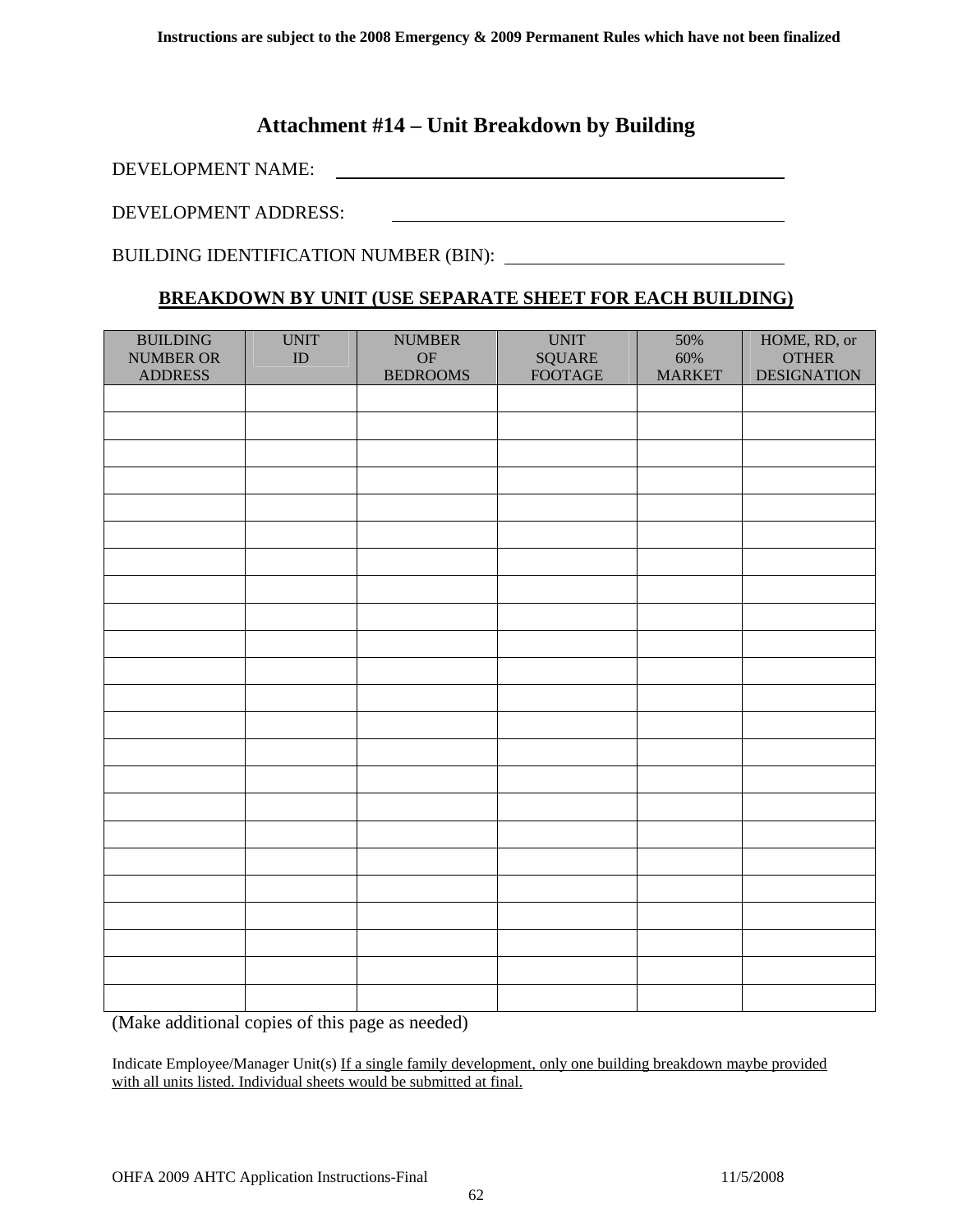## **Attachment #15 – Development Services Certification**

<span id="page-62-0"></span>Development Name:

Owner Name:

The Owner hereby certifies to notify tenants of development services available in the area. Such notification shall be in the form but not limited to letters to tenants, flyers, posters, etc. Documentation shall be made available to OHFA at any time requested.

Representative of the Ownership Entity Date

Printed Name

 $\overline{a}$ 

 $\overline{a}$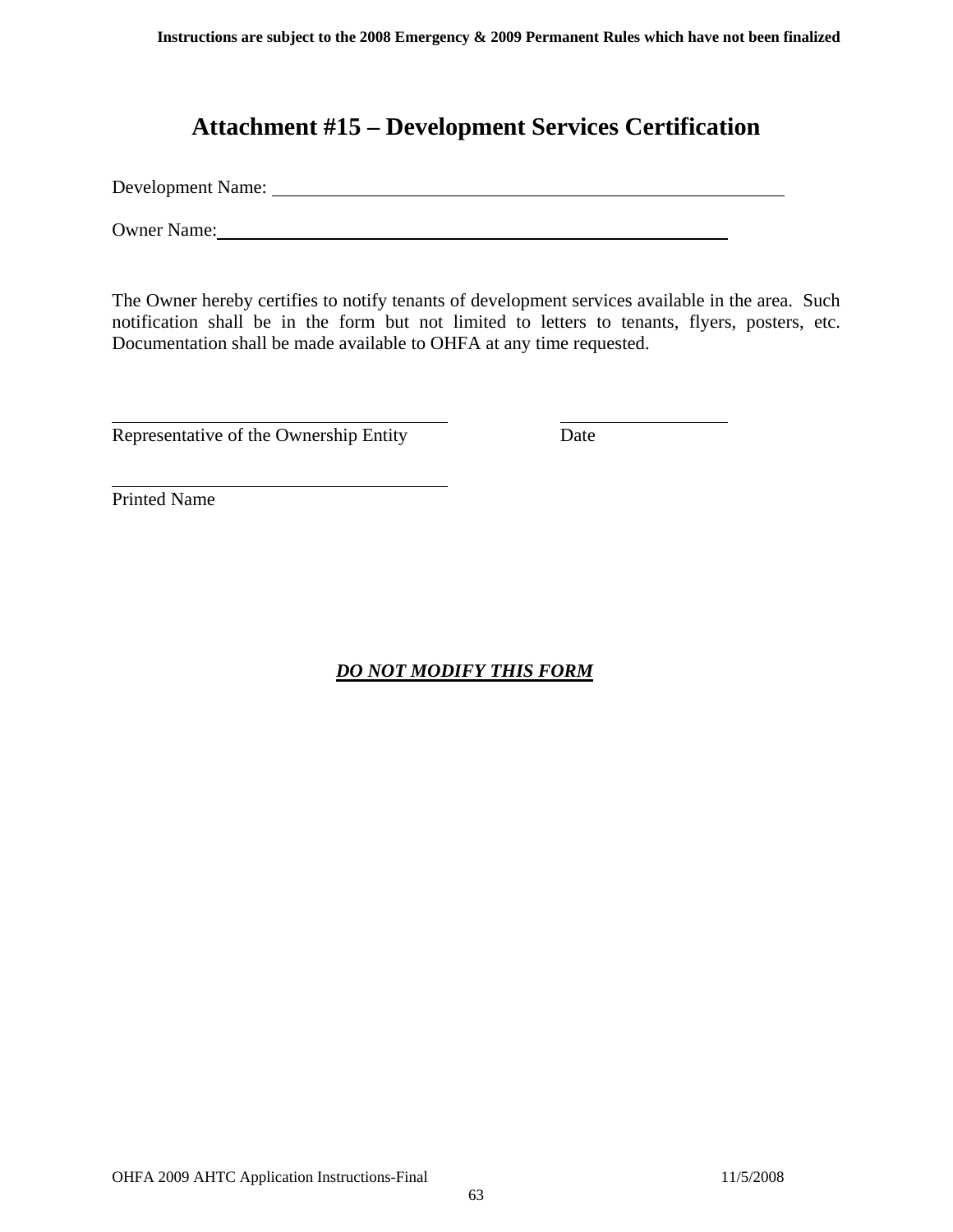## **Attachment #16 - Applicant's Self Score Sheet & Certification**

#### <span id="page-63-0"></span>1. Income Targeting – 10 Points Possible **Applicant's Self Score**

percent (
with the development's tax credit units will be designated to persons at or below fifty percent (50%) AMI for the extended use period.

2. Term of Affordability – 10 Points Possible **Applicant's Self Score** 

 $\Box$  YES  $\Box$  NO The Development will remain affordable to low-income persons for ten years beyond required minimum of thirty (30) years. If awarded points, the right to request a qualified contract is waived.

#### **3. Development Location and Housing Characteristics – 10 Points Possible**

 **Applicant's Self Score 4. Development Leverage – 10 Points Possible 4. Development Leverage – 10 Points Possible 4. Applicant's Self Score** 5. Community Support – 10 Points Possible **Applicant's Self Score 6. Development Amenities –5 Points Possible Applicant's Self Score** 7. Energy Efficiency – 5 Points Possible **Applicant's Self Score** 8. Applicant/Dev. Team Experience – 5 Points Possible **Applicant's Self Score 9. Management Experience – 9 Points Possible Applicant's Self Score** 10. Tenant Special Needs Pop. - 10 Points Possible **Applicant's Self Score** 

Five percent (5%) of the total residential units will have rents at fifty percent (50%) or less of the allowable tax credit rents. These units will be designated to serve the special needs population of **throughout the extended use period.** 

#### **OR**

One hundred percent (100%) of the total residential units will serve the special needs population of throughout the extended use period.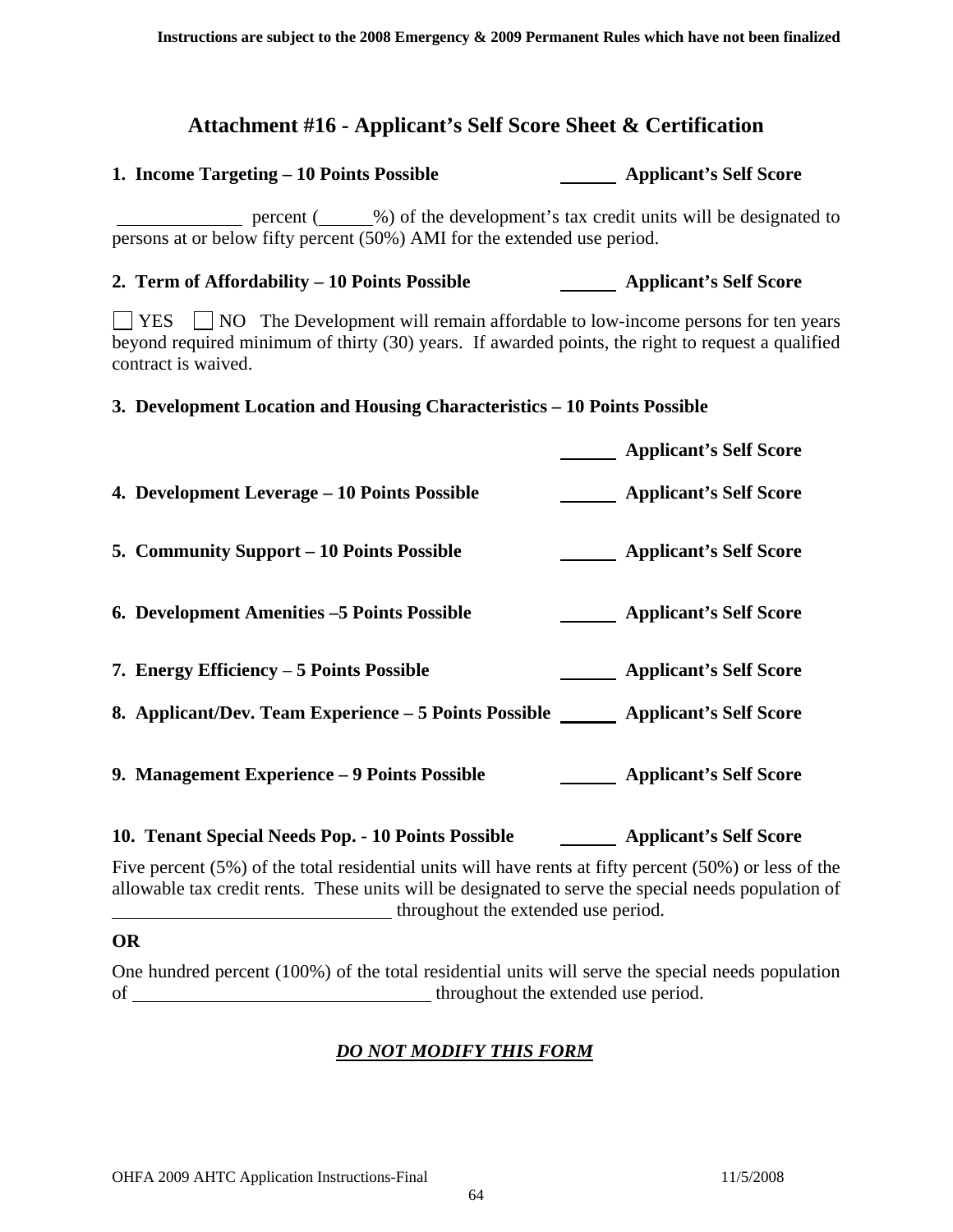| 11. Tenant Populations of Individuals with Children - 10 Points Possible       | <b>Applicant's Self Score</b> |
|--------------------------------------------------------------------------------|-------------------------------|
| These will be provided throughout the extended use period.                     |                               |
| 12. Tenant Ownership - 10 Points Possible                                      | <b>Applicant's Self Score</b> |
| 13. Preservation of Affordable Housing Units from Pre-1990 – 5 Points Possible |                               |
|                                                                                | <b>Applicant's Self Score</b> |
| 14. Historic Credits – 4 Points Possible                                       | <b>Applicant's Self Score</b> |

 **Applicant's Total Self Score** (cannot receive both Term of Affordability and Tenant Ownership points)

#### **Verify all documentation in individual Tabs is complete, accurate, and coincides with this Applicant's Self-Score Sheet and Certification.**

#### **Certification:**

The undersigned, being duly authorized, hereby represents and certifies the Selection Criterion information, to the best of his/her knowledge, is true, complete and accurately describes the proposed Development. The undersigned is fully aware of the facts and circumstances surrounding the commitments for the Selection Criterion. Misrepresentations of any kind will be grounds for denial or loss of the Tax Credits, and may affect future participation in the Tax Program in Oklahoma. The undersigned is fully aware all Selection Criterion will be part of the recorded Regulatory Agreement.

The undersigned has executed this Certification in the name of the Applicant this day of , 200 .

Signature

Printed Name

**Title** 

Date **Date**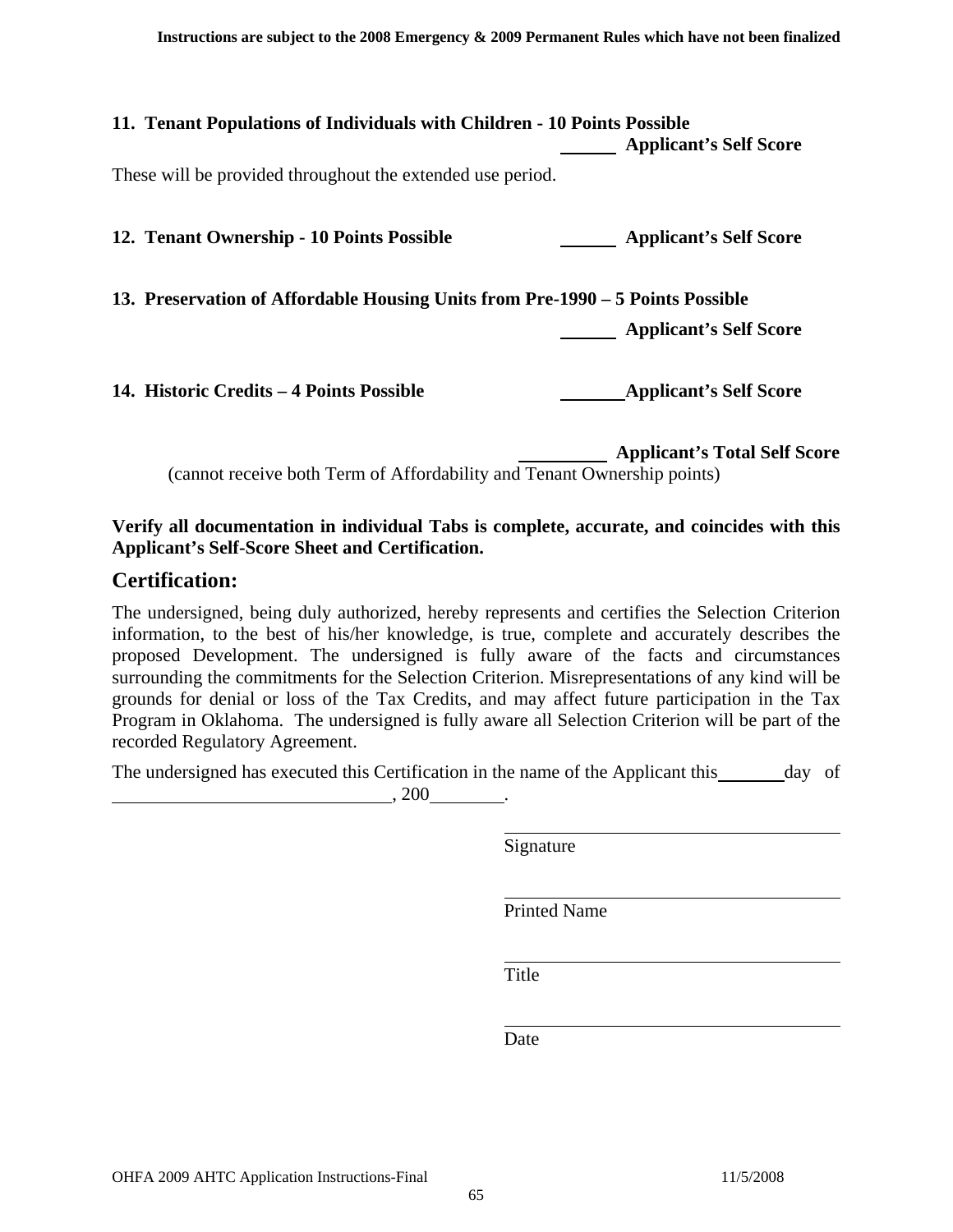## **Attachment #17 – Development Amenities Certification**

<span id="page-65-0"></span>Development Name:

Applicant Name:

The Applicant hereby certifies that the following amenities will be included in the plans and specifications for the project, they are included in the budget, and that they exceed the minimum requirements of the applicable building codes. **Brick is not eligible for rehab projects unless for complete replacement.**

**Included (Check all that apply)** 

| Building facades that are a minimum of 40% brick                                                                         |
|--------------------------------------------------------------------------------------------------------------------------|
| Building facades that are a minimum of 40% brick and 60% Cement type<br>boards (for example Hardiboard) - 2 points       |
| Building facades of any combination of brick and Cement type boards (for<br>example Hardiboard) that together total 100% |
| Building facades that are 100% brick - 2 points                                                                          |
| Ceiling fans in each bedroom and in the living room                                                                      |
| <b>FEMA</b> approved storm shelter                                                                                       |
| <b>Wireless Internet</b>                                                                                                 |
| <b>Garbage Disposal</b>                                                                                                  |
| <b>Washer &amp; Dryers in Units</b>                                                                                      |
| <b>Club House/Community Room</b>                                                                                         |

Representative of the Ownership Entity Date

Printed Name

 $\overline{a}$ 

 $\overline{a}$ 

l

 $\overline{a}$ 

Project Architect Date

Printed Name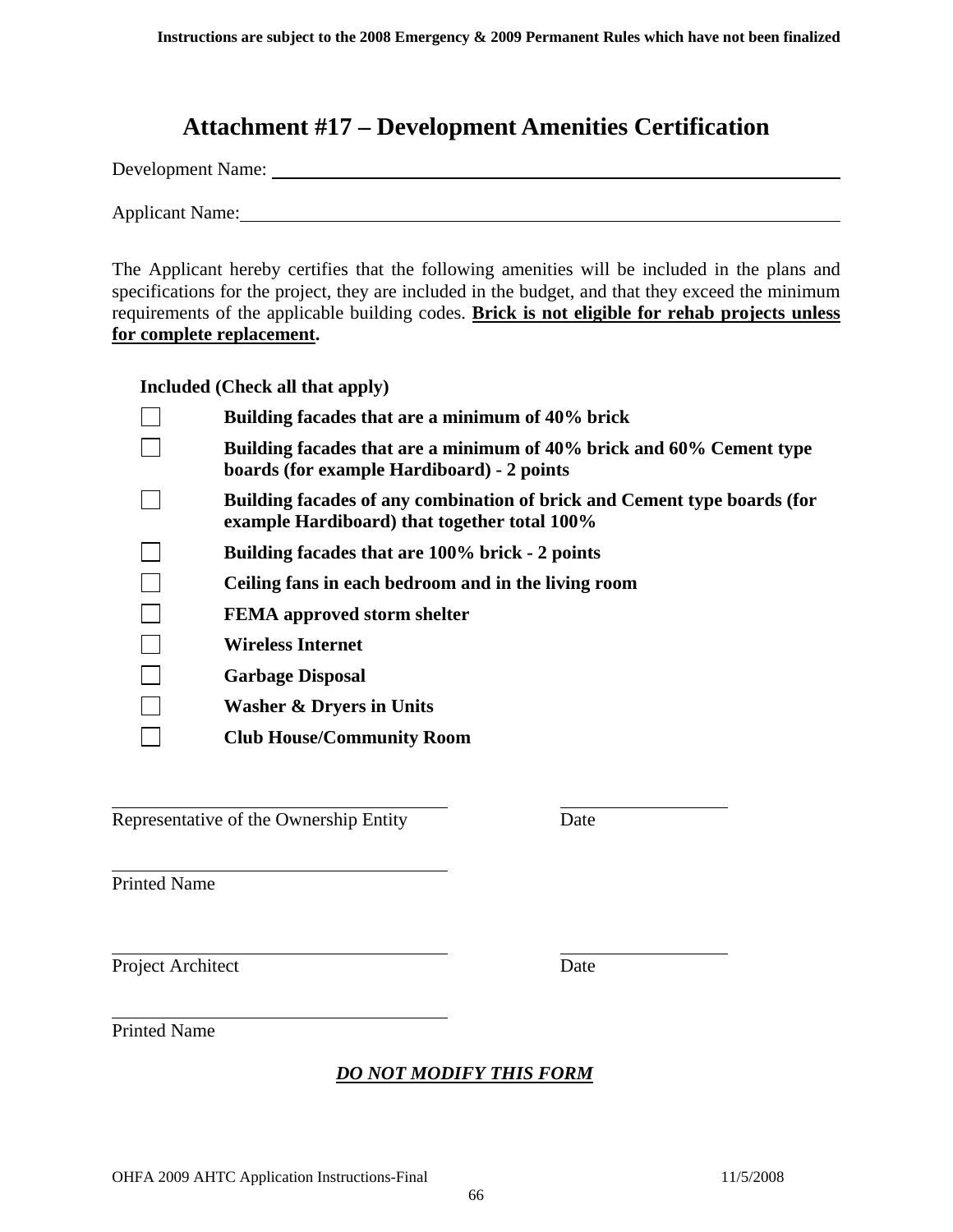## **Attachment #18 – Energy Efficiency Certification**

<span id="page-66-0"></span>

| Development Name: |  |  |  |  |
|-------------------|--|--|--|--|
|                   |  |  |  |  |
| Applicant Name:   |  |  |  |  |

The Applicant hereby certifies that the following amenities will be included in the plans and specifications for the project, they are included in the budget, and that they exceed the minimum requirements of the applicable building codes.

**Included (Check all that apply)** 

| Shower heads with a maximum of 2.5 gallons per minute flow rate                                                                       |
|---------------------------------------------------------------------------------------------------------------------------------------|
| Energy Star qualified fluorescent light fixtures in all kitchens, bathrooms,<br>living rooms, dining rooms, bedroom and utility rooms |
| The use of $\frac{1}{2}$ inch insulation on exposed hot water pipes                                                                   |
| <b>Installation of Energy Star appliances</b>                                                                                         |
| Energy Star qualified windows with Low E glass                                                                                        |
| <b>Energy Star HVAC</b>                                                                                                               |
| <b>Energy Star Efficiency Water Heaters</b>                                                                                           |
| Insulation: Attic insulation R- 38 or better, wall insulation better than $R - 13$<br>and floor insulation better than R-19           |

Representative of the Ownership Entity Date

Printed Name

 $\overline{a}$ 

 $\overline{a}$ 

l

 $\overline{a}$ 

Project Architect Date

Printed Name